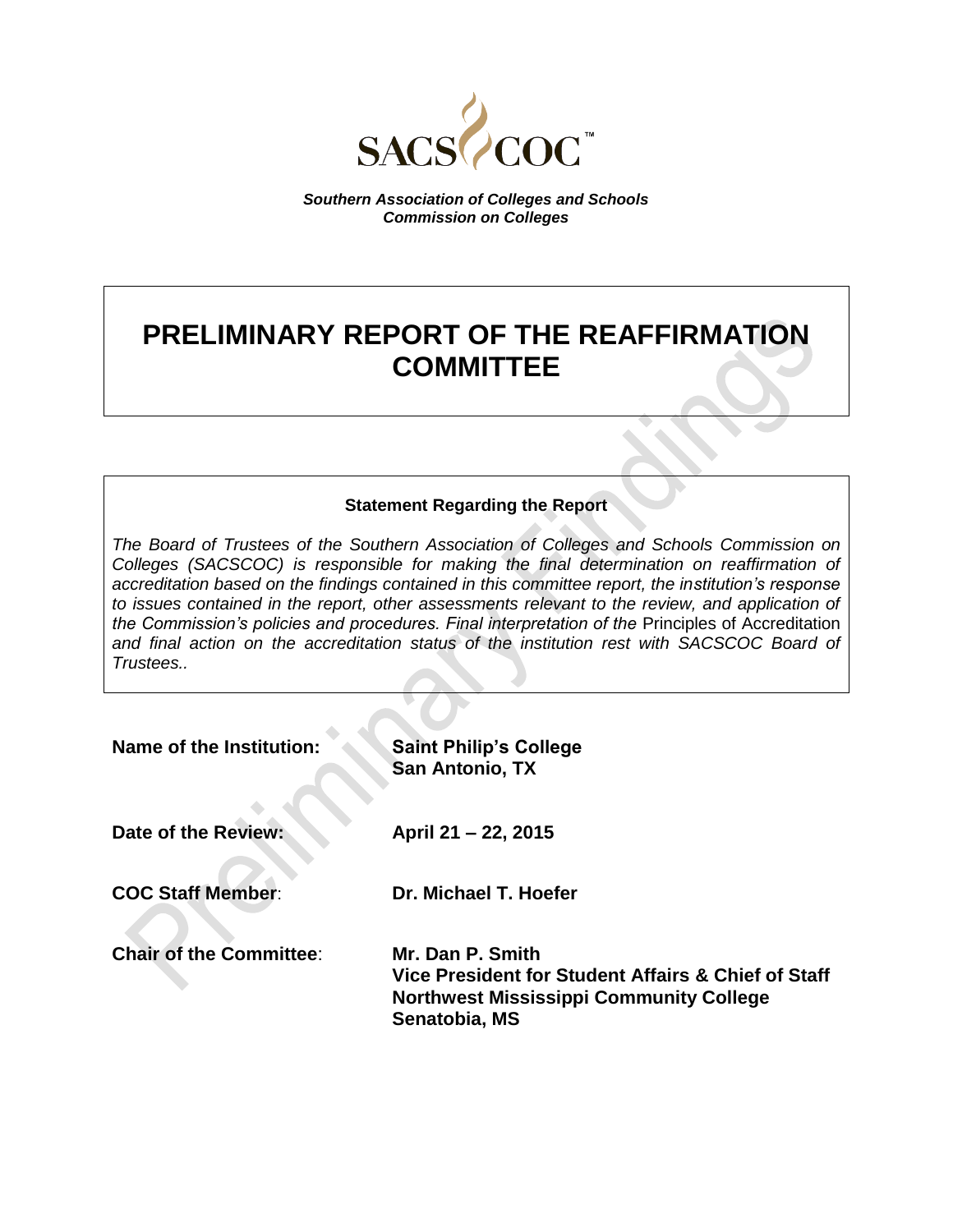# **Part I. Overview and Introduction to the Institution**

*To be completed by the On-site Reaffirmation Committee.*

# **Part II. Assessment of Compliance**

*Sections A thru E to be completed by the Off-Site Review Committee and the On-Site Reaffirmation Committee. An asterisk before the standard indicates that it will be reviewed by the On-Site Reaffirmation Committee even if the off-site review determines compliance.*

# **A. Assessment of Compliance with Section 1: The Principle of Integrity**

**1.1** The institution operates with integrity in all matters. **(Integrity)**

#### **Compliance**

The Off-Site Committee found no evidence of a lack of integrity.

# **B. Assessment of Compliance with Section 2: Core Requirements**

**2.1** The institution has degree-granting authority from the appropriate government agency or agencies. (**Degree-granting authority)**

# **Compliance**

St. Philip's possesses degree-granting authority under both the Constitution of the State of Texas and the Texas Education Code. The institution provided Board Policies and Procedures that documented the constitutional and code sections that grant that authority.

**2.2** The institution has a governing board of at least five members that is the legal body with specific authority over the institution. The board is an active policymaking body for the institution and is ultimately responsible for ensuring that the financial resources of the institution are adequate to provide a sound educational program. The board is not controlled by a minority of board members or by organizations or interests separate from it. Both the presiding officer of the board and a majority of other voting members of the board are free of any contractual, employment, or personal or familial financial interest in the institution.

A military institution authorized and operated by the federal government to award degrees has a public board on which both the presiding officer and a majority of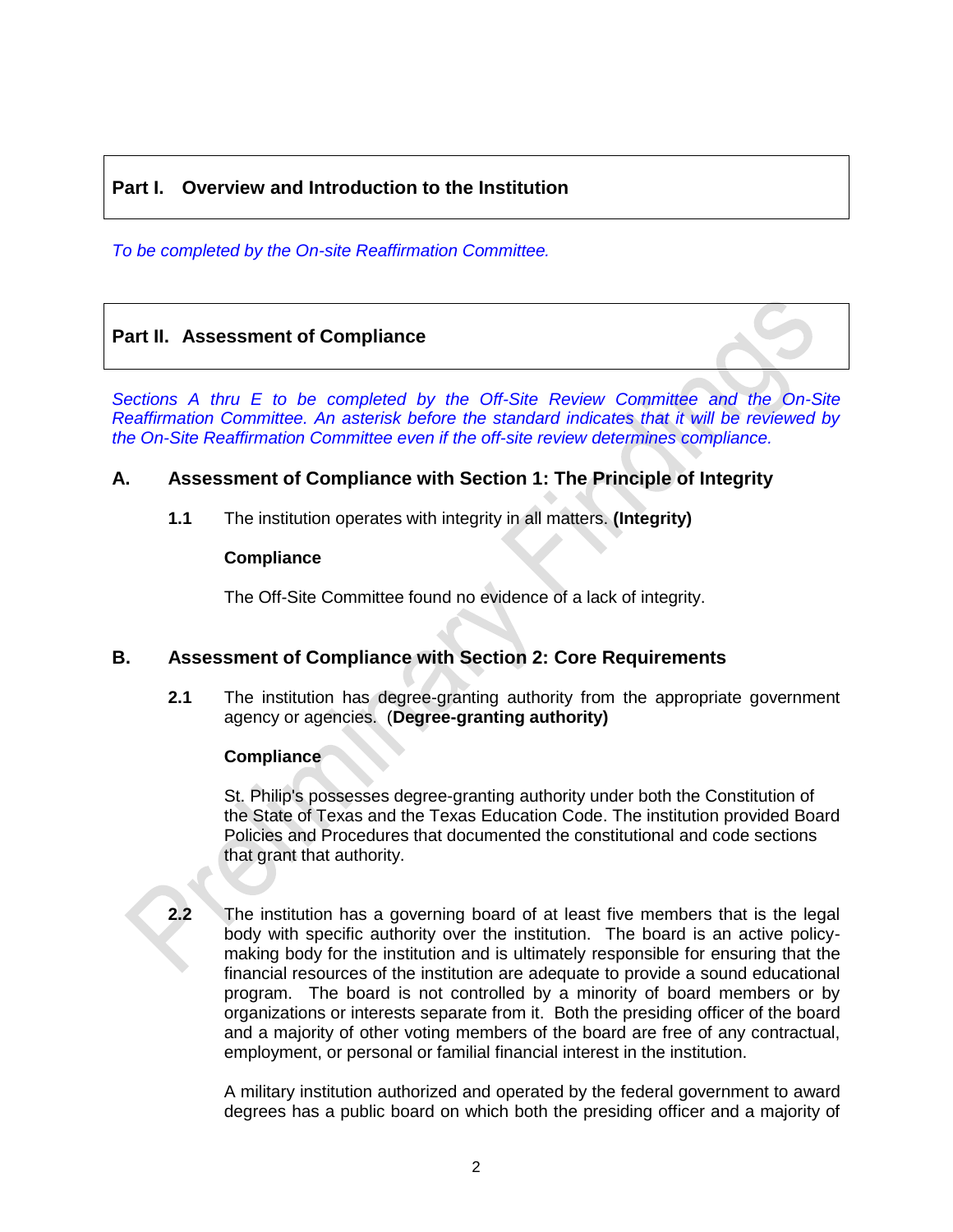the other members are neither civilian employees of the military nor active/retired military. The board has broad and significant influence upon the institution's programs and operations, plays an active role in policy-making, and ensures that the financial resources of the institution are used to provide a sound educational program. The board is not controlled by a minority of board members or by organizations or interests separate from the board except as specified by the authorizing legislation. Both the presiding officer of the board and a majority of other voting board members are free of any contractual, employment, or personal or familial financial interest in the institution. **(Governing board)**

#### **Compliance**

St. Philip's College is governed by the Board of Trustees of the Alamo Community College District. The nine members of the Board serve six year terms as defined by the Article Seven of the Texas Constitution and Section 130.082 of the Texas Education Code. Board members are elected to represent single-member districts in the educational district (Bexar County). Texas Education Code Sections 130.040 and 51.352 vests in the Board the responsibility for governing and administering the institutions in the Community College District. The Board meets monthly at a publically disclosed time and place and a review of Board minutes documents that the Board is active and makes policies for the institutions in its educational district. Board policies and state law mandate that meetings are open to the public and that all decisions require the approval of a majority of the publically elected Board, insuring that the board is not controlled by a minority of members or an outside organization.

Texas Education Code Sections 130.084 and 130.121 authorizes the Board to levy taxes and set and collect tuition, fees and other charges necessary to insure that the district has sufficient financial resources for the efficient operation of its Colleges. As documented in Board minutes, the Board approves an annual budget and reviews income and expenditures, a Board committee presents monthly reports on financial matters, and the Board directly employs an internal auditor to monitor the financial resources of the district.

Texas Government Code Section 572 prohibits all members of the Board from having a direct or indirect personal or financial interest that would interfere with the proper discharge of duties. Board policy B3.3 further prohibits any member from actions that would benefit themselves or any entity outside the College. The institution attests that no substantial conflict of interest has arisen in recent years, and Board minutes document that members abstain from decisions regarding personal expense reimbursement. Board members receive training on board duties and responsibilities.

**2.3** The institution has a chief executive officer whose primary responsibility is to the institution and who is not the presiding officer of the board. *(See the Commission policy "Core Requirement 2.3: Documenting an Alternate Approach.")* **(Chief executive officer)**

# **Compliance**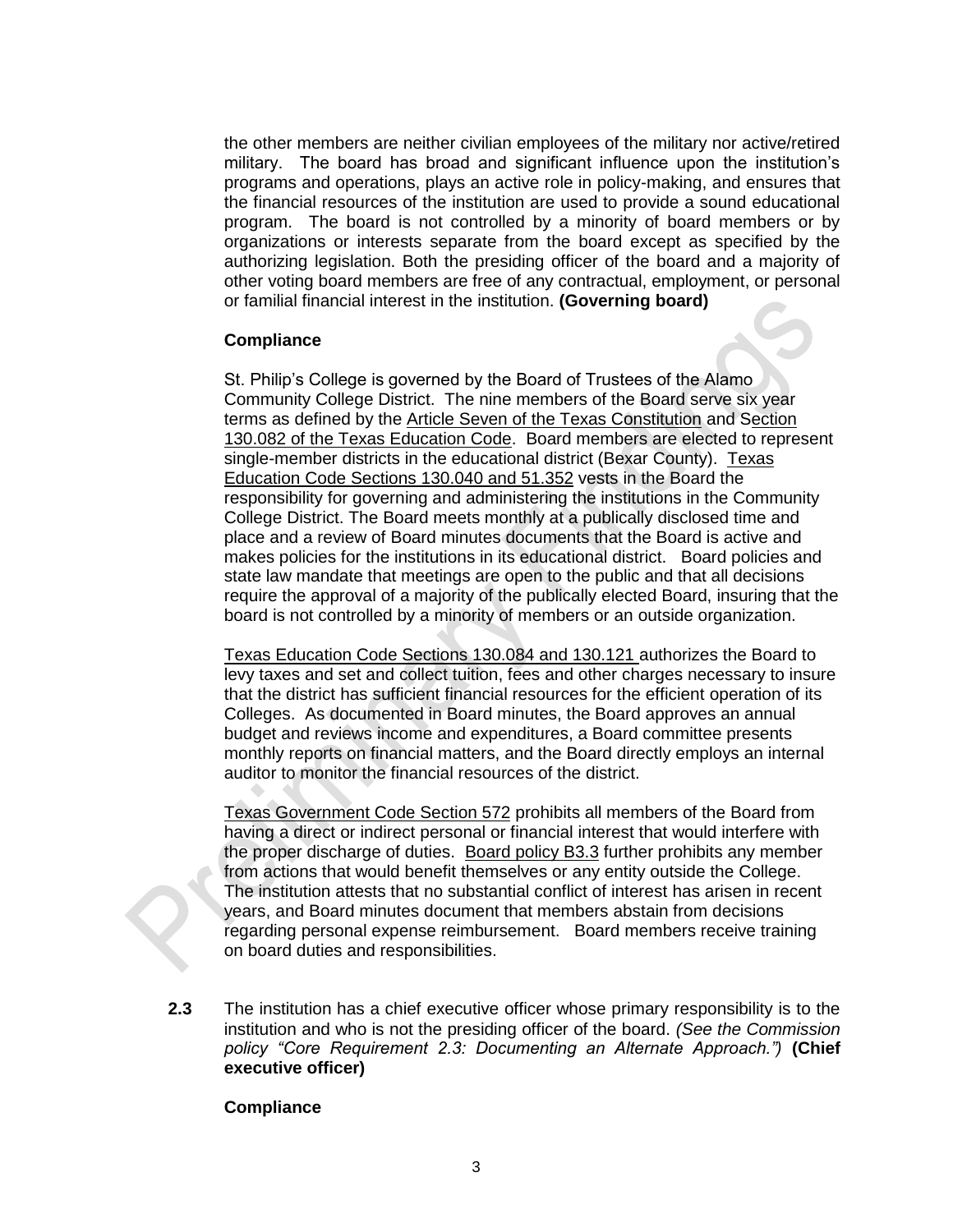St. Philip's College has a well-qualified CEO/President with significant public and private sector experience. The President's contract is clear and spells out the leadership duties expected. The President is not a member of the Board of Trustees and a clear line of authority seems to exist with no conflicts of interest. The President reports to the Chancellor, who reports to the Board of Trustees (Board Policy, Sections B.5.1(4), D.2.5, D.2.5.1). There are Board policies regarding ethics that state that no conflict of interest should exist. The provided contract documentation is for the correct dates. The search process for selecting a President, along with detailed job description was documented.

**2.4** The institution has a clearly defined, comprehensive, and published mission statement that is specific to the institution and appropriate for higher education. The mission addresses teaching and learning and, where applicable, research and public service. **(Institutional mission)**

#### **Compliance**

St. Philip's College has a clearly defined and marginally comprehensive mission statement for an institution of higher education: *St. Philip's College empowers our diverse student population through personal and educational growth, career readiness and community leadership*. However, more elaboration in the mission statement regarding the distinctiveness of St. Philip's College might help to better guide the directions, decisions, and activities of the College. Refer to Comprehensive Standard 3.1.1 for additional information.

The mission statement is widely published on the College's website, in the *Faculty* and *Student Handbooks*, and in a variety of other publications. The mission statement addresses teaching and learning through the statement, *educational growth and career readiness.* It addresses public service through the statement, *personal and educational growth and career readiness.* St. Philip's notes that research is not an applicable function of the institution. Inasmuch, it is not addressed in the mission statement.

**2.5** The institution engages in ongoing, integrated, and institution-wide researchbased planning and evaluation processes that (1) incorporate a systematic review of institutional mission, goals, and outcomes; (2) result in continuing improvement in institutional quality; and (3) demonstrate the institution is effectively accomplishing its mission. **(Institutional effectiveness)**

#### **Compliance**

St. Philip's College's ongoing institutional effectiveness process is integrated into three distinct annual cycles at the institution: 1) planning, 2) budgeting, and 3) assessment.

Annual Planning Cycle: The annual planning cycle extends from November until February, and it incorporates institutional- and unit-level strategic planning as well as budget planning. At the institutional-level, cabinet members monitor both leading and lagging indicators on an ongoing basis and make mid-course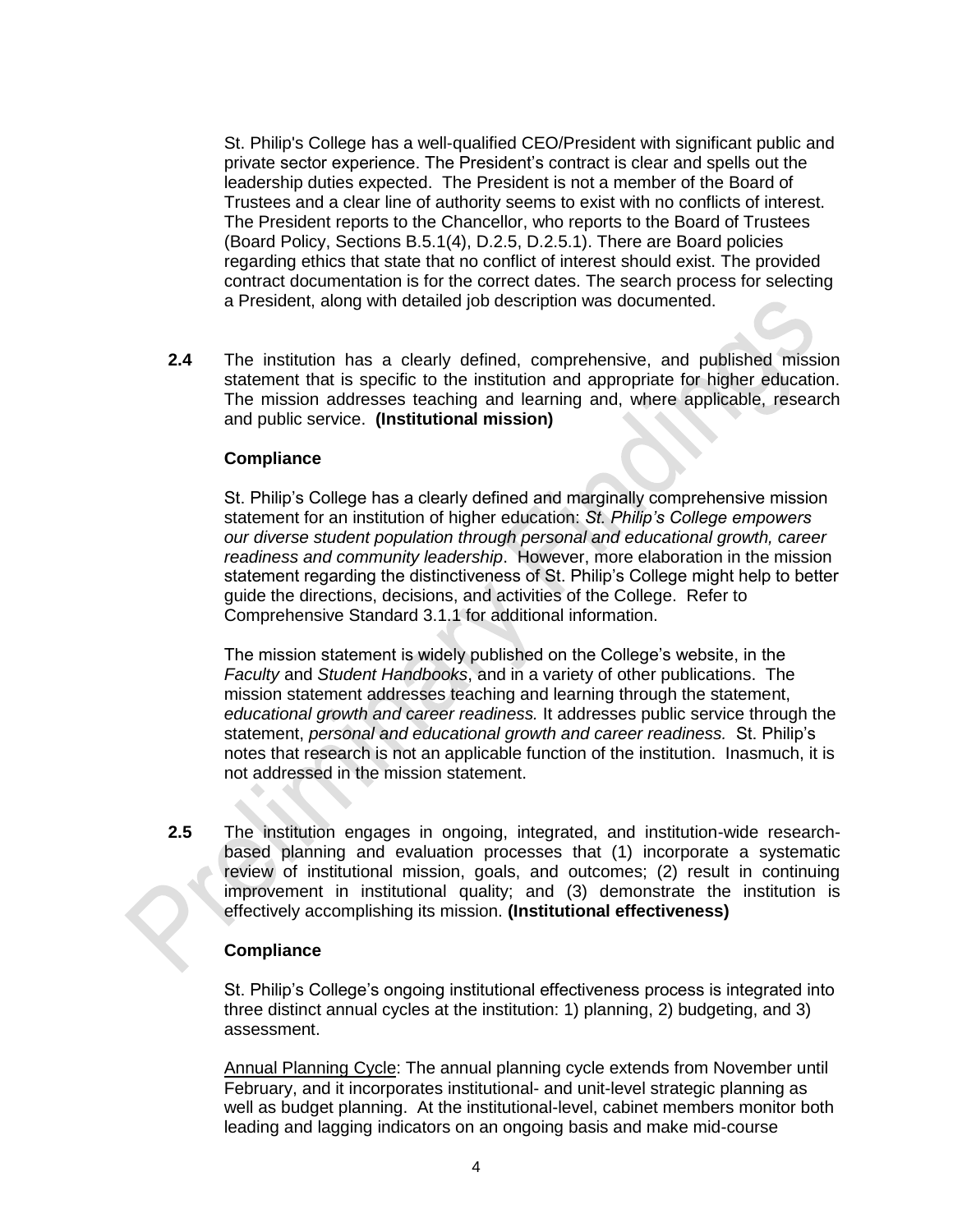corrections, as applicable. This includes information from the *College's Scorecard*. At the unit-level, all units within the College participate in planning, and the College utilizes WeaveOnline to facilitate these processes. This is documented in the *Detailed Assessment Report.* Plans are developed based upon institutional priorities (as related to the mission) as well as based upon continuous improvements noted during the previous assessment cycle. Budget planning is then conducted once each unit's strategic plans have been established.

Annual Budgeting Cycle: The annual budgeting cycles extends from February until May. This process is an outgrowth of the planning cycle, and it documents the integration of budgeting into the institutional effectiveness process. During the process, supervisors and senior administrators review and fund institutionwide budget requests based upon the request's impact on the strategic plan, to include the College's mission. A sample of a *Performance-Based Resource Allocation Request Form* and the 2013-2014 *Institutional List of Non-Capital Requests* provide evidence of the integration of the budget process into the institutional effectiveness process*.*

Annual Assessment Cycle: The assessment cycle extends from May until November. During this "closing the loop" cycle, opportunities for improvement are identified as well as institutional strengths upon which to build for the next academic year. As a part of this process, St. Philip's College's office of Planning, Research and Effectiveness provides research-based data and information to applicable constituents. This includes, but is not limited to, information on *Key Performance Indicators,* outcomes of the unit-level planning and assessment, along with *Educational Program Evaluation* data. The utilization of these and other reports document that plans are evidenced-based and decisions are grounded in data/research.

Agendas from the 2012, 2013, and 2014 two-day *Good-to-Great Planning Retreat* provide evidence of culmination of the assessment process. The retreat includes broad-based involvement by departments, professional staff, administrators, the Student Government Association, Staff Council, Faculty Senate and the community. Additionally, the retreat provides an opportunity for a systematic review of the mission, goals, objectives, and action outcomes as well as an opportunity for the institution to affirm that continuous improvements are being made to institutional quality. Documents reviewed at the retreat, and throughout the year, include the *College Scorecard*, *Detailed Assessment Report*, and *Key Performance Indicators*. When opportunities for improvement are noted, continuous improvements have been implemented. These recommendations for improvement are finalized at a follow-up retreat each June. Examples of continuous improvements were documented for academic programs (e.g., Allied-Health and AS&T ACMT Construction and support services) and academic/support services (CCSSE) and administrative programs (e.g., Public Relations).

In addition to affirming it is effectively accomplishing its mission at its annual *Good-to-Great Planning Retreat,* St. Philip's provides an annual *Performance Update* to its Board of Trustees. This document provides evidence that the College is effectively accomplishing its mission.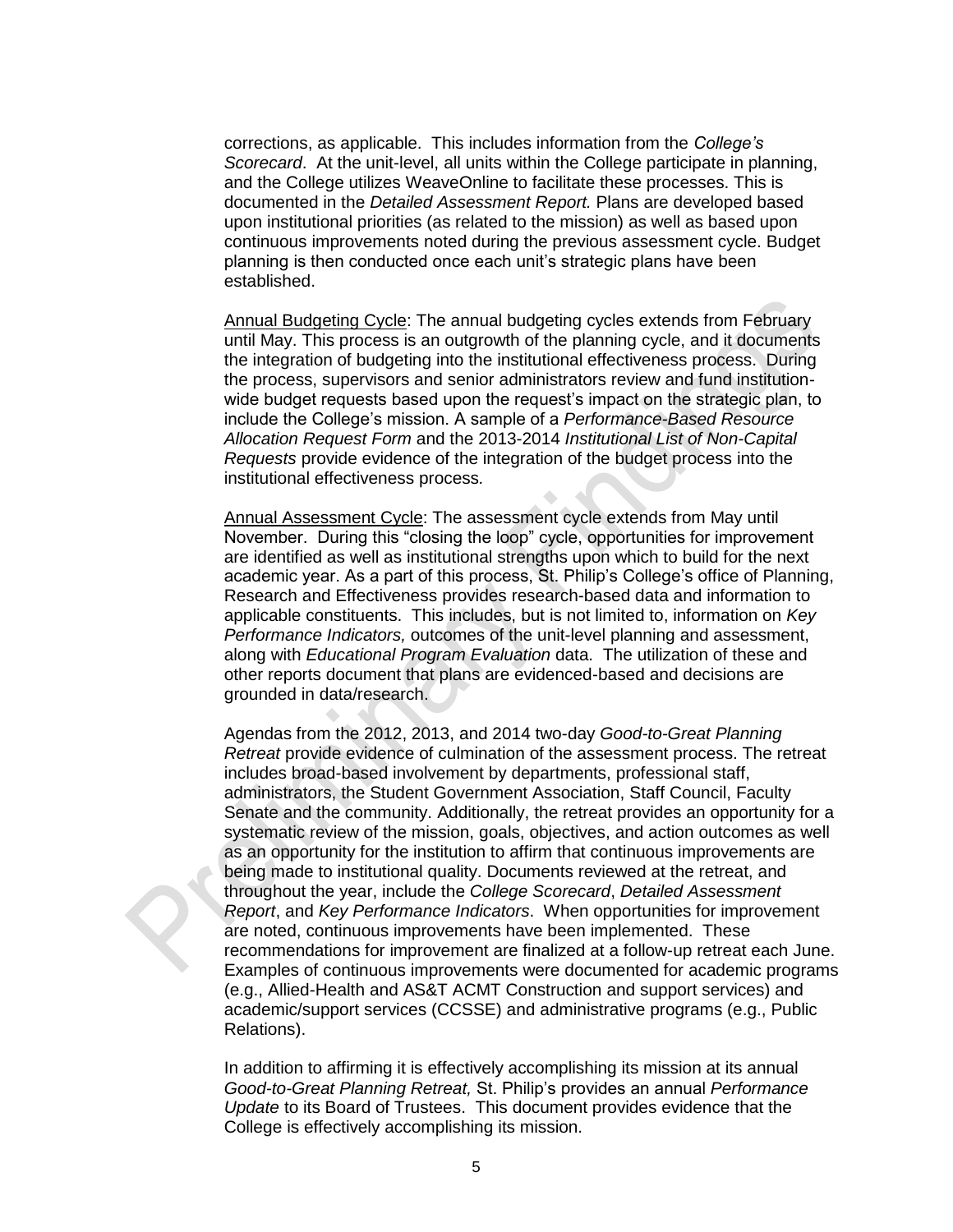The planning, budgeting, and assessment cycles, noted above, the College's research-based initiatives, and its review by/affirmation to the Board that the College is effectively accomplishing its mission affirms St. Philip's engages in ongoing, integrated, and institution-wide research-based planning and evaluation processes that (1) incorporate a systematic review of institutional mission, goals, and outcomes; (2) result in continuing improvement in institutional quality; and (3) demonstrate the institution is effectively accomplishing its mission.

**2.6** The institution is in operation and has students enrolled in degree programs. **(Continuous operation)**

#### **Compliance**

St. Philip's College is in continuous operation as evidenced by enrollment data reported in institutional reports such as *The College Fact Book Quick Facts 2013-2014* and confirmed by the Texas Higher Education Coordinating Board *Coordinating Board Management Report* which documents 10 year enrollment trends and reports a Fall 2013 enrollment of 10,238 credit students in 172 programs.

**2.7.1** The institution offers one or more degree programs based on at least 60 semester credit hours or the equivalent at the associate level; at least 120 semester credit hours or the equivalent at the baccalaureate level; or at least 30 semester credit hours or the equivalent at the post-baccalaureate, graduate, or professional level. If an institution uses a unit other than semester credit hours, it provides an explanation for the equivalency. The institution also provides a justification for all degrees that include fewer than the required number of semester credit hours or its equivalent unit. **(Program length)**

#### **Compliance**

The institution demonstrates that it offers one or more degree programs based on at least 60 semester credit hours or the equivalent at the associate degree level. The college is part of the Texas Higher Education Coordinating Board (THECB), and St. Philip's College offers an Associate of Arts in Teaching (AAT) degree, an Associate of Arts (AA) degree with concentrations, an Associate of Science (AS) degree with concentrations and 53 Associate of Applied Science (AAS) degrees for a total of 89 degree programs.

This institution's catalog lists all of the degree programs offered by the college. In examining these offerings, it was found that no degree program offered is less than 60 credit hours in length.The institution provided evidence as to the procedure for adding or revising its programs. This is accomplished in a collaborative manner with the faculty, department chairs and the college's curriculum committee. As part of the THECB, the college must adhere to the policies and procedures of that coordinating board. In demonstrating its adherence to state policy, the college provided Texas Senate Bill 497, which states, in part: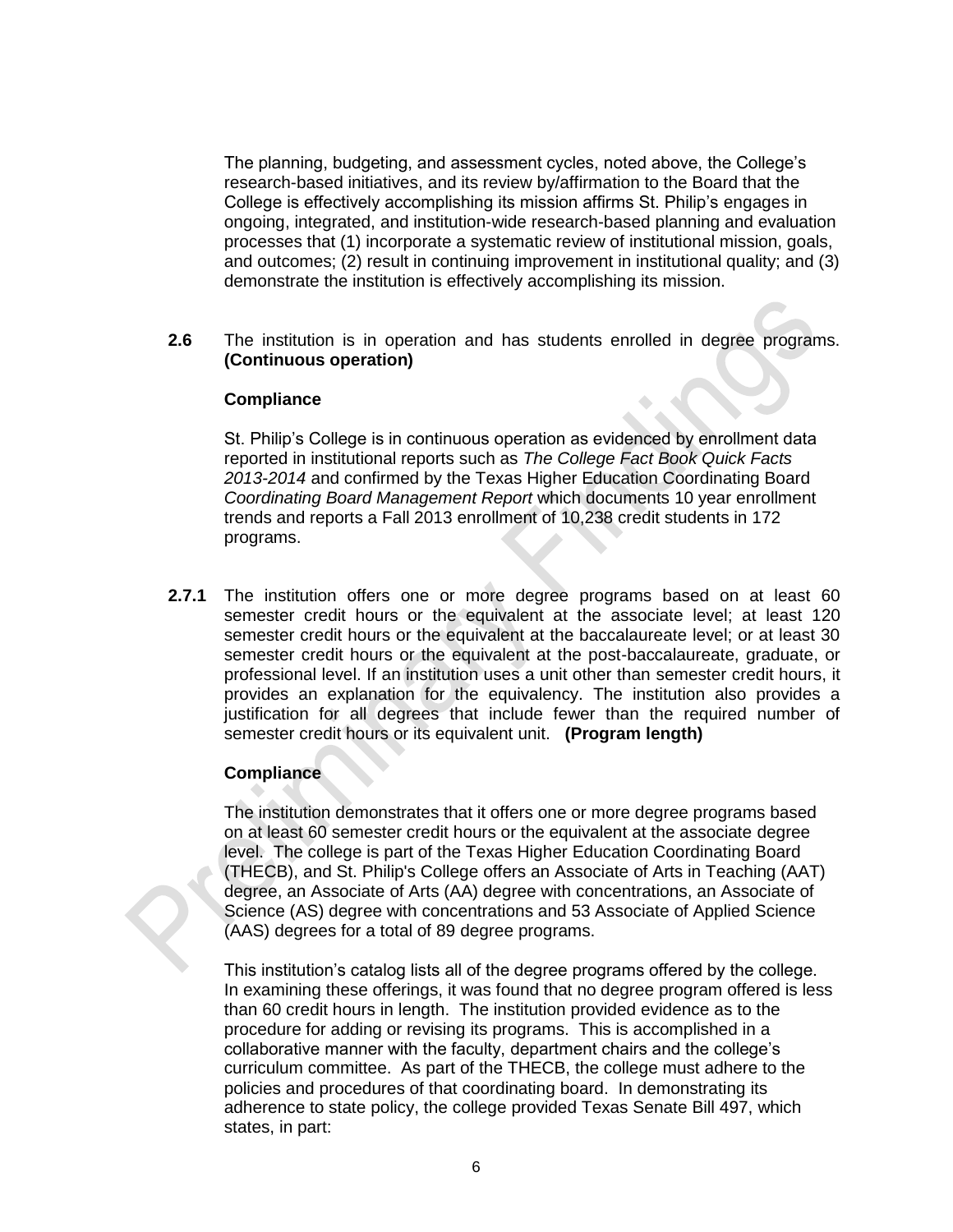"...a student may not be required by an institution of higher education to complete more than the minimum number of semester credit hours required for the degree by the Southern Association of Colleges and Schools unless the institution determines that there is a compelling academic reason for requiring completion of additional semester credit hours for the degree."

The institution is currently revising its program lengths to confirm to that legislation. Several examples were provided by the institution demonstrating programs length revisions consist of 60 credit hours.

While the college did not address distance learning in this section, examination of the catalog shows that all on line degree programs consist of a minimum of 60 credit hours.

**2.7.2** The institution offers degree programs that embody a coherent course of study that is compatible with its stated mission and is based upon fields of study appropriate to higher education. **(Program content)** 

#### **Compliance**

St. Philip's College provided the Texas Higher Education Coordinating Board Academic Course Guide Manual containing course descriptions, pre- and corequisites, and learning outcomes as evidence for system-wide coordination of the lower level general education courses for the Associate in Arts or Science.

The Institution utilizes advisory boards for recommendations on AAS programmatic updates and improvements. Minutes from the advisory board meeting for Plumbing were included as evidence of program changes based on industry recommendations. In addition to advisory boards, the institution adopts mandates and recommendations from various regulatory bodies, such as the National Automotive Technician Foundation and the Texas Board of Nursing.

All programmatic changes are vetted through the Curriculum Committee, evidenced by the curriculum review forms and the 11/20/2014 Curriculum Committee minutes.

The Institution discussed the Texas Higher Education Coordinating Board's Guidelines for Instructional Programs in Workforce Education, but the scanned document only included three pages of the manual, resulting in a lack of evidence for system-wide development of Associate of Applied Science (AAS) degrees. After review of other standards, it was determined SPC provided evidence of compliance.

**\*2.7.3** In each undergraduate degree program, the institution requires the successful completion of a general education component at the collegiate level that (1) is a substantial component of each undergraduate degree, (2) ensures breadth of knowledge, and (3) is based on a coherent rationale. For degree completion in associate programs, the component constitutes a minimum of 15 semester hours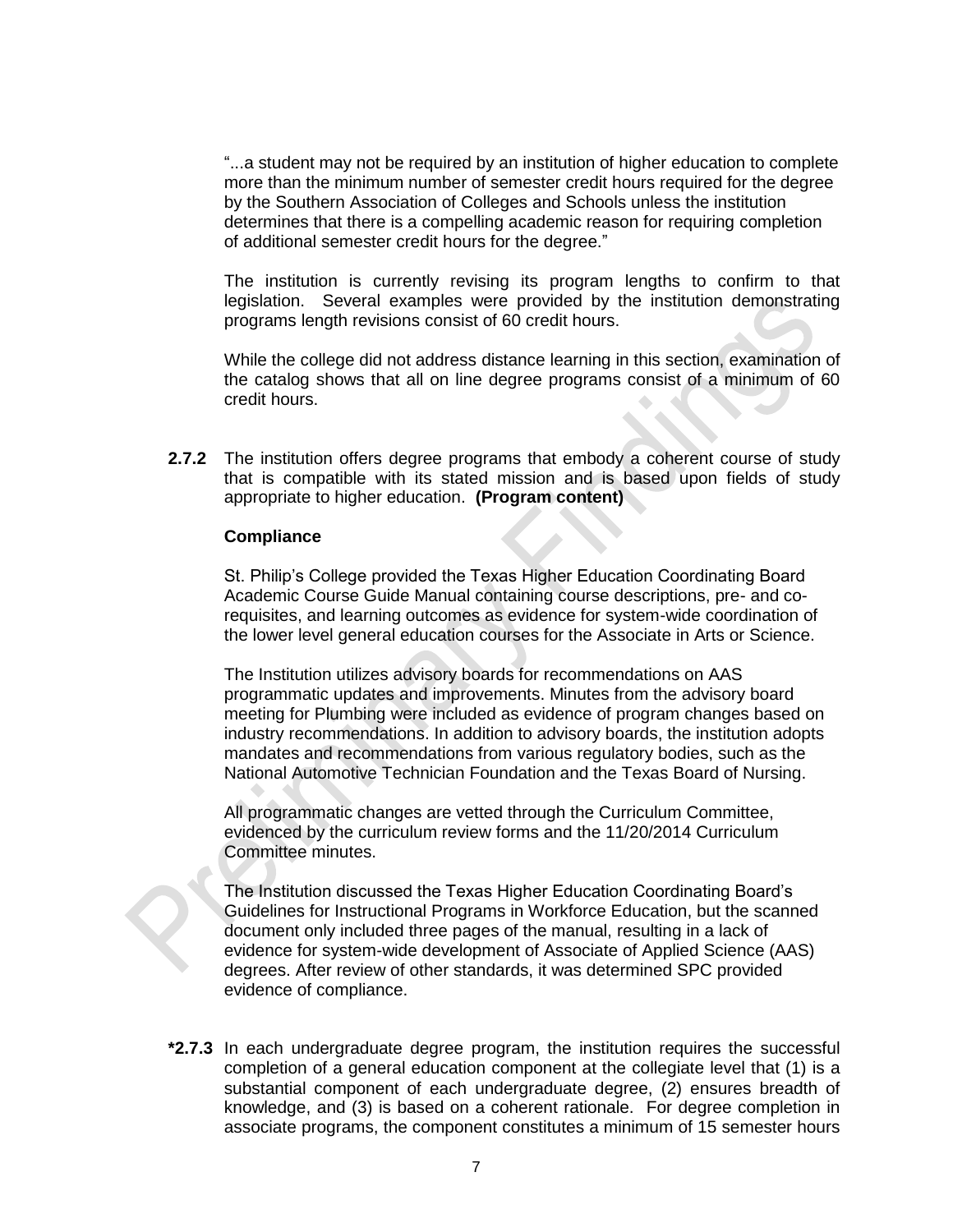or the equivalent; for baccalaureate programs, a minimum of 30 semester hours or the equivalent. These credit hours are to be drawn from and include at least one course from each of the following areas: humanities/fine arts, social/behavioral sciences, and natural science/mathematics. The courses do not narrowly focus on those skills, techniques, and procedures specific to a particular occupation or profession. If an institution uses a unit other than semester credit hours, it provides an explanation for the equivalency. The institution also provides a justification if it allows for fewer than the required number of semester credit hours or its equivalent unit of general education courses. **(General education)**

#### **Compliance**

St. Philip's College accomplishes the goal of the successful completion of a general education component at the collegiate level by aligning the college's general education requirements with regulatory and accrediting agency guidelines. The intellectual competencies from the "Core Curriculum: Assumptions and Defining Characteristics" document specified by the Texas Higher Education Coordinating Board was used by St. Philips for the 2012-2013 assessment cycle.

St. Philip's College includes an adequate description and rationale for general education courses which states that the students' breadth of knowledge acquired through general education courses is sufficient to the mission and that the courses are drawn from the areas specified by SACSCOC requirements. Documentation is provided through the degree information excerpt and other documents that the institution makes it clear to students the specific options for general education courses. For each undergraduate degree program, the college requires the successful completion of the required general education components.

The college adopted new institutional student learning outcomes based on competencies by the core objectives established by the Texas Higher Education Coordinating Board. Core objectives include: critical thinking, communication, empirical and quantitative skills, teamwork, social responsibility and personal responsibility. The coordinating board approved a 42 semester credit hour core curriculum for all undergraduate students in Texas that includes the six core objectives and common component areas. All degree programs include at least one course from the three required areas of study. The college directs students with general education courses through the catalog and degree plans that show requirements of each degree program. This makes it clear how the general education core should be followed.

**2.7.4** The institution provides instruction for all course work required for at least one degree program at each level at which it awards degrees. If the institution does not provide instruction for all such course work and (1) makes arrangements for some instruction to be provided by other accredited institutions or entities through contracts or consortia or (2) uses some other alternative approach to meeting this requirement, the alternative approach must be approved by the Commission on Colleges. In both cases, the institution demonstrates that it controls all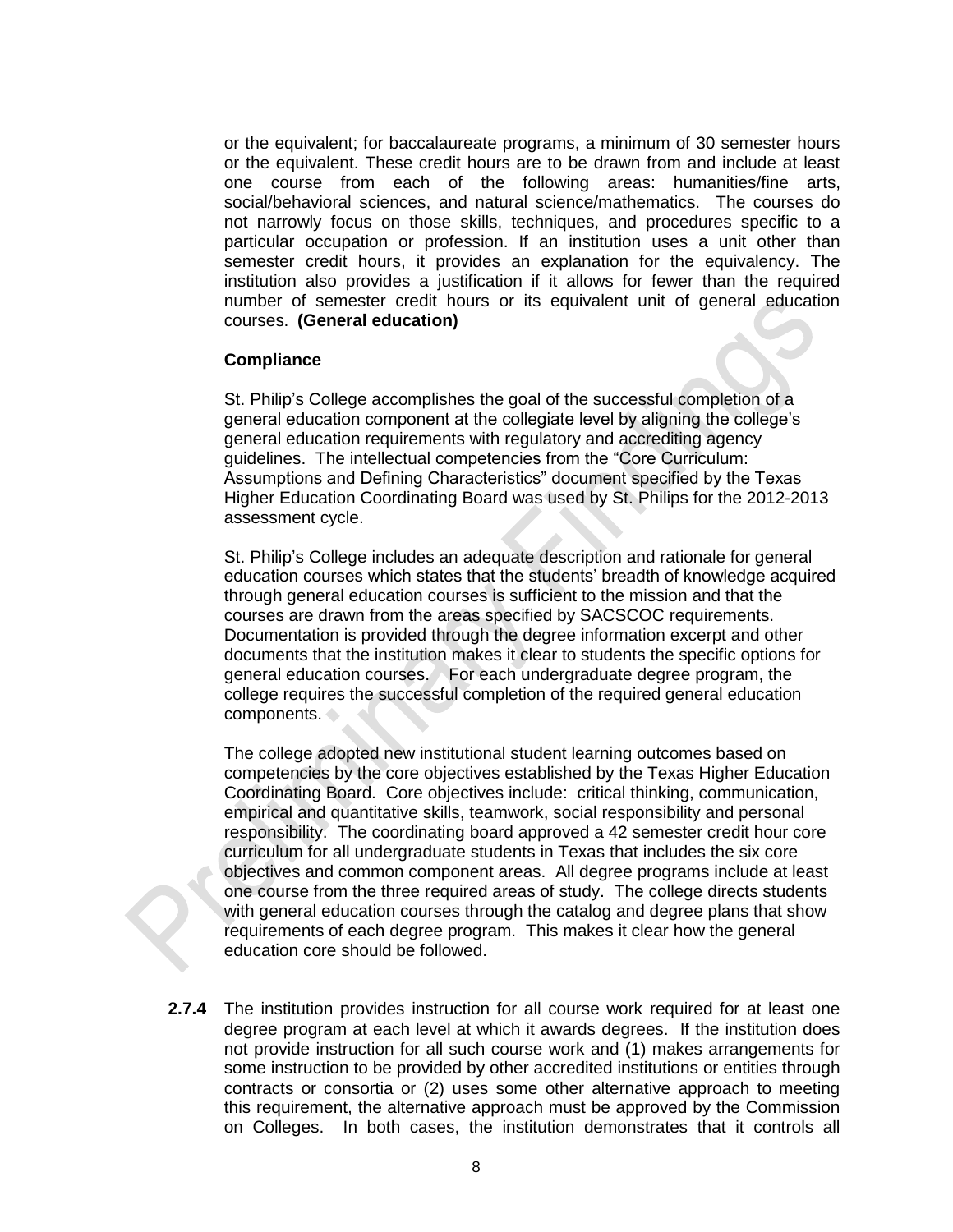aspects of its educational program. (*See the Commission policy "Core Requirement 2.7.4: Documenting an Alternate Approach.")* **(Course work for degrees)** 

#### **Compliance**

St. Philip's College provided four degree programs as evidence of compliance. The Institution stated all courses are delivered by St. Philip's. Both the curriculum and faculty are fully supervised by the Institution. St. Philip's College did not address or provide evidence of compliance for the online programs.

**\*2.8** The number of full-time faculty members is adequate to support the mission of the institution and to ensure the quality and integrity of each of its academic programs. **(Faculty)**

#### **Compliance**

The institution has provided narrative describing the definitions for various faculty appointments, such as full time, part time, tenured, etc. This is evidenced through the "Alamo Community College District faculty job description" and in D.5.1.2 (Procedure) Faculty Teaching Loads. These documents detail the roles and responsibilities for each category of faculty at the college.

Data for the fall semester, 2014, indicates the institution employs an adequate number of full-time faculty to support its mission by employing 193 fulltime faculty and 335 part-time faculty. While the overall full-time percentage of faculty is approximately 37%, when analyzing the overall sections of courses taught by fulltime vs part-time faculty members, the college demonstrates that approximately 46% of all course sections are taught by full-time faculty, with part-time faculty comprising approximately 54% of course sections taught. The ratio of full-time faculty contact hour teaching versus part-time faculty contact hour teaching shows a similar division, with full-time faculty teaching approximately 48% of all contact hours and part time faculty teaching approximately 52%. When compared to the data provided by the Southern Regional Educational Board *Fact Book on Higher Education, 2013 Edition, Table 75*, the institution's full-time faculty to part time faculty is higher than the national average of 30.9% full-time to 69.1% at similar higher education institutions nationwide.

To ensure the quality and integrity of each of its academic programs, statistical charts provided by the college illustrate that each program has at least one fulltime faculty member.

Additional data provided by the college delineates the full time to part time ratios for:

| Face-to-Face courses   | 163 (43.8%) FT to 209 (56.2%) PT |
|------------------------|----------------------------------|
| Fully on line courses  | 60 (51.7%) FT to 56 (48.3%) PT   |
| Hybrid/Blended courses | 23 (51.1%) FT to 22 (48.9%) PT   |

Faculty/Student ratios for fall 2013 were reported as 1 to 24 for full-time faculty and a ratio of 1 to 15 overall for the college. The institution provided similar data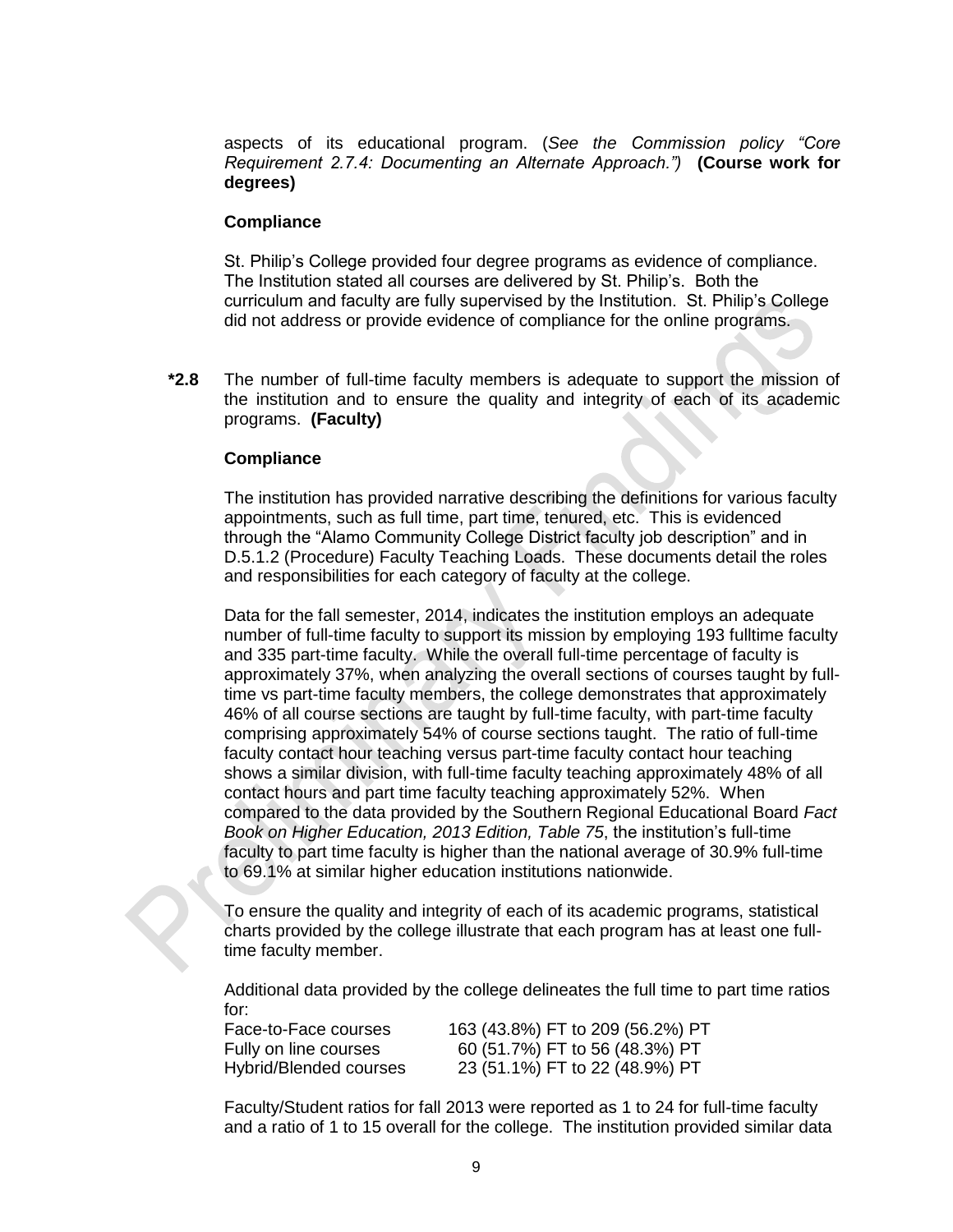for other colleges in their area and the faculty/student ratio reported was lower than any of the other comparable colleges.

The college provided a breakdown of full-time to part time faculty for each subject area. There are approximately 15 subject areas where no full-time faculty is utilized to teach; however, those subject areas are part of an overall program and, as mentioned previously, all programs of study at the institution have at least one full-time faculty member.

The institution also provided narrative and documentation in the faculty's role as to curriculum development, teaching, student learning outcomes assessment and other services provided to the college.

**2.9** The institution, through ownership or formal arrangements or agreements, provides and supports student and faculty access and user privileges to adequate library collections and services and to other learning/information resources consistent with the degrees offered. Collections, resources, and services are sufficient to support all its educational, research, and public service programs. **(Learning resources and services)** 

#### **Compliance**

St. Philip's College demonstrates that it provides sufficient collections, resources, and services through its libraries on the Martin Luther King Campus and Southwest Campus; through its website; and through participation in the TexShare program to support the institutional mission.

**\*2.10** The institution provides student support programs, services, and activities consistent with its mission that are intended to promote student learning and enhance the development of its students. (Student support services)

#### **Compliance**

The institution provides student support programs, services, and activities consistent with its mission that are intended to promote student learning and enhance the development of its students. After review of the St. Phillip's College 2014-2015 eCatalog and website the committee found that students have access to academic advising services, career, transfer, international, enrollment, veterans, financial, scholarships, tutoring, disabilities and learning resources. The institution has a disability resource center in addition to an early alert system.

**2.11.1** The institution has a sound financial base and demonstrated financial stability to support the mission of the institution and the scope of its programs and services.

The member institution provides the following financial statements: (1) an institutional audit (or *Standard Review Report* issued in accordance with Statements on Standards for Accounting and Review Services issued by the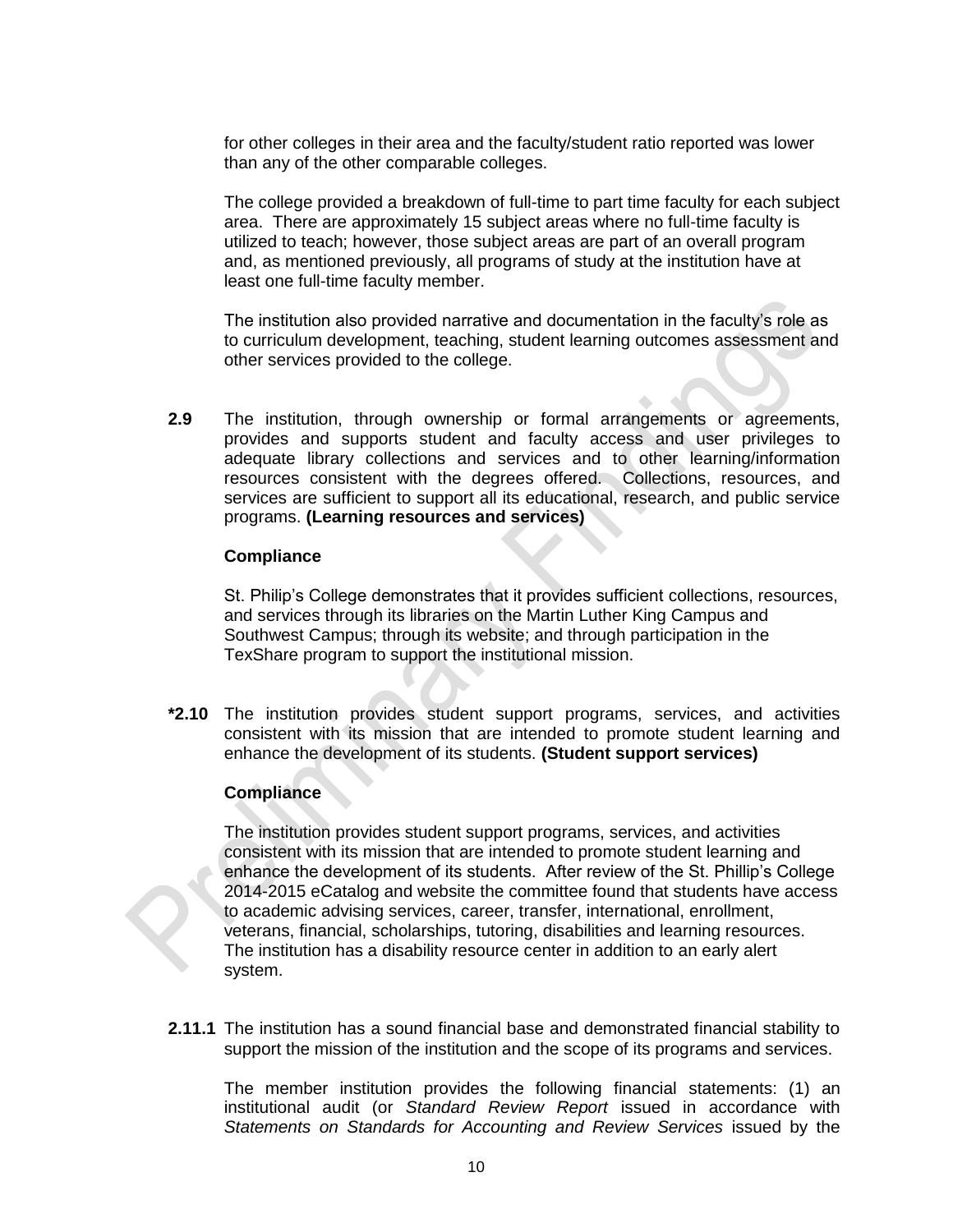AICPA for those institutions audited as part of a system wide or statewide audit) and written institutional management letter for the most recent fiscal year prepared by an independent certified public accountant and/or an appropriate governmental auditing agency employing the appropriate audit (or *Standard Review Report*) guide; (2) a statement of financial position of unrestricted net assets, exclusive of plant assets and plant-related debt, which represents the change in unrestricted net assets attributable to operations for the most recent year; and (3) an annual budget that is preceded by sound planning, is subject to sound fiscal procedures, and is approved by the governing board. **(Financial resources and stability)**

#### **Compliance**

The institution indicated an annual budgeting process which was guided by sound fiscal procedures, and was described within the SPC Annual Budget 2014- 2015, along with approval by the governing board. The institution provided the most recent District Financial Statements, along with the Statement of Unrestricted Net Position Exclusive of Plant Assets and Plant-related Debt for the college. Annual District audits were provided which included unaudited supplemental data specific to the college. A District Management Letter was provided and identified the college as part of the District. Also, the Management Letter included audit findings by the college within the District.

**2.11.2** The institution has adequate physical resources to support the mission of the institution and the scope of its programs and services. **(Physical resources)**

#### **Compliance**

The Institution described the buildings located on its campuses, along with a description of facilities shared with other District colleges. The Institution provided evidence of continued evaluation of existing facilities in regard to their ability to meet current and future program needs. In addition, the Institution provided evidence of student satisfaction surveys, in which the results indicated an overall satisfaction in regard to the institution's physical resources.

**2.12** The institution has developed an acceptable Quality Enhancement Plan (QEP) that includes an institutional process for identifying key issues emerging from institutional assessment and focuses on learning outcomes and/or the environment supporting student learning and accomplishing the mission of the institution. **(Quality Enhancement Plan)** 

**Not applicable for review by the Off-Site Reaffirmation Committee.**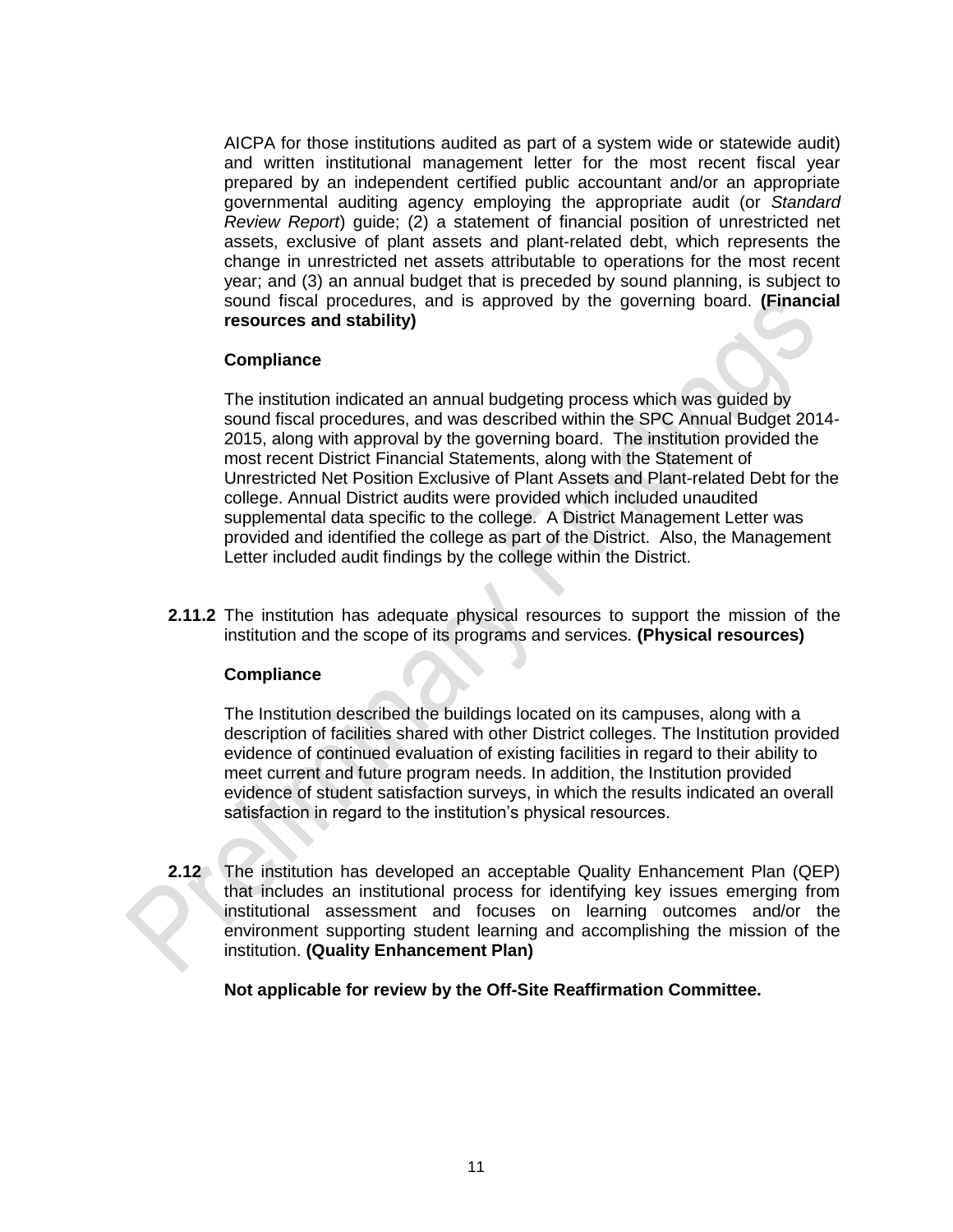# **C. Assessment of Compliance with Section 3: Comprehensive Standards**

**3.1.1** The mission statement is current and comprehensive, accurately guides the institution's operations, is periodically reviewed and updated, is approved by the governing board, and is communicated to the institution's constituencies**. (Mission)**

#### **Non-Compliance**

St. Philip's mission statement is current, last approved December 16, 2014, by the Board of Trustees. Also, the mission statement is widely disseminated via multiple methods, including at the College's bi-annual *All College Meeting,* in the *Student Handbook* and the *Faculty Handbook,* and on the College's Web site.

Additionally, the College's narrative notes that its mission statement is the foundational aspect of its strategic planning processes, and it is used to guide the College's operations. Unit plans are developed based upon institutional priorities that are related to the mission. This is documented in the *Detailed Assessment Report.* Subsequently, institution-wide budget requests are funded based upon the request's impact on the strategic plan (to include the College's mission). A sample of a *Performance-Based Resource Allocation Request Form* and the 2013-2014 *Institutional List of Non-Capital Requests* provide evidence of the integration of the budget process into the institutional effectiveness process*.* At the institutional-level, cabinet members monitor both leading and lagging indicators on an ongoing basis and make mid-course corrections, as applicable. This includes information from the *College's Scorecard*. The *Scorecard* includes information on four key strategic goals of the College: student success, leadership, performance excellence, and reaffirmation.

However, the mission statement is only marginally comprehensive and lacks the specificity necessary to effectively guide the strategic directions, decisions, and activities of the College. Additional details in the mission statement such as, information on St. Philip's unique characteristics, its major educational components, and its primary constituencies, might better communicate the essence of St. Philip's to its internal and external stakeholders.

St. Philip's narrative notes that the mission statement is reviewed at the College's annual two-day *Good-to-Great Strategic Planning Session.* Documented evidence provided included the agendas for years 2012 and 2014.

The On-Site Committee may wish to review the comprehensiveness of St. Philip's College's mission statement.

**3.2.1** The governing board of the institution is responsible for the selection and the periodic evaluation of the chief executive officer. **(CEO evaluation/selection)**

#### **Compliance**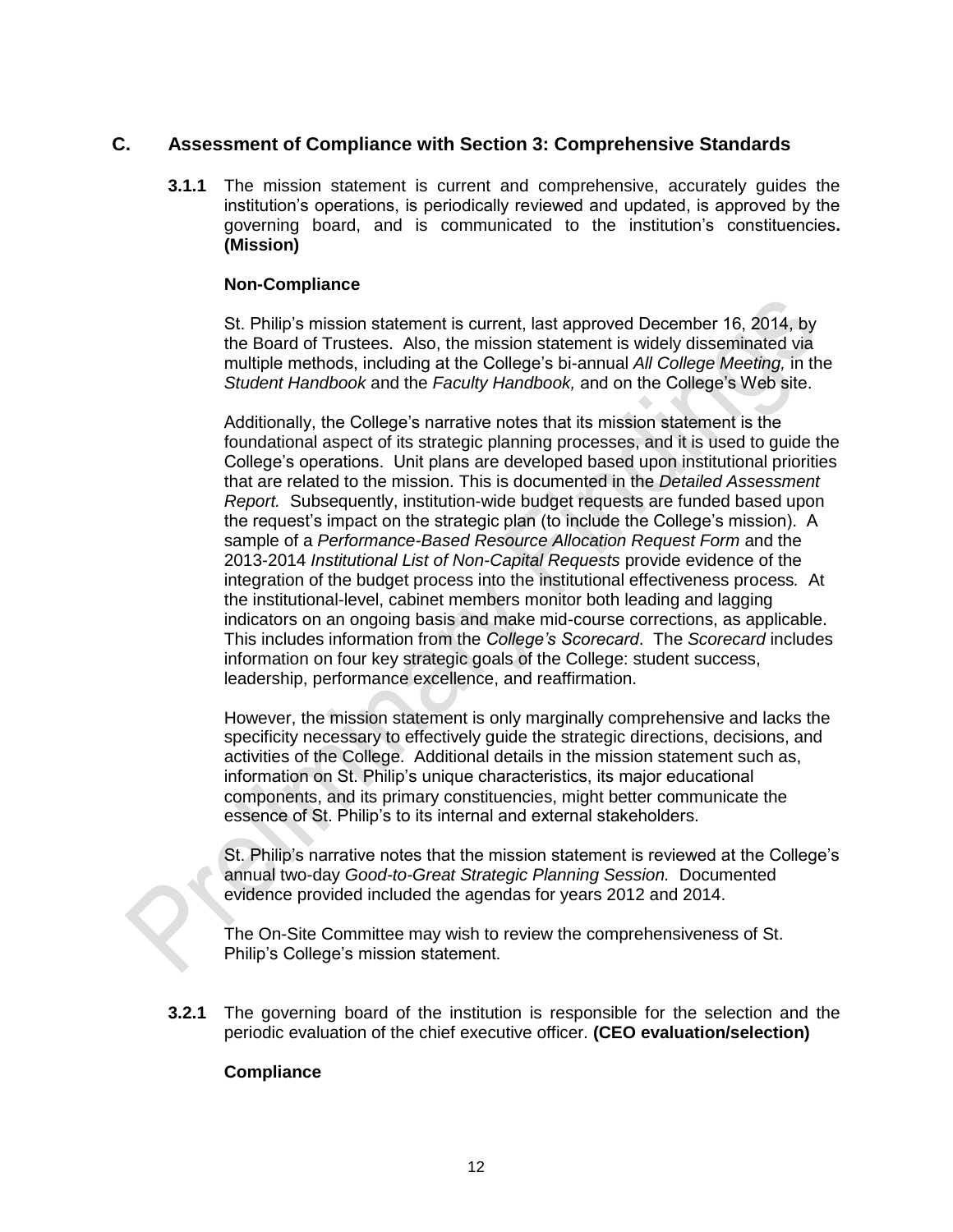St. Philip's CEO/President was selected according to Texas state law and Board policy. The search appeared to be conducted properly before selection was made. The evaluation process is impressive and meets and exceeds all state and compliance standards. The President is evaluated twice per year by the Chancellor, which occurs in May and June. The College President is evaluated based on an Executive Performance Protocol, which uses as a basis for evaluation Key Performance Indicators. The Key Performance Indicators include enrollment, course completion rates, productive grade rates, student retention rates, performance on Community Colleges Student Satisfaction Engagement survey, student satisfaction rates, success rates in developmental coursework, transfer rates, graduation rates, and student improvement in high risk courses. Of particularly note, the evaluation and eight specific areas pointed out by the Chancellor in the most recent evaluation letter imply a strong working relationship and commitment to improvement.

- **3.2.2** The legal authority and operating control of the institution are clearly defined for the following areas within the institution's governance structure: **(Governing board control)** 
	- **3.2.2.1** the institution's mission

#### **Compliance**

The College meets the requirements set forth by Texas Education Code, Section 130.0011[3] – Public Junior Colleges; Role and Mission, which outlines the three missions of higher education as teaching, research, and public service. The mission of St. Philip's College is disseminated to internal and external constituents in a variety of ways which includes print, social media, broadcast and digital mediums, and examples were given.

**3.2.2.2** the fiscal stability of the institution

# **Compliance**

Board Policies were provided that address the fiduciary responsibility of Board members and Board Responsibilities. The Board is charged with studying and passage of the College's budget based on the Chancellor's budget.

Board members receive training on the funding and budgeting of community colleges. Evidence suggests that Board members will receive a minimum of five hours of training in investment responsibilities every two years.

**3.2.2.3** institutional policy

# **Compliance**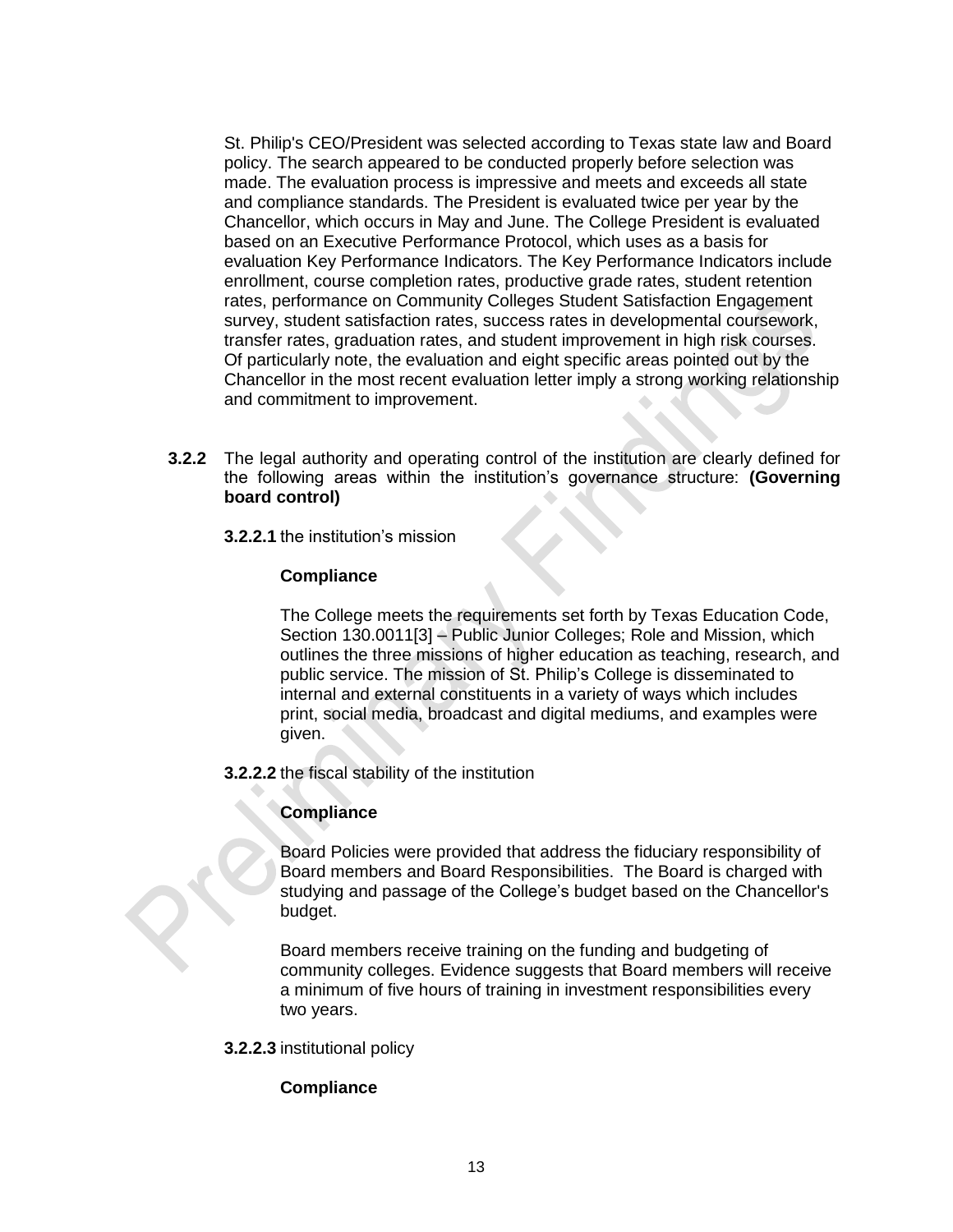Texas State Statutes identify the role and responsibilities of a governing board in the development of institutional policies. Examples of institutional policy development and approval were provided.

**3.2.3** The governing board has a policy addressing conflict of interest for its members. **(Board conflict of interest)**

#### **Compliance**

The Trustees have adequate policies in place regarding ethics and conflicts of interest. Orientation training for new board members is provided, and tenured board members attend updated training sessions when pertinent. The Board adopted a comprehensive ethics policy with 17 specific points; several of these address conflicts of interest and specific steps to avoid them. Appropriate minutes and attendance rosters are provided that support the Board's commitment to maintaining a proper working relationship with St. Philip's with no conflicts of interest. The Board of Trustees also has policies regarding hiring practices (Board Policy, Sections D.2.2, D.2.2.1), nepotism and conflicts of interest (Board Policy, Sections D.2.4), fraud (Board Policy, Sections C.1.1, C.1.1.1) and vendor/contractor communications and conflicts (Board Policy, Sections B.5.4, C.1.5, C.1.5.1) (also Texas Government Code, Sections 572, 573; Texas Local Government Code, Sections 171, 176; Texas Association Community Colleges Policy Prohibited Practices).

**3.2.4** The governing board is free from undue influence from political, religious, or other external bodies and protects the institution from such influence. **(External influence)**

#### **Compliance**

The majority of board work is conducted through committee, which allows for checks and balances and can limit undue influence from outside entities. Training for Board members educates board members on ethics and governance rules and protects the entity against undue external influence. The State requires open meetings training and open records training for every elected or appointed public official, and the College references this. St. Philip's College-adopted Board Policy requires all new members of the Board to attend an orientation within the calendar year of their election regarding the Board's function, policies, and procedures. All of these training efforts are designed to provide governing boards with sufficient information and resources that give them the best opportunity to be active, effective, and ethical in their service.

St. Philip's College-adopted Board Policy indicates, "From the date the project is approved for publication until a contract is executed, no College District Board member or employee other than authorized Acquisitions personnel shall communicate with potential contractors, consultants, or other vendors... who are interested in, or... might reasonably become interested in, any non-construction competitive procurement opportunity." Also, "bribery," the acceptance of "illegal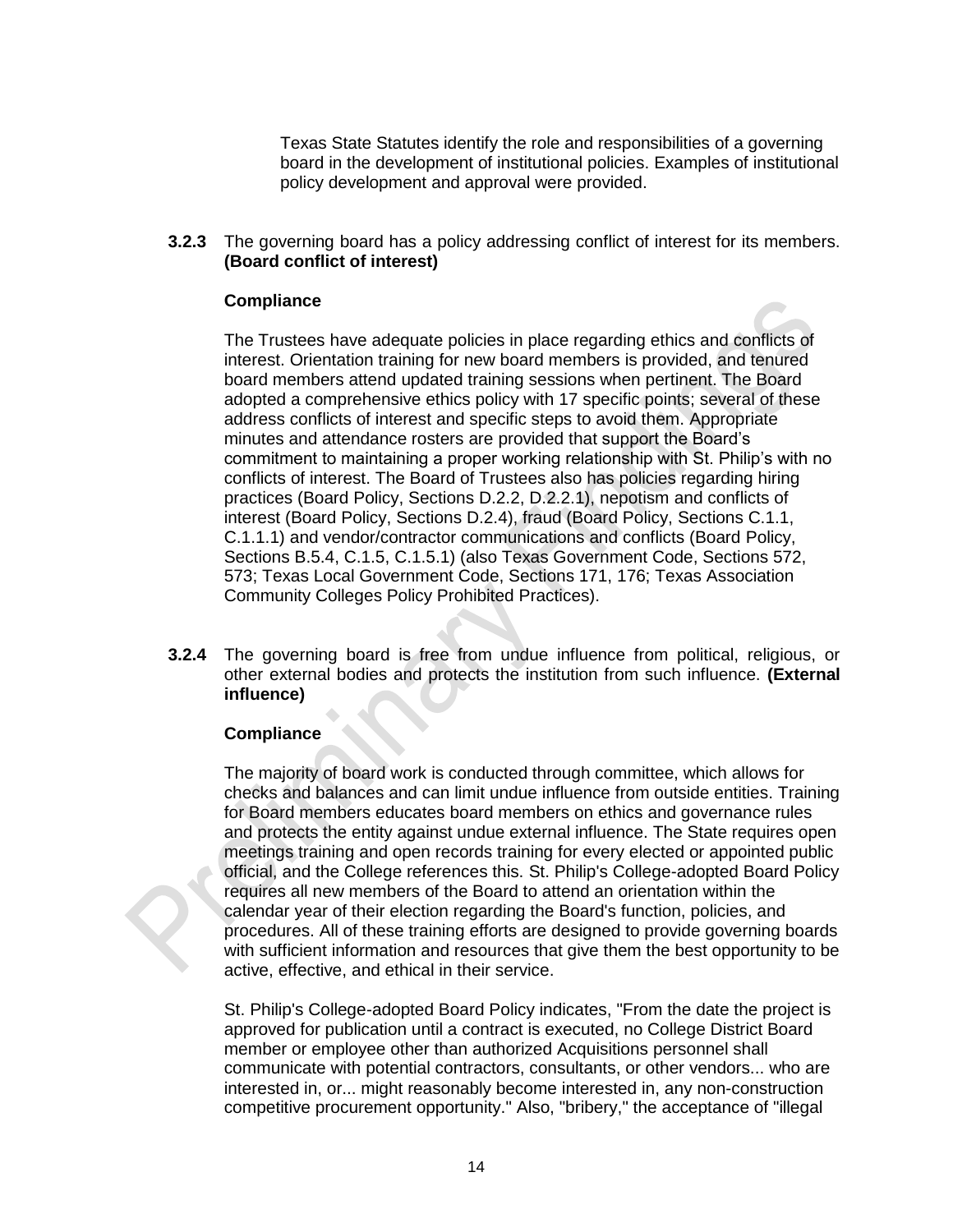gifts," "abuse of office," and "nepotism" are prohibited practices of a Board member.

**3.2.5** The governing board has a policy whereby members can be dismissed only for appropriate reasons and by a fair process. **(Board dismissal)**

#### **Compliance**

The Board policy (B 3.1) for St. Philip's states an Alamo Community College District Board member may be dismissed or removed from office for a number of reasons, described in State law and/or Board policy, adopted and adhered to by the College. Two main reasons cited were: A Board member may be removed for inactivity or non-attendance of at least half of the scheduled Board meetings or for ceasing to reside in the college district from which they are elected. The policy also gives examples of legal action against Trustees that may result in their dismissal. The College states there have been no situations or examples in the last 10 years of the need to use this policy.

**3.2.6** There is a clear and appropriate distinction, in writing and practice, between the policy-making functions of the governing board and the responsibility of the administration and faculty to administer and implement policy. **(Board/administration distinction)** 

#### **Compliance**

It is clear that the Board of Trustees sets policy for St. Philip's College and has specific powers and duties outlined in Board policy and in Texas state law, including setting policy direction including the hiring of the Chief Executive Officer. College policies may initiate at the departmental level, and flow upward through administration to the Board, but the Board has the distinct final power granted by internal College policy and Texas statute to ultimately set policy. The power to carry out these policies are granted to the President through the Chancellor. It is then the President's responsibility to see that these initiatives are carried out through the support of the College's Vice Presidents, Deans, and Directors. Board meeting minutes evidence the Board's active participation in carrying out its policy-making duties (Board Meeting Minutes July 1, 2013, September 17, 2013, April 15, 2014). Any revisions to Board policy are communicated to all employees (Policy Update B.5.3, All Employees, October 28, 2014; Policy Update B.5.3, All Employees, July 29, 2014).

The President of the College reports to the Chancellor, who reports to the Board of Trustees. Board meeting minutes provide evidence that the College President is not the presiding officer of the Board or its meetings (Board Meeting Minutes July 16, 2013, September 17, 2013, April 15, 2014), and the Board approves substantive changes to the job description of the College President. The President's job description clearly indicates the administrative functions of the College President.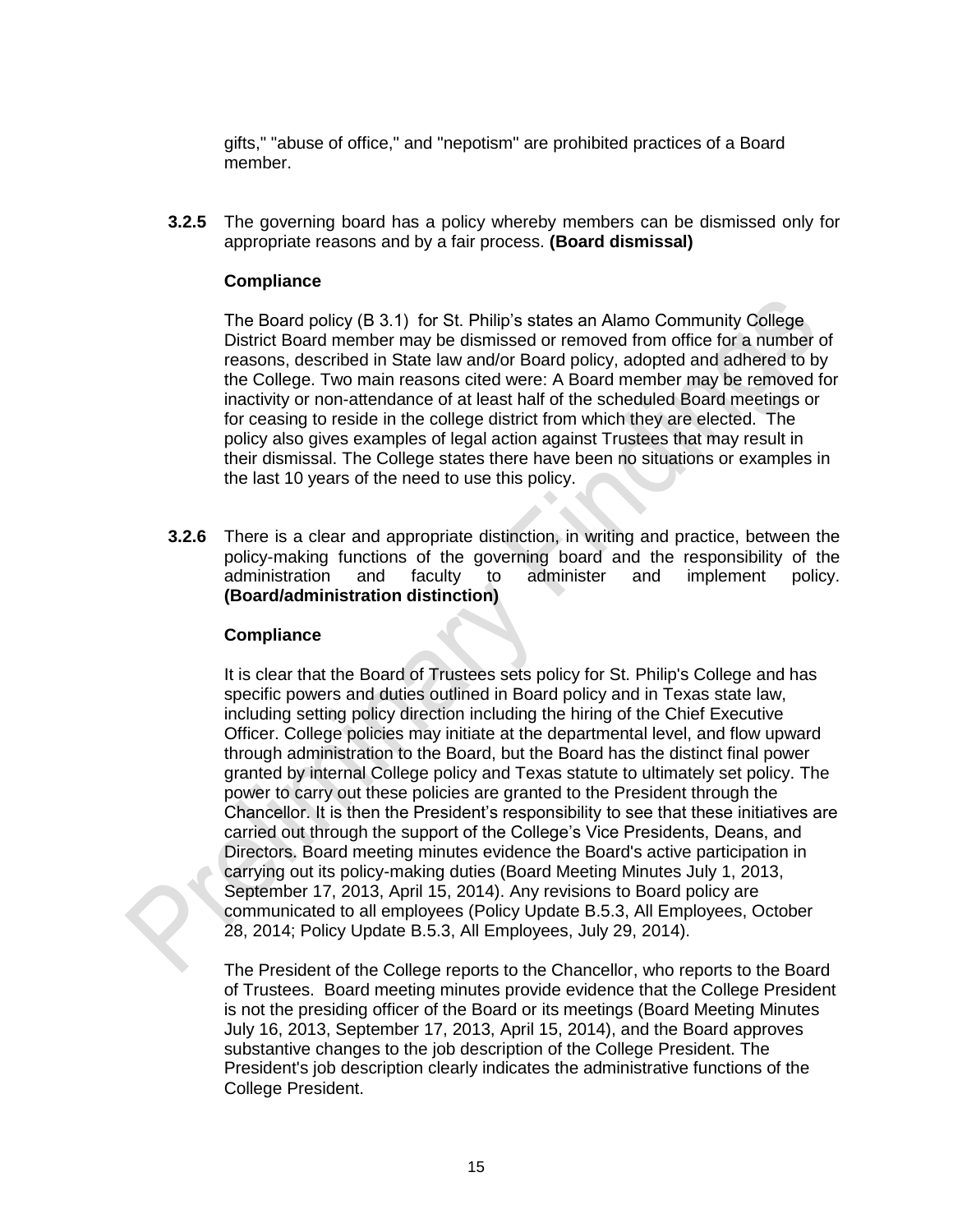**3.2.7** The institution has a clearly defined and published organizational structure that delineates responsibility for the administration of policies. **(Organizational structure)**

#### **Compliance**

The College has a published, clear organizational model. Three vice presidents oversee critical areas that include academic success, student success, and college services. The structure appears to delegate work down to a sufficient amount of deans and department heads to carry out the mission of the college. Although the college only has three vice presidents, there are 16 members of the President's cabinet. The organizational structure is well documented through job descriptions, board minutes, and handbooks.

**\*3.2.8** The institution has qualified administrative and academic officers with the experience and competence to lead the institution. **(Qualified administrative/academic officers)**

#### **Compliance**

The institution provided resumes and job descriptions that reflect that the institution has qualified administrative and academic officers with the experience and competence to lead the institution.

**3.2.9** The institution publishes policies regarding appointment, employment, and evaluation of all personnel. **(Personnel appointment)**

# **Compliance**

St. Philip's College publishes polices regarding appointment, employment and evaluation of all personnel. The policies regarding appointment of personnel include administrator appointments, faculty appointed to non-faculty positions, faculty appointments, adjunct faculty appointments and faculty department chairpersons. It also includes regular staff employees and temporary staff employees. The Board approves all policies and procedures and engages in periodic reviews and revisions.

Policies and forms are made readily available to employees through the Human Resources intranet site, and the recruitment and selection webpage. St. Philip's College provides documentation through sample hiring charges. Multiple levels of personnel evaluations were included in the documents that included: full-time non-tenured faculty, non-tenured department chairs, part-time adjunct faculty, department chairs and full-time non-faculty employees.

**3.2.10** The institution periodically evaluates the effectiveness of its administrators. **(Administrative staff evaluations)**

#### **Compliance**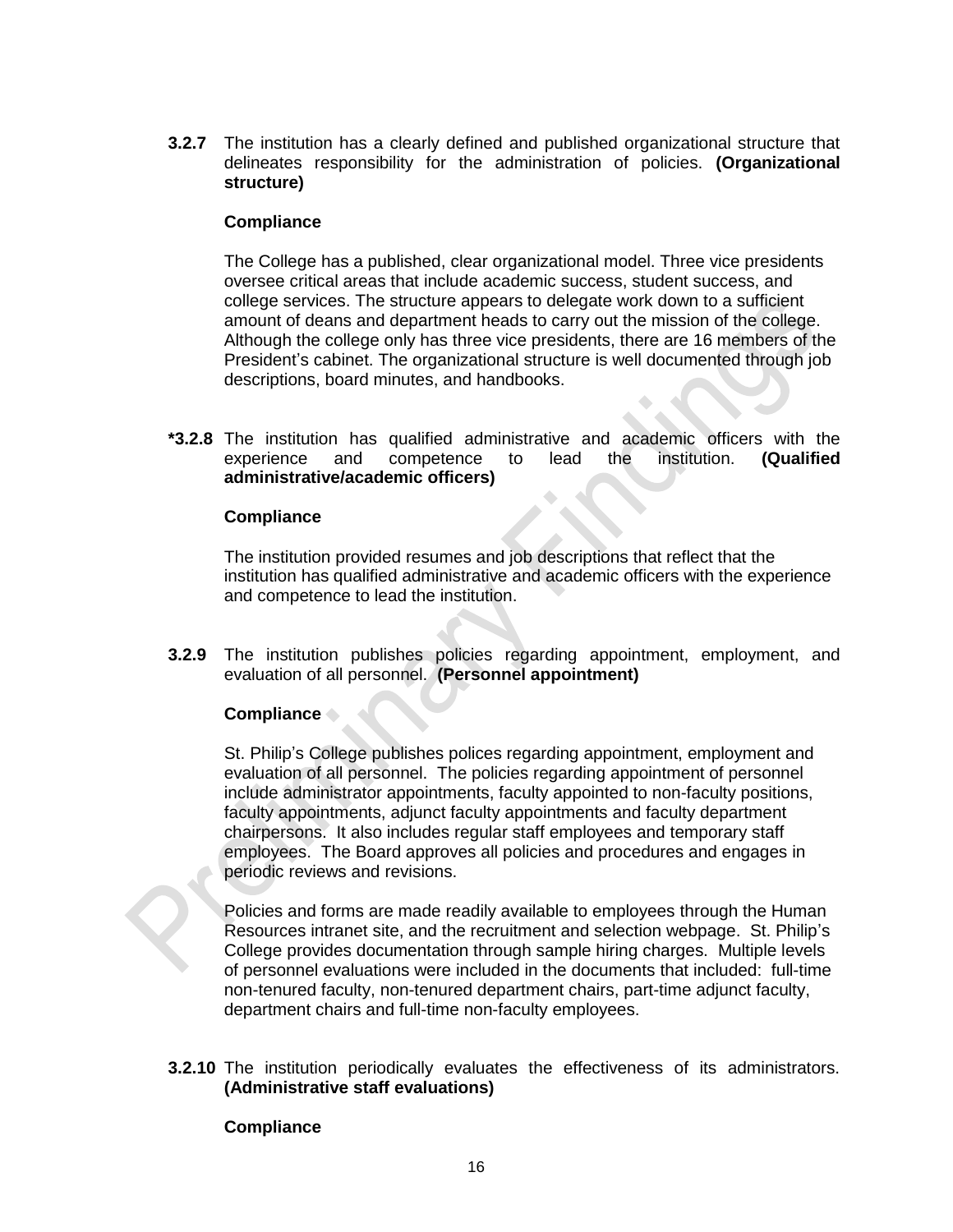The institution periodically evaluates the effectiveness of its administrators. Upon review of administrators evaluation forms and sample evaluation forms evidence was shown of a periodic system and evaluation with criteria in place.

**3.2.11** The institution's chief executive officer has ultimate responsibility for, and exercises appropriate administrative and fiscal control over, the institution's intercollegiate athletics program. **(Control of intercollegiate athletics)**

#### **Not Applicable**

Control of intercollegiate athletics is not applicable to St. Philip's since they specifically spell out in their board policies and operating procedures that they do not participate in intercollegiate athletics. The college has an intramural program, but doesn't appear to have any activities that would qualify under intercollegiate athletics.

**3.2.12** The institution demonstrates that its chief executive officer controls the institution's fund-raising activities. **(Fund-raising activities)**

#### **Compliance**

St. Philip's College is involved in external fund-raising activities. The President is actively engaged in leading this activity. There is evidence in the President's job description, and updates in weekly cabinet meetings that the President is actively engaged and leading this effort. Notes from cabinet meetings reference updates from senior administrators to the President on activities such as a golf tournament fund raiser.

**3.2.13** For any entity organized separately from the institution and formed primarily for the purpose of supporting the institution or its programs: (1) the legal authority and operating control of the institution is clearly defined with respect to that entity; (2) the relationship of that entity to the institution and the extent of any liability arising out of that relationship is clearly described in a formal, written manner; and (3) the institution demonstrates that (a) the chief executive officer controls any fund-raising activities of that entity or (b) the fund-raising activities of that entity are defined in a formal, written manner which assures that those activities further the mission of the institution. **(Institution-related entities)**

# **Non-Compliance**

The Alamo Community College District Foundation, Inc. is a separately incorporated 501(c) (3) organization, which provides fundraising and missionrelated support to the colleges of the Alamo Community College District. The mission of the Foundation, and its relationship with the institution, is clearly defined in the Memorandum of Understanding dated March 3, 2014.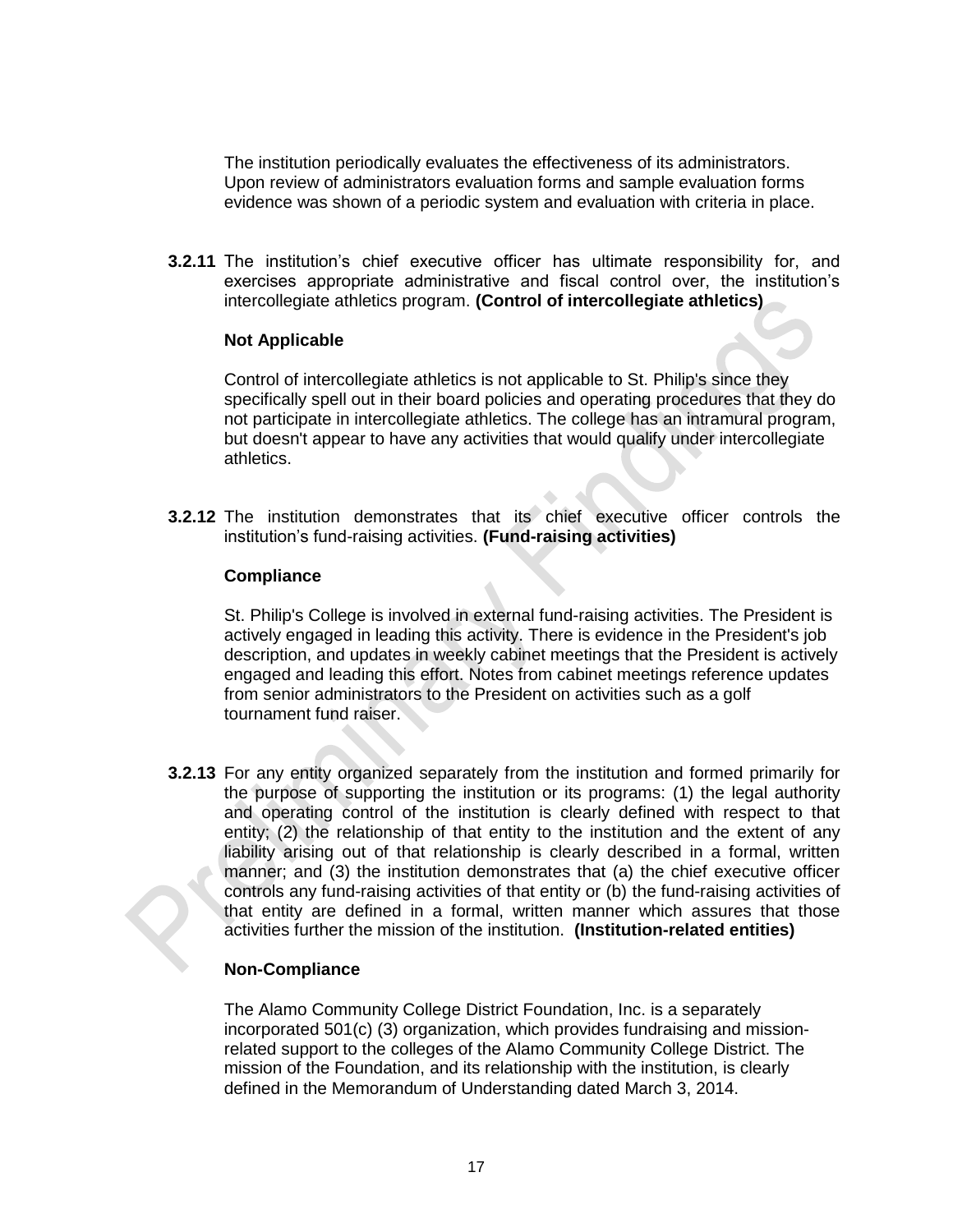The institution provided a copy of the Foundation Bylaws, along with a Memorandum of Understanding, between the Foundation and the institution. Thus, the legal authority and operating control of the institution is clearly defined with respect to the Foundation; the relationship of the Foundation to the institution and the extent of any liability arising out of that relationship is clearly described in a formal, written manner; however, the institution failed to demonstrated that the Chief Executive Officer has ultimate control over the institution's fund-raising activities.

Additionally, the Foundation Bylaws included as support for this standard bears no signatures or date. The institution should provide properly executed, official documentation to support compliance with this standard.

**3.2.14** The institution's policies are clear concerning ownership of materials, compensation, copyright issues, and the use of revenue derived from the creation and production of all intellectual property. These policies apply to students, faculty, and staff. **(Intellectual property rights)**

#### **Compliance**

St. Philip's College operates under the Alamo Community College District (AC) Board Polices C.1.8 and E.1.7 which address intellectual property rights and copyrighted materials. The institution provided examples, the "Pate Review" and the Work Made For Hire Agreement for an Oral History Project, as evidence of implementation of the policy and procedure. Both were reviewed by the Alamo Community College District Intellectual Property Review Board. All students, employees and community at-large have access to the Alamo Community College District Board policies and the Copyright and Fair Use Policy via online access to the AC Board Policy Website. Letters to the employees on the updates to the AC Board policies were provided as communication evidence.

**3.3.1** The institution identifies expected outcomes, assesses the extent to which it achieves these outcomes, and provides evidence of improvement based on analysis of the results in each of the following areas **(Institutional Effectiveness)**:

**\*3.3.1.1** educational programs, to include student learning outcomes

#### **Non-Compliance**

St. Philip's College defines educational programs as "plans of study that lead to an Associate Degree or Certificate." Three academic divisions oversee the 172 programs at the College. The three divisions are Arts & Sciences, Applied Science & Technology, and Health Sciences. Additionally, the College identifies three distinct levels of outcomes for its educational programs: program outcomes (POs), institutional student learning outcomes (ISLOs), and program student learning outcomes (PSLOs). The College's strategic plan, its *Student Achievement Goals*, and *Key Performance Indicators* from the State as well as discipline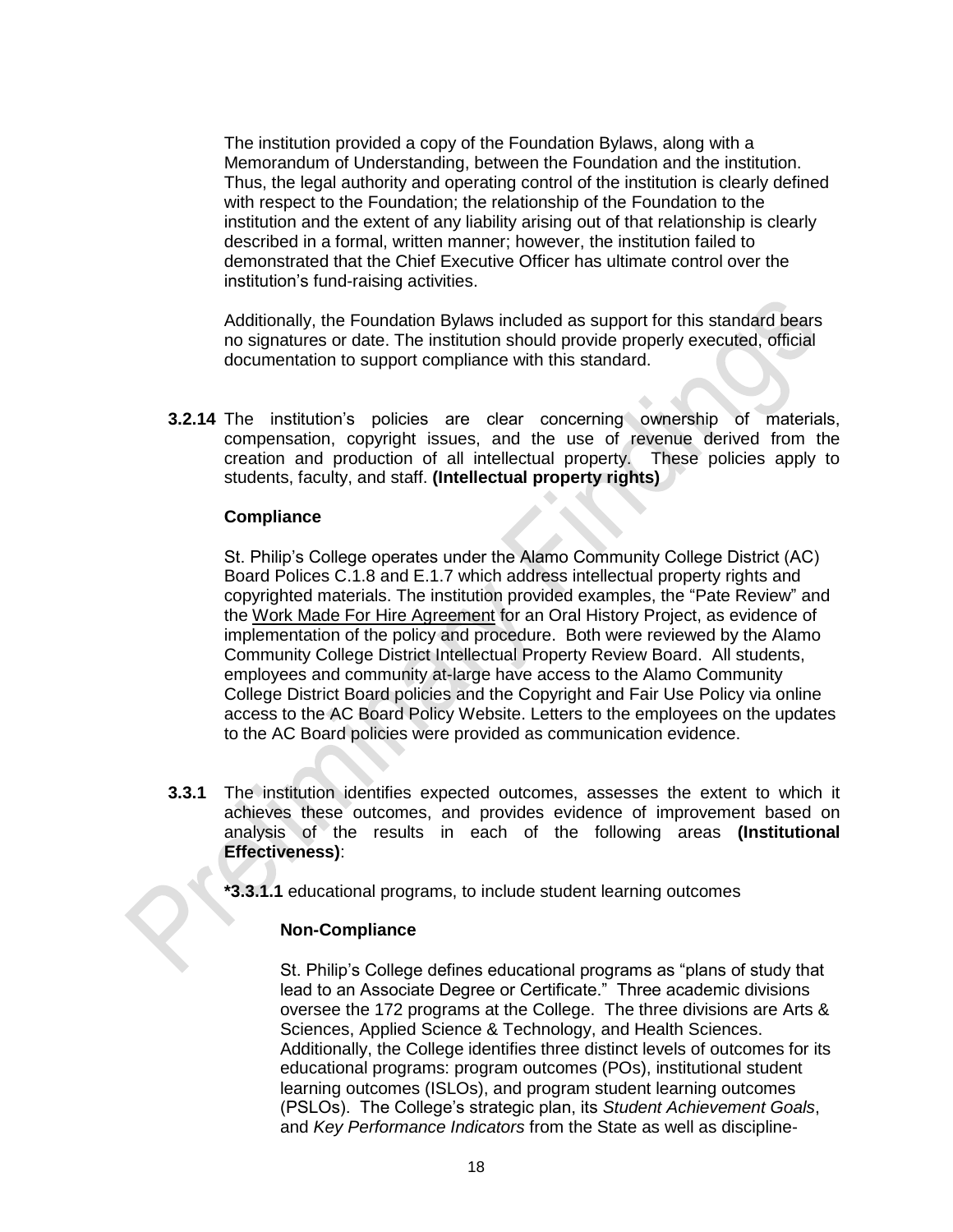specific best practices guide the determination of the POs, ISLOs, and PSLOs. The College uses WeaveOnline as its primary repository for assessment information.

Program Outcomes: Expected program outcomes are based upon key indicators selected by the institution. These include graduation, productive grade, course completion, persistence, high-risk course, class size, degrees and certificates, job placement, licensure pass, and transfer rates. St. Philip's College's documentation provided some evidence of appropriate expected program outcomes that directly relate to the College's definition (e.g., The Construction program will meet the Perkins 85% placement rate). However, the majority of the institutions expected program outcome statements are not directly related to the College's definition of a program outcome. For example, many expected program outcome statements refer to hiring new faculty and building/ renovating facilities, etc. These are laudable initiatives, and they may help facilitate the achievement of an expected program outcome. However, they are not directly related to the College's definition of a program outcome.

Additionally, the College notes that State *Benchmark Reports* and *Key Performance Indicator Reports* provide data relative to these indicators. However, the *Benchmark Reports,* and *Key Performance Indicator Reports* provide aggregate data for Alamo Colleges. These documents do not include program outcome information that is specific to St. Philip's College nor the College's individual academic programs. Without St. Philip's College data that is program-specific, the College will be challenged in measuring and assessing the achievement of expected POs at the program level.

Moreover, the college defines *educational programs* as "plans of study that lead to an Associate Degree or Certificate." However, very few certificate programs were noted in the *Program Outcomes* document presented by St. Philip's: AS&T AEMT Electrical Trades, AS&T BIS Administrative Computer Technology, Certificate-Construction Technology. Information regarding how the sampling was conducted or how it was representative of St. Philip's programs was not provided.

Also, preponderance of the expected program outcomes noted in the *Program Outcomes* document are not stated in measurable terms. For example, the AEMT Advanced Manufacturing Technology unit lists a program outcome of "Develop students who are employment ready." The AS&T BIS Information Technology unit lists a program outcome of "Improve student success of IT majors."

St. Philip's College's narrative notes that it assesses the extent to which outcomes are achieved annually using a variety of instruments and methods. And, the documents *Educational Program Outcomes Report and High Risk Course Summary Report* provide data that programs may use in their analysis. However, the document *Program Outcomes with Associated Measures and Targets* presented in support of PO assessment, did not list outcome assessments. Additionally, the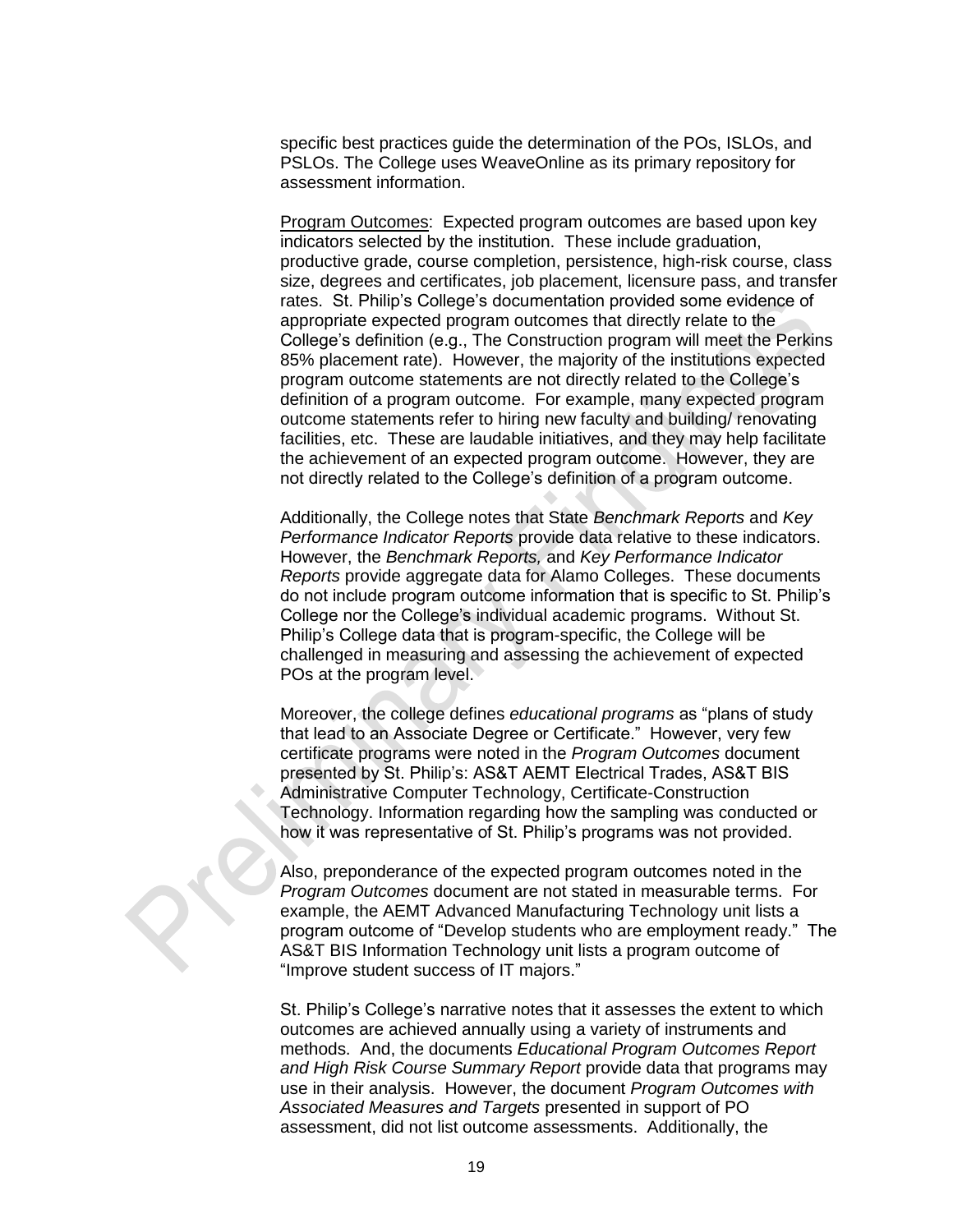document *For Targets not Met, Action Plans are Developed* included minimal samples. Therefore, the extent to which program outcomes are achieved could not be evaluated.

With regard to the documentation of improvements, St. Philip's College notes in its narrative that it "systematically improves Program Outcomes through the Operational Unit Assessment Planning process." This was evidence in the document *Environmental Scanning, Analysis of Strengths and Weaknesses and Assessment of Program Outcomes*. However, a minimal sample was included in the document. No information on how the sample was a valid cross-section sample of institutional programs was provided. The document *Successes, Challenges and Improvements* provided evidence that improvements are being made. However, a direct link between this document and the expected program outcomes set forth by the academic programs could not be established.

Program Student Learning Outcomes: With regard to program student learning outcomes, these are defined by the College as "skills, and behaviors expected of students at program completion." PSLOs are determined by discipline-specific faculty who take into account a variety of factors, to include regulatory agency requirements, employer expectations, and discipline-specific best practices." PSLOs are documented in the *DAR Degree Program SLOs 2013-2014 Report*.

As with the POs, the preponderance of units do not state the PSLOs (or ISLOs) in measurable terms. For example, the AA-Associate of Arts unit lists a PSLO of "St. Philip's College students will develop, interpret and express ideas through effective written, oral and visual communication for various academic and professional contexts." The AAS Hospitality Management unit lists a PSLO of "AAS-Hospitality Management student will demonstrate critical thinking skills." The AAS-invasive Cardiovascular Technology unit lists a PSLO of "Students will determine appropriate setup of the sterile field and equipment selection for the procedure. Students will be able to perform Cardiopulmonary Resuscitation."

With regard to PSLO assessment, the documents *Target Achievement* and *For Targets not Met, Action Plans are Developed* only contained minimal samples. Therefore, the extent to which student learning outcomes are achieved could not be evaluated.

The institution notes that improvements in PSLOs are documented in the *Programs Student Learning Outcomes Reflective Report 2013-2014*. However, the report is summative, and does not necessarily correlate with the program outcomes listed in the *DAR Degree Program SLOs 2013-2014 Report*. For example, the AA-Associate of Arts PSLO of "St. Philip's College students will develop, interpret and express ideas through effective written, oral and visual communication for various academic and professional contexts" is not contained in the *Reflective Report*; neither was the AAS-invasive Cardiovascular Technology PSLO of "Students will determine appropriate setup of the sterile field and equipment selection for the procedure. Students will be able to perform Cardiopulmonary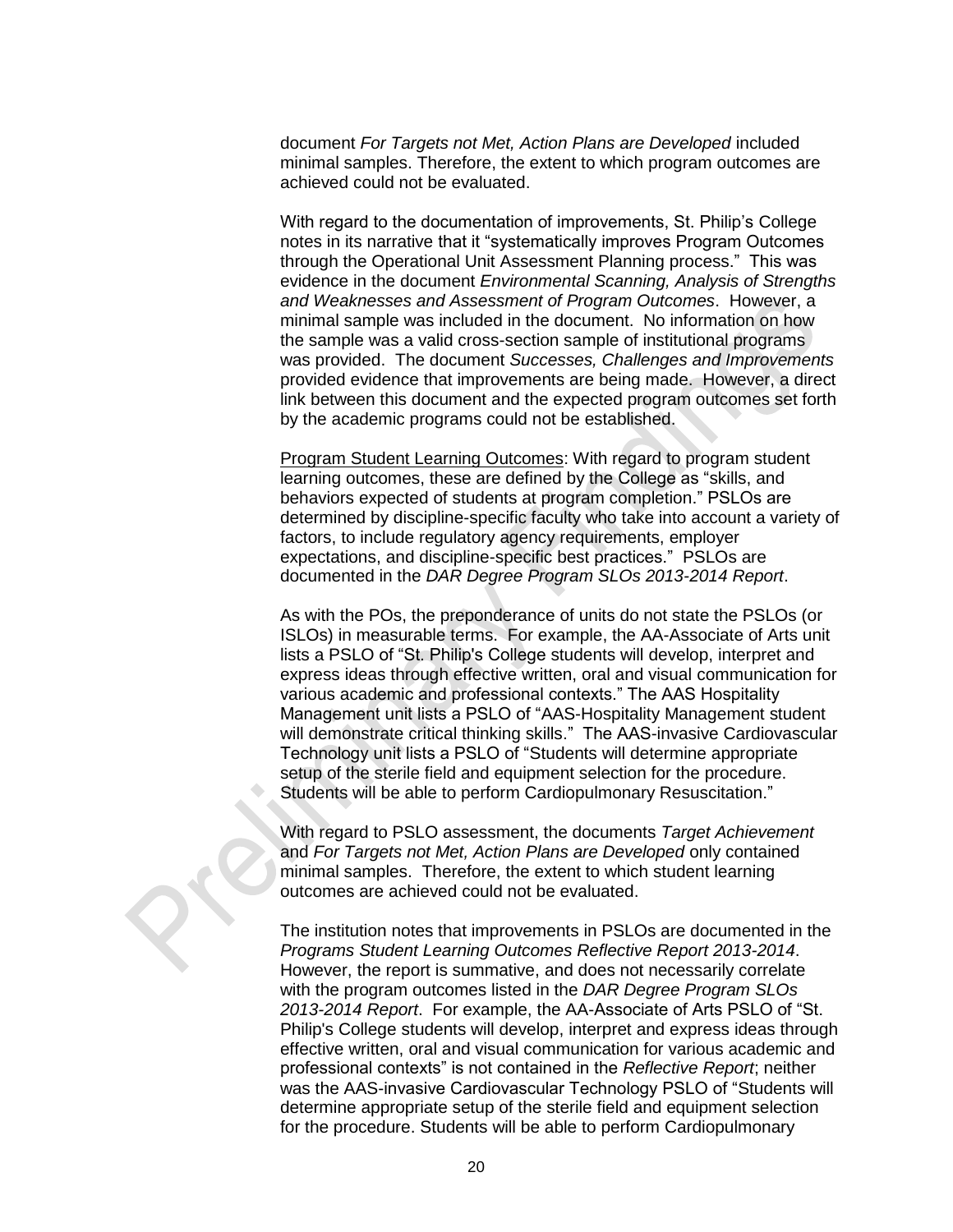Resuscitation." It should be noted that the AAS Hospitality Management unit lists a PSLO of "AAS-Hospitality Management student will demonstrate critical thinking skills" was included. Additionally, in this R*eflective Report*, an expected outcome of 80% was noted.

Institutional Student Learning Outcomes: ISLOs include reading, writing, speaking, listening, critical thinking, and computer literacy competencies. These were adopted by the College based on competencies defined by Texas Higher Education Coordinating Board (*Core Curriculum: Assumptions and Defining Characteristics*). Some ISLOs were noted in the *DAR Degree Program SLOs 2013-2014 Report*. However, St. Philip's indicates that, overall, ISLOs are assessed through the assessment of a variety of reports, to include Proficiency Profile, QEP Critical Thinking Rubric Assessment, Texas Higher Education Coordinating Board Core Objectives rubric assessment, Community College Survey of Student Engagement, Noel-Levitz Student Satisfaction Inventory, and Program Specific Accreditation.

With regard to ISLO assessment, St. Philip's College uses a variety of instruments to assess attainment. This includes Proficiency Profile, QEP Critical Thinking Rubric Assessment, Texas Higher Education Coordinating Board Core Objectives rubric assessment, Community College Survey of Student Engagement, Noel-Levitz Student Satisfaction Inventory, and Program Specific Accreditation. Sampling is used with the administration of many of these surveys/instruments, and the processes used to ensure a cross-sectional valid sample was provided in the narrative. The Proficiency Profile assessment document as well as the document *Texas Higher Education Coordinating Board Core Objectives Rubric Assessment* provided evidence of the overall attainment of ISLOs. Other documents, such as CCSSE, Noel Levitz, and programmatic accreditation do not directly measure ISLO attainment.

With regard to continuous improvements in institutional student learning outcomes, the *ISLO Assessment Results* document continuous improvements.

It should be noted that St. Philip's College's *Institutional Summary Form* lists four off-campus teaching sites approved by SACSCOC at the 50% or more level, and the College offers numerous associate and certificate degree programs via distance learning. However, the College's narrative for 3.3.1.1 did not address the comparability of distance education programs to St. Philip's College's campus-based programs or the outcomes of courses/programs offered at off-campus locations.

Therefore, the On-Site Committee may wish to review expected program outcomes as they relate to each of St. Philip's College's associate and certificate degree programs, and review the measurability of program outcomes, to include student learning outcomes. Also, the On-Site Committee may wish to review a valid cross-section of degree programs with regard to 1) the extent to which program and student learning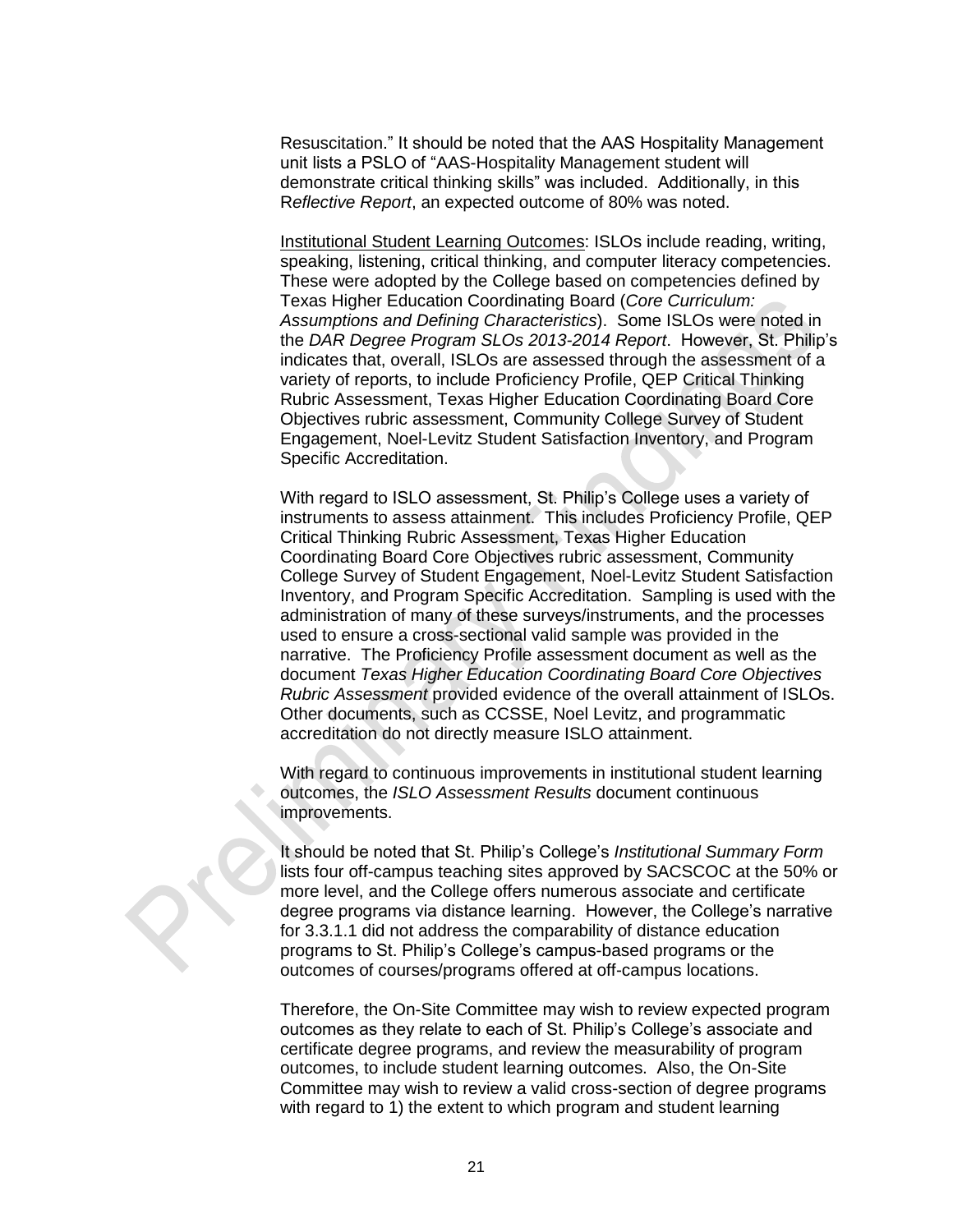outcomes are achieved, and 2) evidence of improvements based on the analysis of the results.

#### **3.3.1.2** administrative support services

#### **Compliance**

St. Philip's College defines administrative support services as "those departments that provide infrastructure, administrative, budgetary and other ancillary support to the institution. These services fall primarily under the Vice President of College Services." The College's strategic plan guides the determination of the units' expected outcomes. The annual determination of these outcomes is an integral part of St. Philip's planning and assessment cycles. This process is initiated annually with the two-day Good-to-Great retreat and all plans are entered into the WeaveOnline assessment system.

The *2013-2014 Detailed Assessment Report* documented that, overall, administrative support services units identify expected outcomes, stating them in measurable terms. For example, the Information and Communications Technology unit listed the following expected outcome: "Develop a Mobile App and distribute via iTunes and Google Play Store." Also, the College Services unit included the following expected outcome: "By May 31, 2014, scheduled Emergency Preparedness drill exercises will be executed without incident."

Additionally, the administrative support services units generally assess the extent to which the units achieve these outcomes and provide evidence of improvements based on the analysis of the results. Various assessment were utilized, based upon the unique needs of each unit. Some expected outcomes included multiple measures of assessment. An example of the assessment of an expected outcome, as documented in the *2013-2014 Detailed Assessment Report*, is from the Institutional Research, Planning, and Effectiveness Office: "100% of the SACS Reaffirmation compliance certification timeline is implemented by the end of the Fall 2014 semester." This expected outcome was assessed and found to be met. Likewise, when outcomes are not met, generally, action plans were developed and continuous improvements made. For example, the Information and Communication Technology unit included an expected outcome of "Provide technology to meet the needs of the college," with multiple measures included. However, the targets were not fully met. Therefore, a Hardware Maintenance and Lifecycle Plan was developed and is being implemented to address shortcomings.

**3.3.1.3** academic and student support services

#### **Compliance**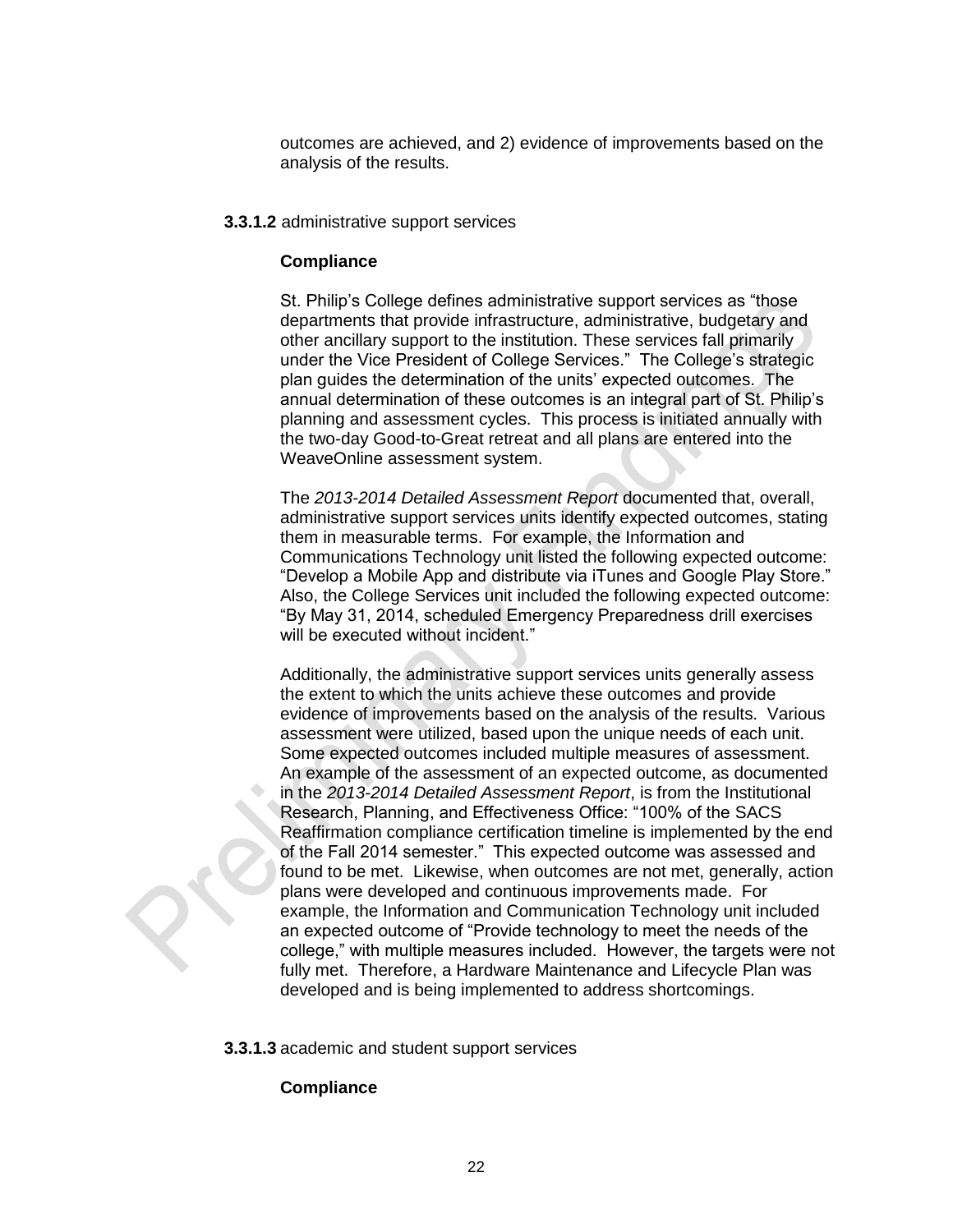St. Philip's College defines academic and student support services as "those departments that provide resources to help students succeed academically and overcome any obstacles in their pursuit of an education. These services fall primarily under the Vice President for Student Success and the Vice President for Academic Success." The College's strategic plan guides the determination of the units' expected outcomes. The annual determination of these outcomes is an integral part of St. Philip's planning and assessment cycles. This process is initiated annually with the two-day Good-to-Great retreat and all plans are entered into the WeaveOnline assessment system.

The *2013-2014 Detailed Assessment Report* documented that, overall, academic and student support services units identify expected outcomes, stating them in measurable terms. For example, the Academic Advising Services unit listed the following expected outcome: "Provide students with degree planning and academic advising, resulting in roadmaps for success," with a target of 300 degree plans/academic advisements. Also, the Instruction Innovation unit included the following expected outcome: "Overall satisfaction levels with IIC resources will be 90% of satisfied or highly satisfied."

Additionally, the academic and student support services units generally assess the extent to which the units achieve these outcomes and provide evidence of improvements based on the analysis of the results. Various assessment were utilized, based upon the unique needs of each unit. Some expected outcomes included multiple measures of assessment. An example of the assessment of an expected outcome, as documented in the *2013-2014 Detailed Assessment Report*, is from the Service Learning unit: "The course grades of 80% of service-learning students participating in reflection sessions will be higher than the course grades of servicelearning students not participating in reflection sessions." This expected outcome was assessed and found to be met. Likewise, when outcomes are not met, generally, action plans were developed and continuous improvements made. For example, the Library unit included an expected outcome of "An additional 25% of LRS staff and Librarians will be able to successfully work in acquisitions department." However, the expected outcome was not achieved as "cross training did not occur due to staffing challenges including employee attrition, injury, illness, and additional job duties for remainder of librarians… With the pending retirement of the collection development librarian in January 2015, library faculty and staff will be cross-trained to perform the duties and functions ordinarily done by her to include: aspects of ordering, cataloging, maintaining the library automation records, and processing withdrawals from the various collections. A request to replace [the collection development librarian] will be submitted at the appropriate time using the appropriate mechanism."

It should be noted that St. Philip's *Institutional Summary Form* lists four off-campus teaching sites approved by SACSCOC at the 50% or more level, and the College offers numerous associate and certificate degree programs via distance learning. However, the College's narrative for 3.3.1.3 did not address how academic and student support service units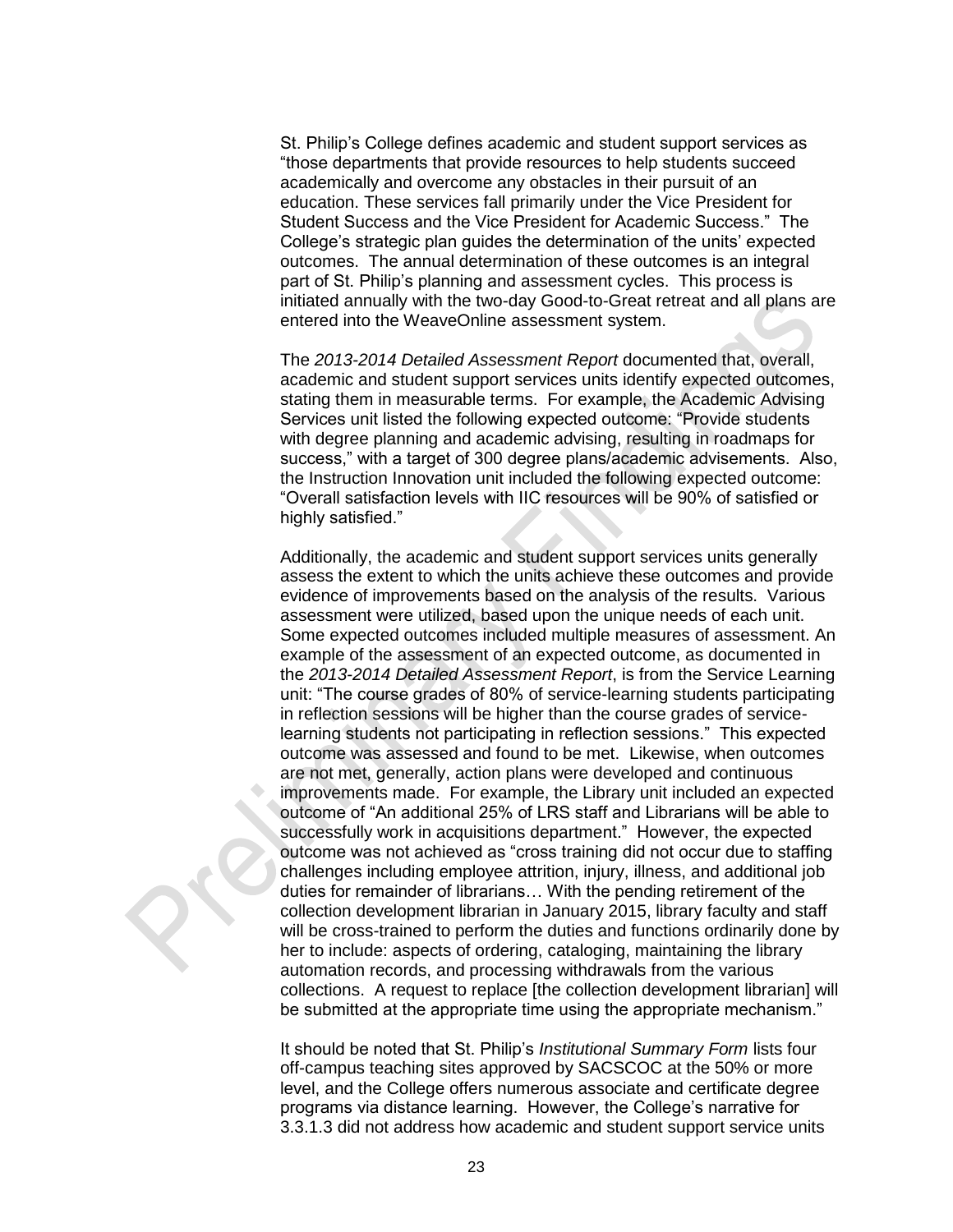ensure the effectiveness of their initiatives in support of students taking courses via distance education or at off-campus locations.

**3.3.1.4** research within its mission, if appropriate

#### **Not Applicable**

Research is not within the scope of the College's mission.

**3.3.1.5** community/public service within its mission, if appropriate

#### **Compliance**

St. Philip's College defines community and public service as "a strong connection to our neighborhoods and community." Community and public service initiatives are decentralized at the College, occurring within units from a cross-section of areas. The College's strategic plan guides the determination of goodness of fit with regard to community and public service activities as compared to the College's mission.

Units engaging in community and public services initiatives generally document expected outcomes in WeaveOnline, the College's central repository for assessment information. These expected outcomes are largely stated in measurable terms. This is documented in the *2013-2014 Detailed Assessment Report.* For example, the Campus Budget Officer unit listed the following expected outcome: "Increase the number of volunteers [at Bowden Elementary] from 19 to 50."

Additionally, units participating in community and public service initiatives generally assess the extent to which the units achieve these outcomes and provide evidence of improvements based on the analysis of the results. Various assessment were utilized, based upon the unique needs of each unit. An example of the assessment of an expected outcome, as documented in the *2013-2014 Detailed Assessment Report*, is from the Continuing Education Public Service Institute unit: "Continue Kids Camp efforts with increased enrollments, but not to exceed 100 per week on average." This expected outcome was assessed and found to be met. No examples were provided of initiatives where the community and public service expected outcomes were not met.

**3.3.2** The institution has developed a Quality Enhancement Plan that (1) demonstrates institutional capability for the initiation, implementation, and completion of the QEP; (2) includes broad-based involvement of institutional constituencies in the development and proposed implementation of the QEP; and (3) identifies goals and a plan to assess their achievement. **(Quality Enhancement Plan)**

**Not applicable for review by the Off-Site Reaffirmation Committee.**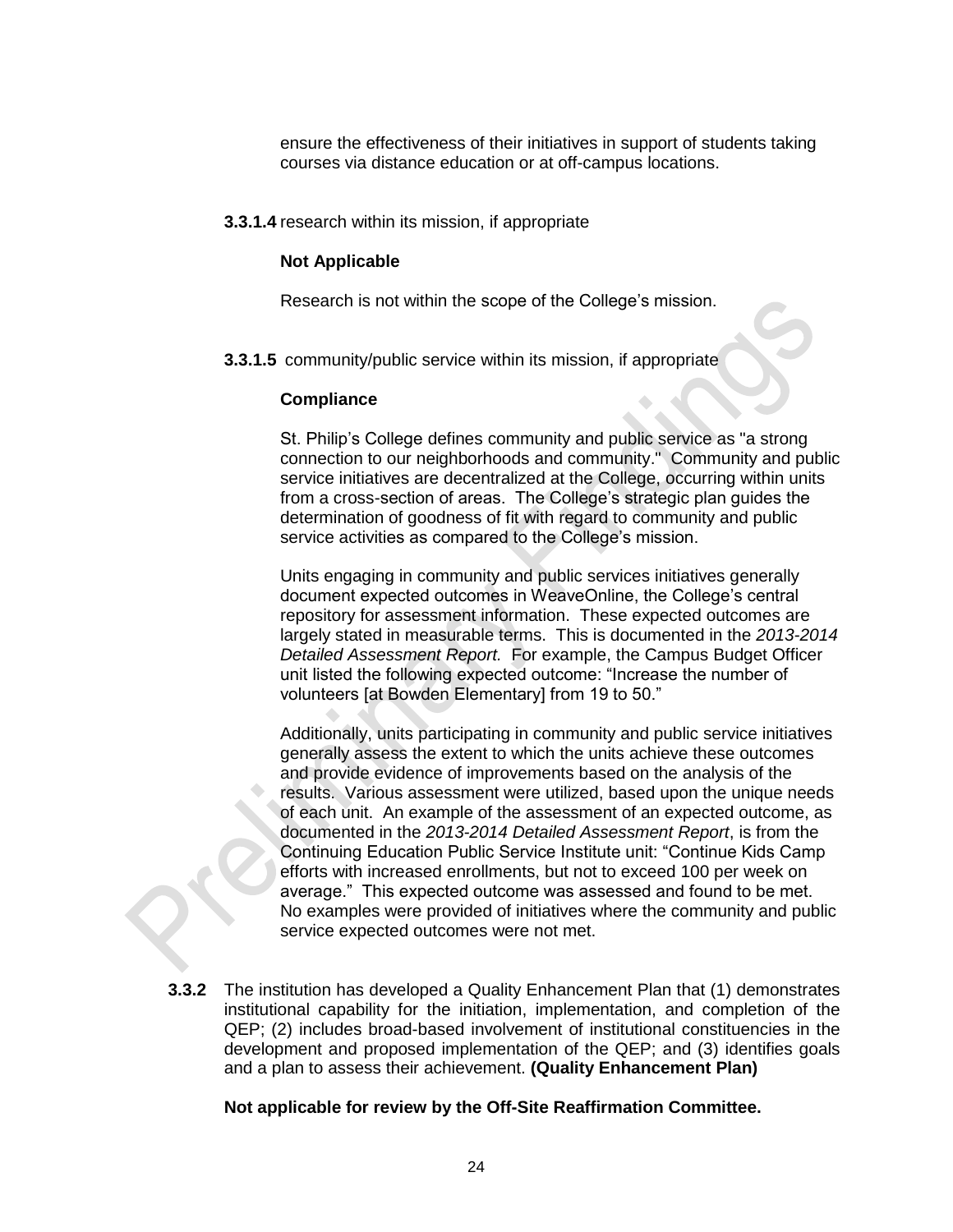**3.4.1** The institution demonstrates that each educational program for which academic credit is awarded is approved by the faculty and the administration. **(Academic program approval)** 

#### **Compliance**

The institution uses a multi-level approach for approval of education programs and involves faculty, administration and curriculum committees for the purpose of approving programs in which academic credit is awarded. The curriculum committee of the college is chaired by a faculty member who is charged with implementing the procedures for curriculum review. A faculty member or administrator who identifies a need may recommend additions of new programs or revisions of current programs. The college has instituted procedures by which new programs and changes in existing programs are evaluated. The institution performs a feasibility study for all new program suggestions before any program development begins. The institution has provided a flow chart of their process and procedures for new program addition as well as an example of the feasibility study to demonstrate the steps needed for program development. In addition, the college has provided the Curriculum Committee Guidebook which outlines the proper steps for program additions and revisions.

The narrative and flowcharts demonstrate the institution follows the proper procedures developed by the faculty of the college, in accordance with the regulations of Alamo Colleges and the Texas Higher Education Coordinating Board. After college approval (following the established policies and procedures for program approval), the curriculum is presented to the Alamo Colleges Curriculum Council for approval. If this has a positive outcome, then it is sent to the Texas Higher Education Coordinating Board for final approval.

St. Philip's College has provided an example in the Vision Care Technology program as an example of the processes involved in new program development. The institution also provided a copy of the substantive change submitted to SACSCOC relative to this new program.

Revisions to existing programs are dealt with in a similar manner as new program development, with the exception that no feasibility study or approval of the President or Vice Chancellors Council is needed to proceed. The college provided a revision form for the Aircraft Program as an example showing their procedures for making revisions in current programs.

Although the ultimate responsibility for development and approval of educational programs lies with the Vice President for Academic Success at the institution, that responsibility is shared by the appropriate faculty members across the college, the College Curriculum Committee and the college deans.

**3.4.2** The institution's continuing education, outreach, and service programs are consistent with the institution's mission. **(Continuing education/service programs)**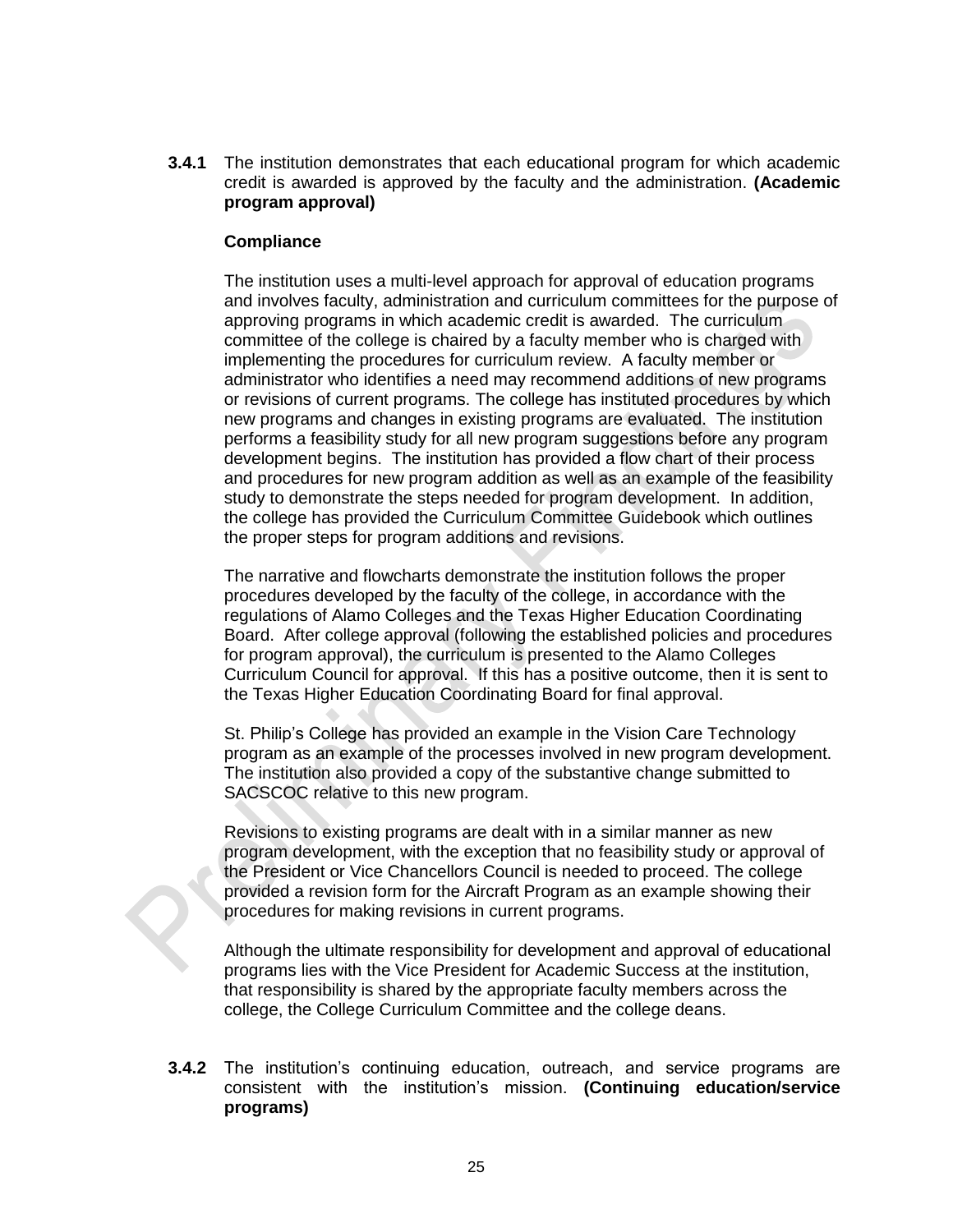#### **Compliance**

St. Philip's College (SPC) provides non-credit offerings through the Division of Workforce Development and Continuing Education. The Division has aligned its mission with the SPC mission by delivering "the best workforce training and opportunities for personal growth." SPC provided the Continuing Education Website as evidence of the division's offerings which are consistent with the SPC mission of "…empower our diverse student population through personal and educational growth, career readiness and community leadership.

**\*3.4.3** The institution publishes admissions policies that are consistent with its mission. **(Admissions policies)**

#### **Compliance**

The institution has sound admission policies related to the institutions mission as reviewed in official documents such as the e-Catalog and the Ready-set-apply module that guides students through the application process.

**3.4.4** The institution publishes policies that include criteria for evaluating, awarding, and accepting credit for transfer, experiential learning, credit by examination, advanced placement, and professional certificates that is consistent with its mission and ensures that course work and learning outcomes are at the collegiate level and comparable to the institution's own degree programs. The institution assumes responsibility for the academic quality of any course work or credit recorded on the institution's transcript. *(See Commission policy "Agreements Involving Joint and Dual Academic Awards: Policy and Procedures."*) **(Acceptance of academic credit)** 

# **Compliance**

St. Philip's College publishes policies that include criterial for evaluating, awarding, and accepting credit for transfer, experiential learning, credit by examination, advanced placement, and professional certificates, consistent with its mission. Each policy was listed and included supporting documentation. The institution accepts transfer credit from the six regional accrediting organizations and lists other accreditation organizations recognized by the Texas Higher Education Coordinating Board from which credit may be accepted after being reviewed on a case by case basis. St. Philip's College assumes responsibility for the academic quality of course work appearing on their transcripts, either earned by attending the College or as result of transfer or credits earned through non-traditional means.

**3.4.5** The institution publishes academic policies that adhere to principles of good educational practice. These policies are disseminated to students, faculty, and other interested parties through publications that accurately represent the programs and services of the institution. **(Academic policies)**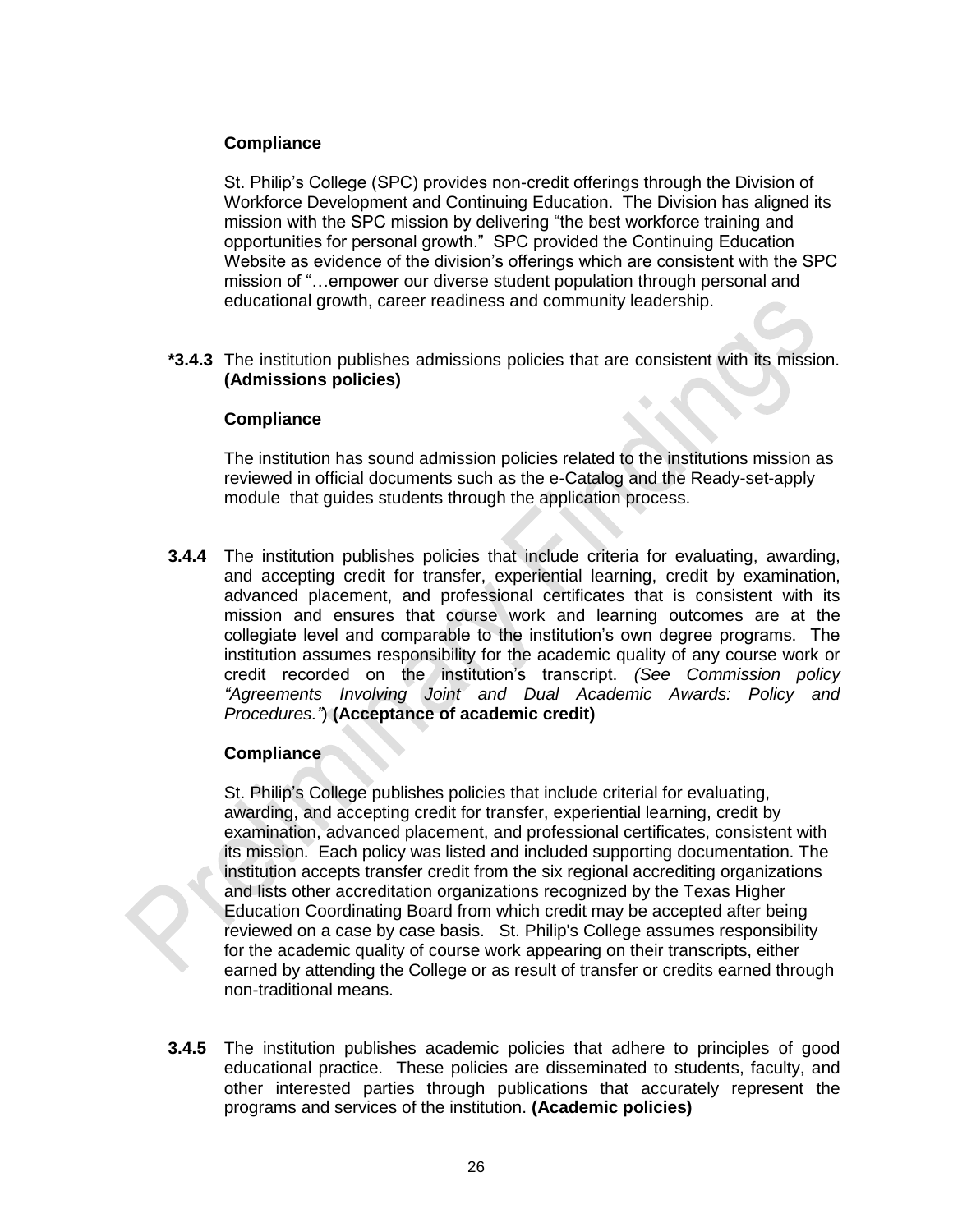#### **Non-Compliance**

The institution provided documentation to show that academic policies of the college were published and available for all interested parties. These policies are found in the college catalog, student handbook and website. The academic policies of the college include information regarding admission to the college, transfer credit policies, and student performance policies.

St. Philip's College requires that all syllabi be posted on the "Concourse", the electronic syllabus tool used by the Alamo Community College District.

The narrative provided by the institution states that academic policies are implemented, reviewed and approved by the Academic Success Council, Chair Academy and Curriculum Committee. However, no evidence was provided to show that process in action and how academic policies are developed. In addition, no documentation was provided showing how the college's academic policies adhere to educational practices, such as a comparison of policies to other colleges.

**3.4.6** The institution employs sound and acceptable practices for determining the amount and level of credit awarded for courses, regardless of format or mode of delivery. **(Practices for awarding credit)**

#### **Compliance**

The institution employs sound practices for determining the amount and level of credit. Faculty and administration of St. Philip's College work together to insure the academic integrity of instructional programs at the college. Practices are in accordance with the Texas Higher Education Coordinating Board. Documents provided include the Academic Course Guide Manual and Guidelines for Instructional Programs in Workforce Education. The Curriculum Committee also meets monthly and has an established set of procedures to review for awarding credit for all formats and modes of delivery. Each instructional unit plan evaluates instructional programs annually. Documentation provided to demonstrate that SPC follows its policies and procedures included the curriculum committee evaluation of the new program Cyber Security and revision to the Aircraft Technician program.

**3.4.7** The institution ensures the quality of educational programs and courses offered through consortia relationships or contractual agreements, ensures ongoing compliance with the *Principles* and periodically evaluates the consortial relationship and/or agreement against the mission of the institution**.** *(See the Commission policy "Agreements Involving Joint and Dual Academic Awards: Policy and Procedures."*) **(Consortia relationships/contractual agreements)**

# **Compliance**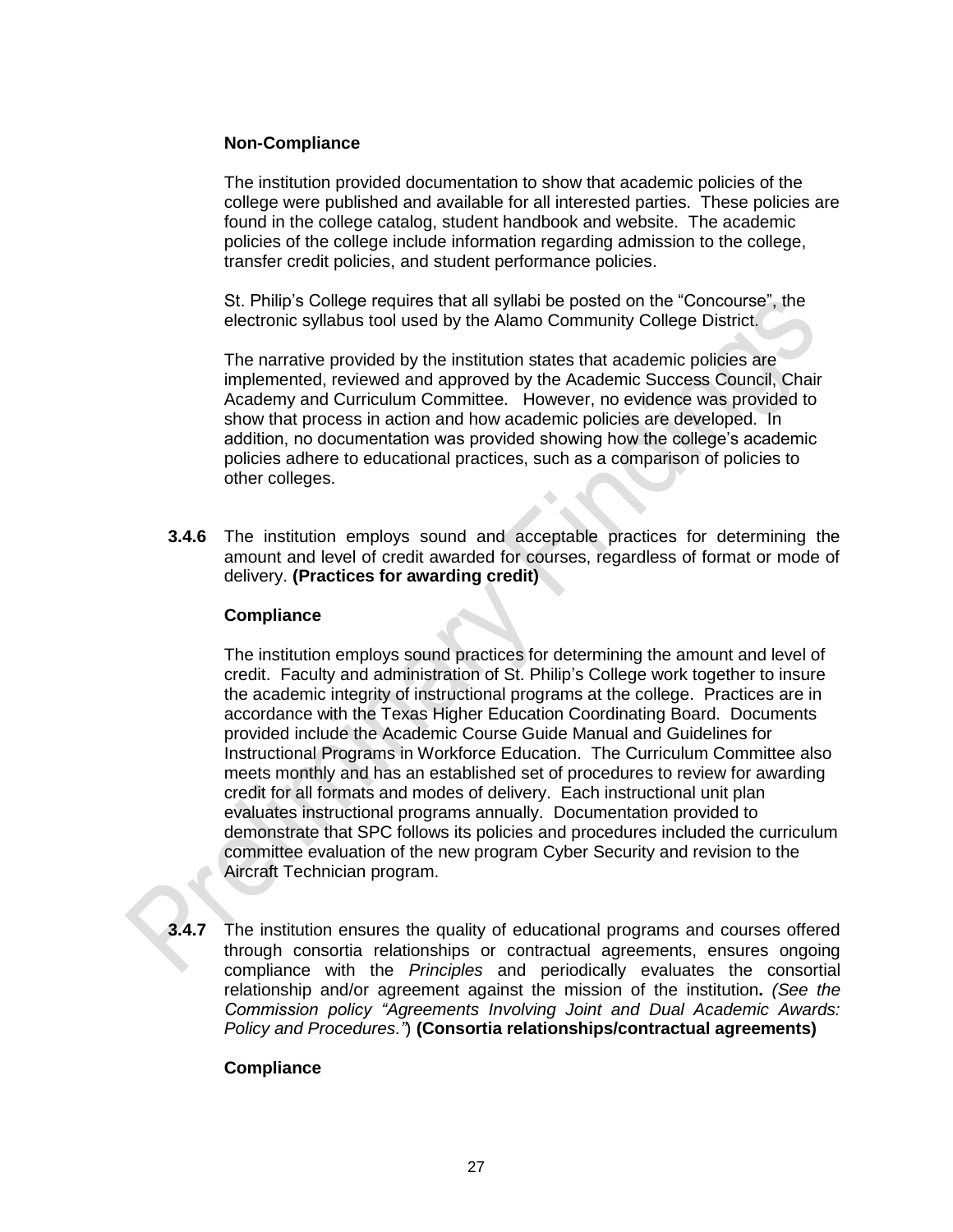St. Phillip's College is part of a consortium through the Virtual College of Texas and periodically evaluates this agreement to assess the relationship to the mission of the College.

The agreement with the Virtual College of Texas includes indication of the responsibilities of all parties, provisions to ensure the quality of courses and programs offered through the agreement and provisions for evaluation related to the mission of the college. In this relationship, St. Philips is a "provider" college only. It is not a host college and does not offer credit for coursework taken through Virtual College of Texas at other community colleges. The St. Philip's College MOU with the Virtual College of Texas was provided and reviewed by the committee.

**3.4.8** The institution awards academic credit for course work taken on a noncredit basis only when there is documentation that the noncredit course work is equivalent to a designated credit experience. **(Noncredit to credit)**

#### **Compliance**

St. Philip's College's policy states that students may request and be awarded a conversion of continuing education credit to college credit for specific career and technical courses. This policy is outlined in its admissions catalog. The institution limits the number of credit hours the student may be awarded. The institution determines whether the student has achieved the same level of proficiency as required in a credit course by comparing the competencies of the courses required in the course inventory under the direction of the college's Dean of Career and Technical education and approval by the academic vice president. Awarding credit in this way is not a standard practice for St. Philip's College.

**3.4.9** The institution provides appropriate academic support services. **(Academic support services)**

#### **Compliance**

The college provides adequate student support services and student engagement activities that support the college's mission. After review of the St. Phillip's College 2014-2015 e-Catalog the committee determined that students have access to academic advising services, career, transfer, international, enrollment, veterans, financial, scholarships, tutoring, disabilities and learning resources.

**3.4.10** The institution places primary responsibility for the content, quality, and effectiveness of its curriculum with its faculty. **(Responsibility for curriculum)**

#### **Compliance**

St. Philip's College provides evidence that it places the primary responsibility for the content, quality and effectiveness of its curriculum with its faculty. The faculty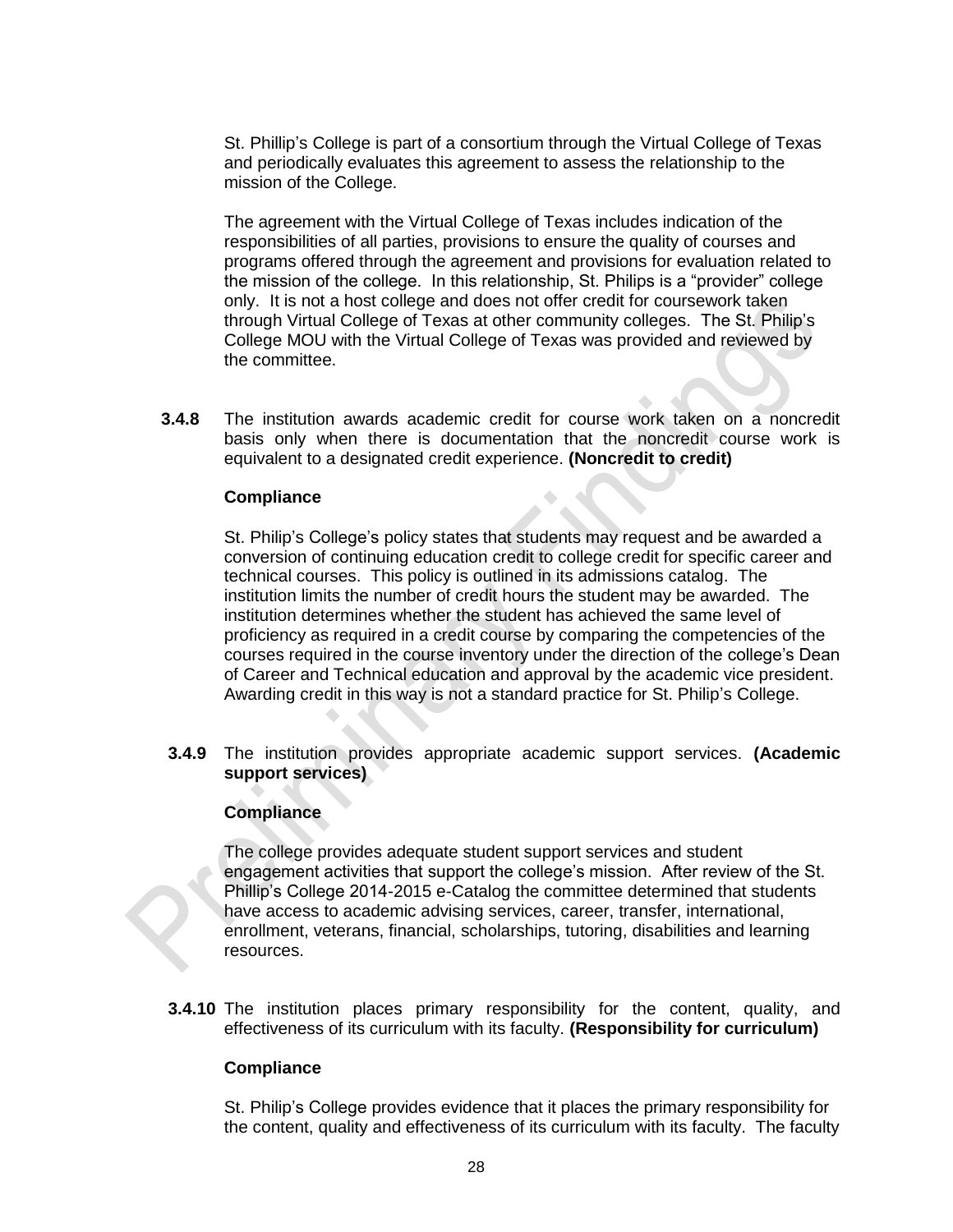job description places as the primary responsibility for curriculum content and quality with faculty. It also mentions that Faculty will uphold the mission and values of the college. Faculty participate in a number of processes to carry out this responsibility. Student learning outcomes are assessed by faculty, instructional unit reviews are performed by faculty, and faculty serve on the curriculum committee. St. Philip's College also has a College Core Curriculum Committee for Arts and Sciences and, finally, Alamo Colleges have a Curriculum and Discipline Team. Sample curriculum committee and core curriculum committee meeting minutes were provided to document faculty responsibility for the curriculum.

**\*3.4.11**For each major in a degree program, the institution assigns responsibility for program coordination, as well as for curriculum development and review, to persons academically qualified in the field. In those degree programs for which the institution does not identify a major, this requirement applies to a curricular area or concentration. **(Academic program coordination)**

#### **Non-Compliance**

St. Philip's College (SPC) provided job descriptions for an Academic Program Coordinator and Academic Program Director that outline duties, education and experience required for the positions. The director is required to hold a "Bachelor's degree in related field or combination of education, training and experience that equates to the required degree," while the coordinator is similar but the bachelor's does not indicate in the field. The coordinator position has a preferred education list as a "Master's degree in related field." The SPC Board Policy D.2.3 (Policy) Qualifications for Hire indicates "Every candidate for hire must satisfy the credential, qualification and other position requirements set forth in the job description." Based on the SPC's job descriptions the following do not meet the requirement and further evidence needs to be provided: the Humanities Program Coordinator, the Associate of Science Program Director (3.4.11 chart indicates M in Music and the Faculty Roster states MS Mathematics), the Associate of Applied Science Air Conditioning & Heating and AAS Refrigeration Technology Program Director (no documentation on experience), and the Association of Applied Science Electrical Trade Program Director (no documentation on experience).

Examples of curriculum change requests were provided as evidence of the program coordination, curriculum development and review are assigned to the program coordinator or director.

**3.4.12** The institution's use of technology enhances student learning and is appropriate for meeting the objectives of its programs. Students have access to and training in the use of technology. **(Technology use)**

# **Non-Compliance**

St. Philip's College provides a rich technology environment for student learning in meeting the objectives of its programs and offers several examples of disciplinespecific use of technology in enhancing student learning. Faculty and staff are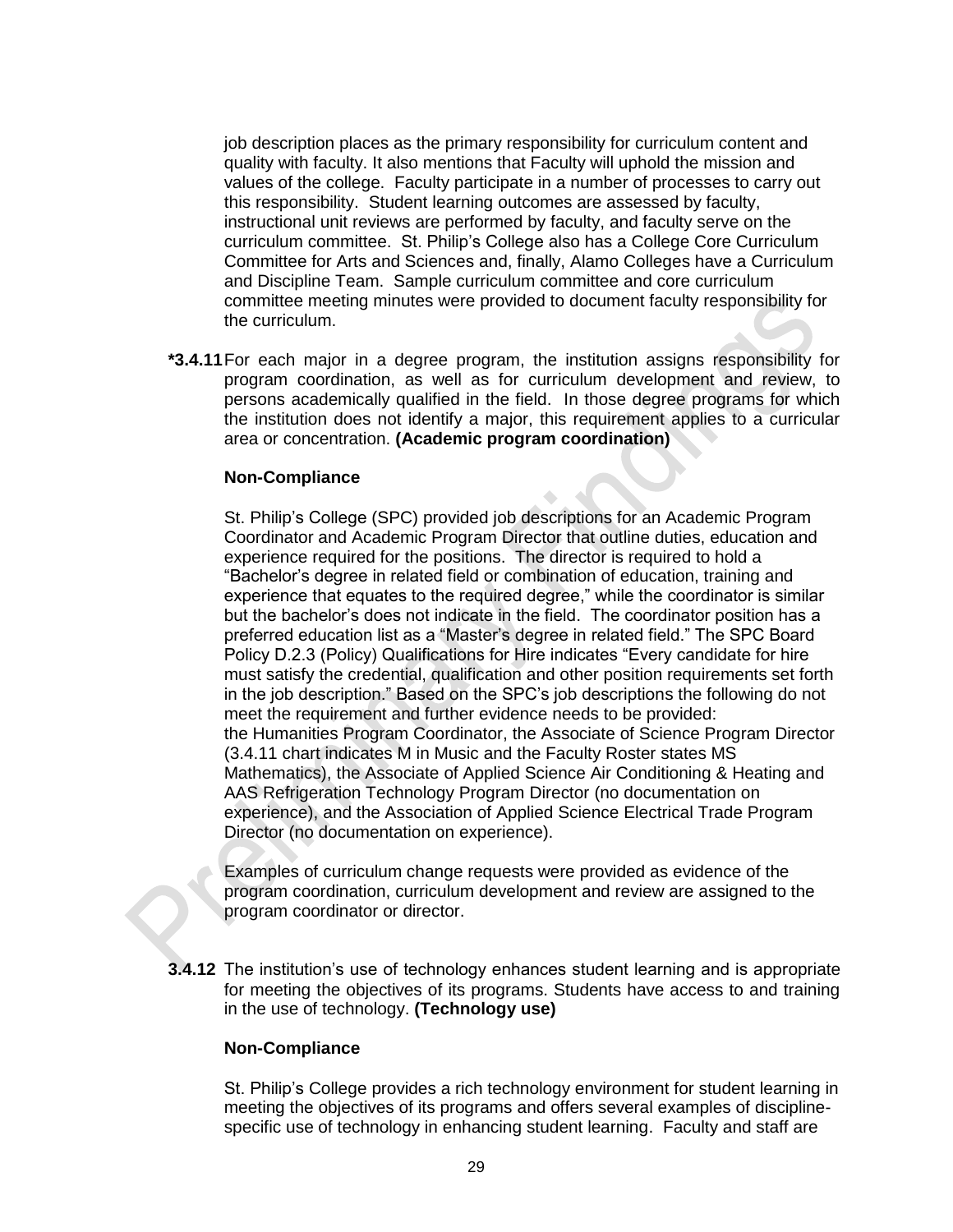afforded a wide range of skills enhancement workshops through the Instructional Innovation Center, notably the required Distance Learning Certification program and the technology-focused Fiesta of Teaching Technology day.

While the institution provides ample evidence of the effort to train faculty and staff on a wide range of technologies, there is less detail on how the majority of students receive training in the use and application of technology. The College provides and supports the use of technology in the "tutoring center, open labs, libraries and the Center for Distance Learning," but there is no evidence of formal training or the development of basic computer competencies for students across the curriculum.

The narrative also gives limited documentation of how students gain training on the distance learning management system in any formalized structure, especially as it relates to first-time participants in an online course. SPC reported that the Center for Distance Learning staff train students in the use of the learning management system and that students are "encouraged" to participate in an online introduction course, but no evidence was provided indicating either the online or face-to-face training of students.

**3.5.1** The institution identifies college-level general education competencies and the extent to which students have attained them. **(General education competencies)**

#### **Compliance**

The institution has identified six college level general education competencies: (1). Reading; (2). Writing; (3). Speaking; (4). Listening; (5). Computer literacy; and (6) Critical Thinking. These competencies were selected in an effort to align the institutional student learning outcomes with competencies defined by the Texas Higher Education Coordinating Board. The college publishes these competencies in its catalog and all educational programs at the institution include those competencies in the individual program's core curriculum.

The institution provided documentation detailing the processes involved in determining the appropriateness of the competencies. This process includes aligning the competencies with the Texas Higher Education Coordinating Board's Core Objectives. Research into best practices and utilizing external benchmarks and peer comparisons were also utilized in determining college level general education competencies. These benchmarks are also used to set assessment targets, including the ETS Proficiency Profile, CCSSE survey, Noel-Levitz Student Satisfaction Survey and program specific accreditation reports.

The institution has a detailed plan in place demonstrating the process and procedure for assessing general education competencies. The college has provided documentation of their Core Curriculum Assessment Schedule and Core Curriculum Assessment Plan detailing the manner in which courses/disciplines assess the various components of their general education competencies and Student Learner Outcomes. The institution also demonstrates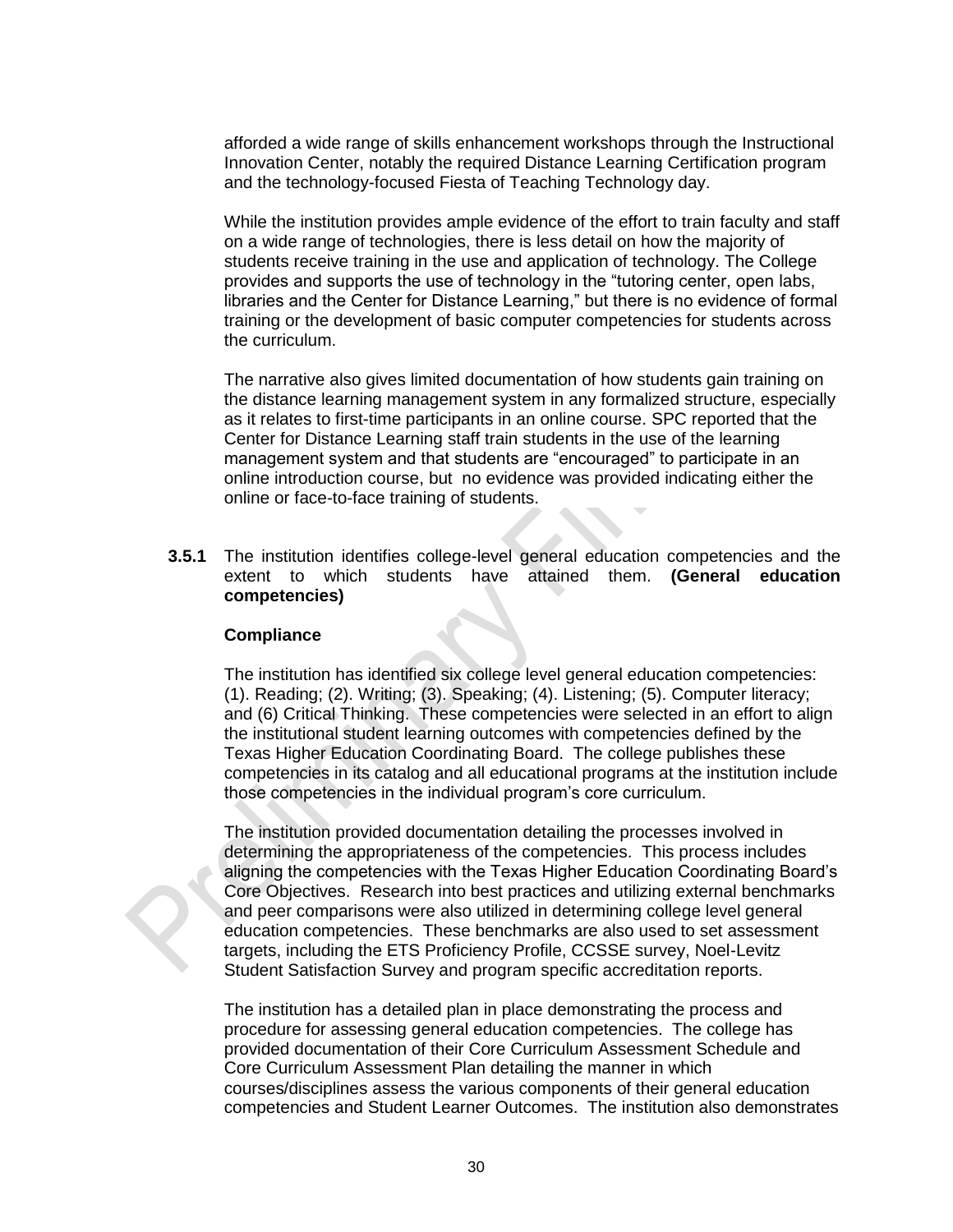the extent to which students attain those competencies with results from the various assessment strategies utilized by the college provided.

**3.5.2** At least 25 percent of the credit hours required for the degree are earned through instruction offered by the institution awarding the degree. *(See the Commission policy "Agreements Involving Joint and Dual Academic Awards: Policy and Procedures."*) **(Institutional credits for a degree)**.

#### **Compliance**

In order to graduate from any program (degree, diploma, and certificate) at the institution, a student must earn a minimum of 25 percent of the required credit hours at the institution. This requirement is published on the institution's website.

The institution utilizes Alamo Colleges DegreeWorks to assist the Registrar in evaluating transcripts to ensure that all graduates earned a minimum of 25% of their credits at the institution. An example of a student's DegreeWorks listing is provided by the institution. The college's Registrar is responsible for verifying all transfer course work as to the appropriateness and validity of the course or courses being evaluated for transfer. DegreeWorks clearly shows the student how many credits will transfer and how many credits the student must earn at the institution for graduation. In addition, the transcript and course work generated by DegreeWorks clearly indicates the college or colleges from which credit is being transferred in.

**3.5.3** The institution publishes requirements for its undergraduate programs, including its general education components. These requirements conform to commonly accepted standards and practices for degree programs. *(See the Commission policy "The Quality and Integrity of Undergraduate Degrees."*) **(Undergraduate program requirements)**

# **Compliance**

St. Philip's College publishes its undergraduate programs in the St. Philip's College Catalog. Each program is outlined to include general education requirements. The programs encompass a coherent program of study mandated by the Texas Higher Education Coordinating Board.

**3.5.4** At least 25 percent of the course hours in each major at the baccalaureate level are taught by faculty members holding an appropriate terminal degree—usually the earned doctorate or the equivalent of the terminal degree. **(Terminal degrees of faculty)**

# **Not Applicable**

St. Philip's College does not offer baccalaureate level degrees.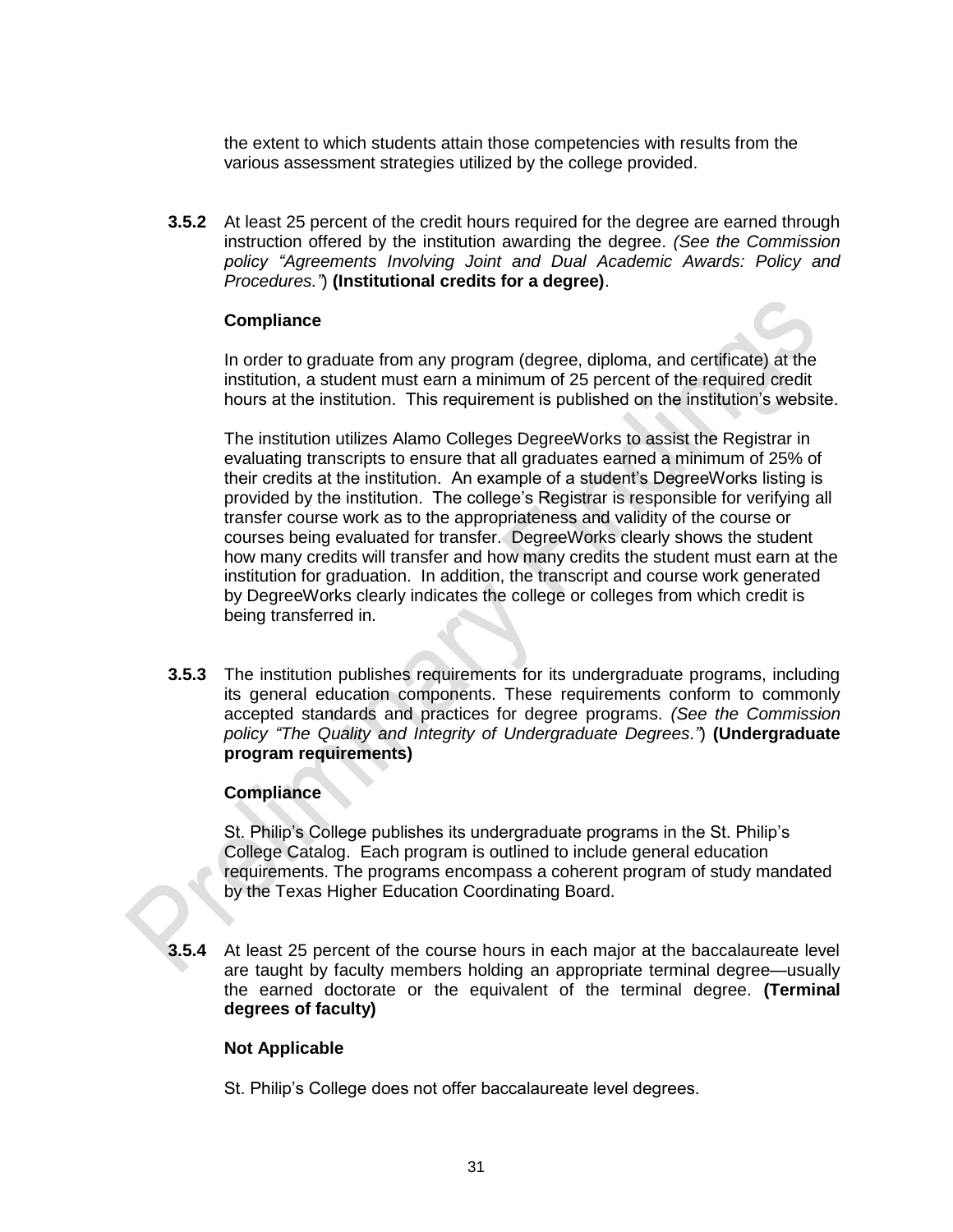**3.6.1** The institution's post-baccalaureate professional degree programs, and its master's and doctoral degree programs, are progressively more advanced in academic content than its undergraduate programs. **(Post-baccalaureate program rigor)**

#### **Not Applicable**

**3.6.2** The institution structures its graduate curricula (1) to include knowledge of the literature of the discipline and (2) to ensure ongoing student engagement in research and/or appropriate professional practice and training experiences. **(Graduate curriculum)**

#### **Not Applicable**

**3.6.3** At least one-third of credits toward a graduate or a post-baccalaureate professional degree are earned through instruction offered by the institution awarding the degree. *(See the Commission policy "Agreements Involving Joint and Dual Academic Awards: Policy and Procedures.")* **(Institutional credits for a degree)** 

#### **Not Applicable**

**3.6.4** The institution defines and publishes requirements for its graduate and postgraduate professional programs. These requirements conform to commonly accepted standards and practices for degree programs. **(Post-baccalaureate program requirements)**

#### **Not Applicable**

**3.7.1** The institution employs competent faculty members qualified to accomplish the mission and goals of the institution. When determining acceptable qualifications of its faculty, an institution gives primary consideration to the highest earned degree in the discipline. The institution also considers competence, effectiveness, and capacity, including, as appropriate, undergraduate and graduate degrees, related work experiences in the field, professional licensure and certifications, honors and awards, continuous documented excellence in teaching, or other demonstrated competencies and achievements that contribute to effective teaching and student learning outcomes. For all cases, the institutions *Commission guidelines "Faculty Credentials.")* **(Faculty competence)** 

#### **Non-Compliance**

The Off-Site Review Committee determined that some faculty members do not appear to have the appropriate qualifications to teach assigned courses. See the *"Request for Justifying and Documenting Qualifications of Faculty"* form at the end of this report.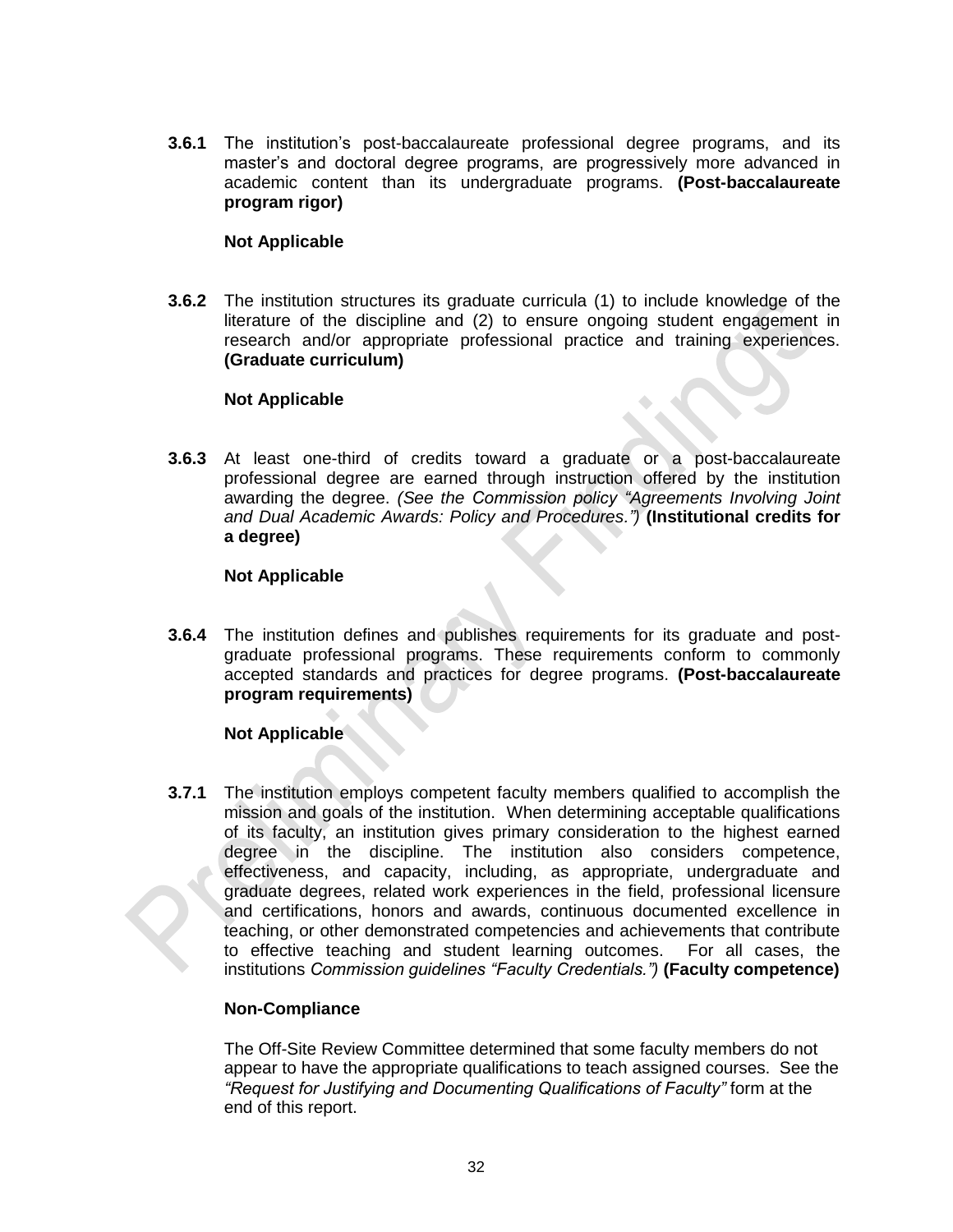**3.7.2** The institution regularly evaluates the effectiveness of each faculty member in accord with published criteria, regardless of contractual or tenured status. **(Faculty evaluation)**

# **Compliance**

St. Philip's College (SPC) Board Policy D.7.1 Faculty Performance Evaluations clearly outlines the purposes for the faculty evaluations, such as "To provide information to individual employees concerning job performance and thus contributing to their professional growth and development." The policy further explains the schedule for evaluations with tenured faculty being every two years and non-tenured being annually. Performance evaluations for faculty focus on teaching, service and professional growth. SPC Board Policy D.7.1.2 (Procedure) Faculty Performance Evaluations provides procedural guidelines facilitating "coordination among institutional processes for faculty performance evaluation, tenure review, and promotion in rank." D.7.1.2 provides a chart of the schedule for each item included in the evaluation, such as student evaluations are conducted every semester on every class. Classroom observations occur every fall semester for non-tenured faculty and every other fall for full-time tenured faculty. Classroom observation forms include organization of subject matter, mastery of subject matter, presentation of concepts, ideas, and assignments, encouragement of student participation, interaction with students, and overall appraisal. Evaluation forms for students, peers, self and chairperson were provided. Evaluation examples for tenured faculty, non-tenured, adjunct, and temporary faculty provided evidence of compliance.

**3.7.3** The institution provides evidence of ongoing professional development of faculty as teachers, scholars, and practitioners. **(Faculty development)**

# **Compliance**

The institution documents the providing of faculty development opportunities in several ways, including the college's professional development week, faculty development workshops and distance learning certification programs. The institution provides numerous and varied professional development opportunities throughout the academic year. The schedule of college-wide professional development opportunities is found in the faculty handbook and announcements are made on the college's website.

Faculty are also encouraged to attend conferences and seminars related to teaching as well as discipline-specific courses. The college has a travel/employee fund established to offset the costs associated with faculty development. In addition, the college provides a tuition reimbursement program in which faculty can be reimbursed up to \$2,200 per academic year in pursuit of a higher degree or training that will make the faculty more proficient and qualified in their field of study. By the number of professional development opportunities available for faculty, the institution has clearly demonstrated its commitment to professional development.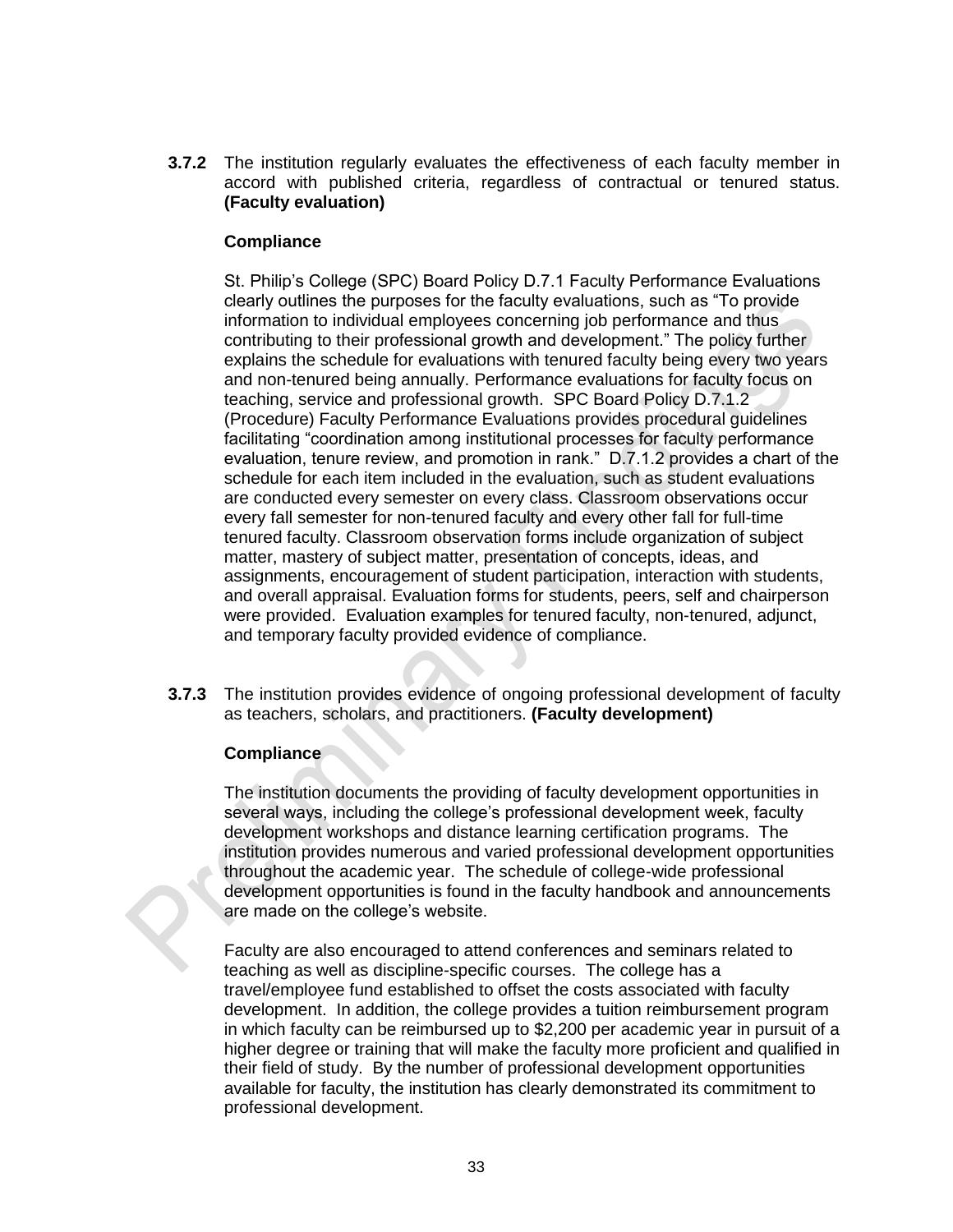**3.7.4** The institution ensures adequate procedures for safeguarding and protecting academic freedom. **(Academic freedom)**

#### **Non-Compliance**

St. Philip's College ensures adequate procedures for safeguarding and protecting academic freedom. The college follows state law which requires the protection of academic freedom. A description of academic freedom is noted in the college handbook and it also recognizes that the Faculty Senate can gather and discuss issues and concerns. The Faculty Senate acts on behalf of faculty in matters of concern related to policies on educational and professional matters. Policies related to academic freedom are publicized online accessible to all faculty members. The Alamo Community College District Board reviews Board policies and procedures as well. However, St. Philip's College did not address whether there have been instances in which issues involving the concept of academic freedom have emerged.

**3.7.5** The institution publishes policies on the responsibility and authority of faculty in academic and governance matters. **(Faculty role in governance)**

#### **Compliance**

St. Philip's College (SPC) Board Policy B.2.1 (Policy) Organizational Plan states "In the interest of maintaining open communication and encouraging participative decision making, the Board wishes to provide avenues for the full-time faculty and staff and the part-time faculty of the College District to be appropriately involved in the governance of the institution." Faculty compose the majority of the Curriculum Committee, as evidenced by the St. Philip's College Curriculum Committee Role, Scope, and Membership. The SPC Core Curriculum Assessment Plan was developed with the key participants being chair department faculty and deans. SPC faculty are active members of the College Leadership Team, the Academic Affairs Council and the Faculty Senate.

All SPC Board Policies and Procedures are available online and all updates are communicated to employees by letters of Policy Updates.

**3.8.1** The institution provides facilities and learning/information resources that are appropriate to support its teaching, research, and service mission. **(Learning/information resources)**

#### **Compliance**

St. Philip's College has demonstrated support of its libraries through the construction of a new Center for Learning Resources on the MLK Campus and an upgrade of the SWC library. The facilities and resources are appropriate to support the mission on the College. Trained library personnel employ several strategies to ensure the selection of appropriate materials and resources to support College programs. Additionally, methods are in place for eligible users to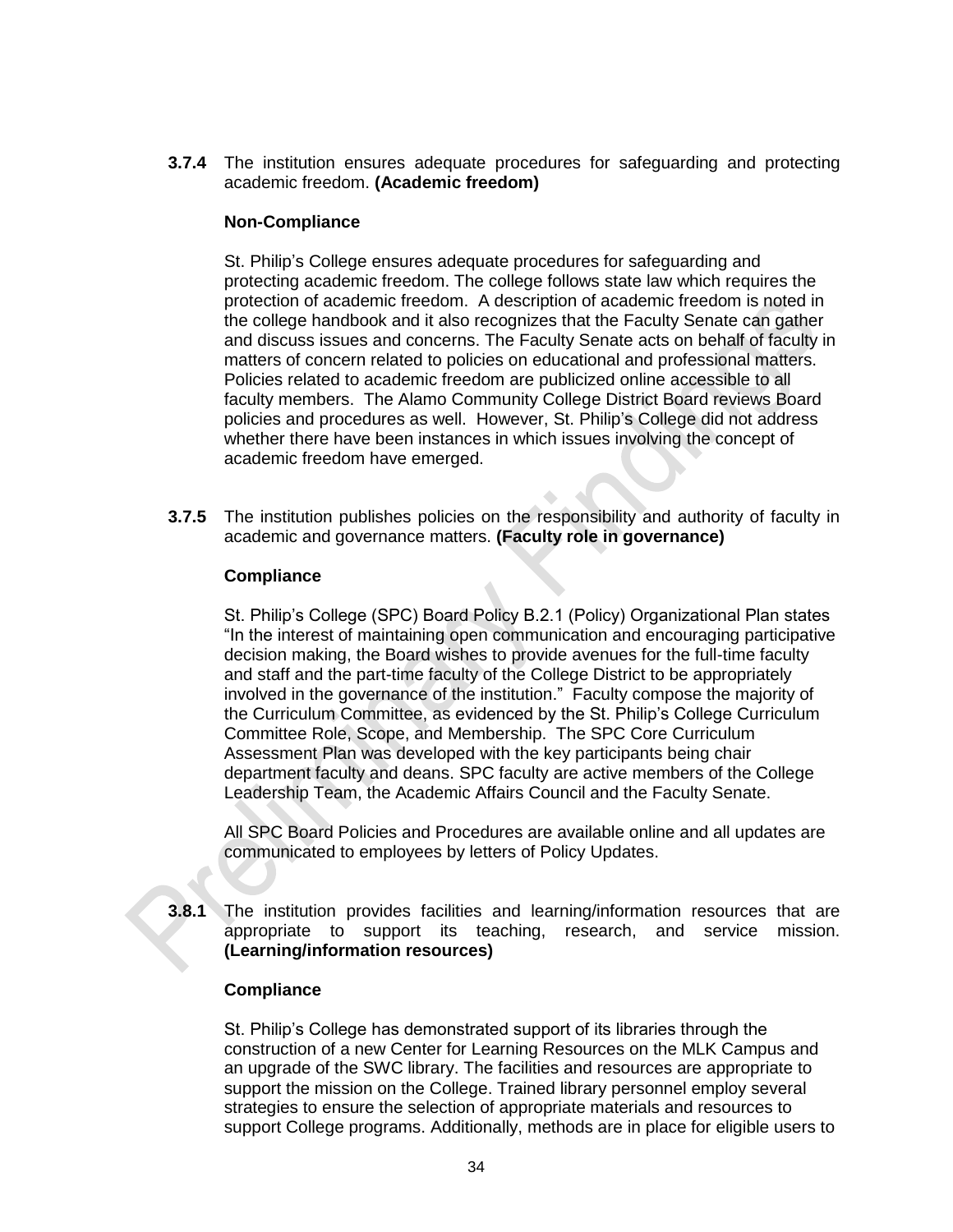access the extensive collection of electronic resources when the libraries are closed.

**3.8.2** The institution ensures that users have access to regular and timely instruction in the use of the library and other learning/information resources. **(Instruction of library use)**

#### **Non-Compliance**

While St. Philip's College has indicated how users at the Martin Luther King Library and the Southwest Campus Library have access to instruction in the use of the Library's resources, no mention is made as to how instruction is provided for off-campus sites and distance learning courses.

Additionally, the LRC has provided an "Information Literacy Syllabus" for Information Literacy & Research Strategies 1301, but there is no indication of who takes this course or how it is provided to students. Information Literacy & Research Strategies 1301 would appear to be a good example of one way in which library instruction is offered, but additional information needs to be provided, such as who takes the course and when; how it is delivered (face-toface, hybrid, online); if it is required or optional; how many students have taken it or take it in a given semester.

**3.8.3** The institution provides a sufficient number of qualified staff—with appropriate education or experiences in library and/or other learning/information resources to accomplish the mission of the institution. **(Qualified staff)**

#### **Non-Compliance**

St. Philip's College has provided sufficient documentation on the credentials (both education and experience) of Library faculty and staff. Additional information provided demonstrates that the Library employees engage actively in professional development. It was unclear how the College determines that the number of staff is sufficient to accomplish its mission.

**3.9.1** The institution publishes a clear and appropriate statement of student rights and responsibilities and disseminates the statement to the campus community. **(Student rights)**

#### **Compliance**

The e-Catalog and student handbook include a clear and appropriate statement of student rights and responsibilities. The documents are disseminated to the campus community via web and print publications. Student rights are also published on the course syllabus.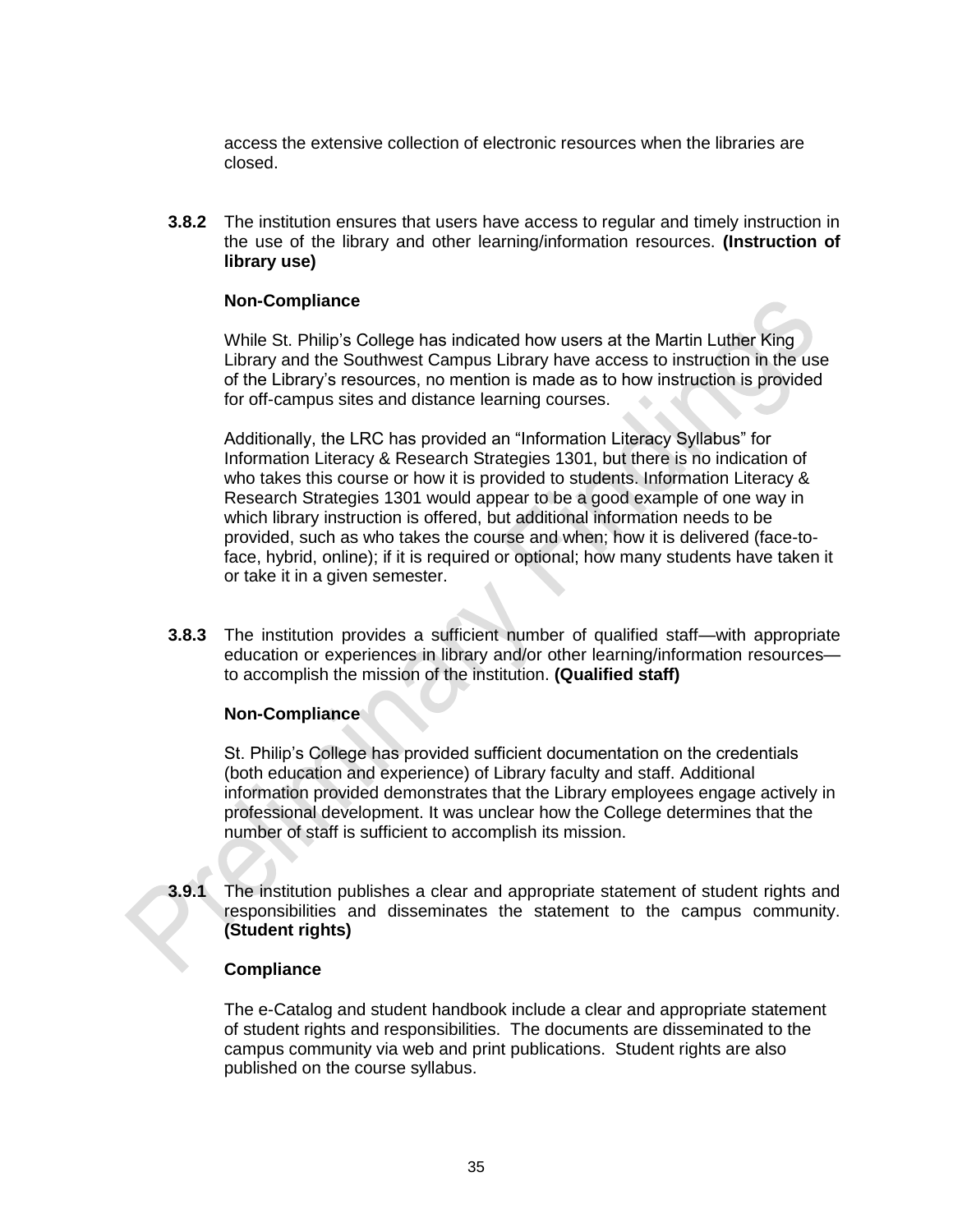**3.9.2** The institution protects the security, confidentiality, and integrity of its student records and maintains security measures to protect and back up data. **(Student records).**

#### **Compliance**

The institution protects the security confidentially and integrity of student records and maintains special security measures to protect data. The institution manages the security of electronic access to all records. The institution emergency operations plan protects records retention.

**3.9.3** The institution provides a sufficient number of qualified staff—with appropriate education or experience in the student affairs area—to accomplish the mission of the institution. **(Qualified staff)**

#### **Compliance**

The members of the student affairs administrative staff have the appropriate educational credential and experience to accomplish the mission of the college. The institution provided a roster and resumes and job descriptions that documented the student affairs staff are qualified and have the experience to support the institutions mission. Student Services staff have opportunities to participate in professional development activities.

**3.10.1** The institution's recent financial history demonstrates financial stability. **(Financial stability)**

#### **Compliance**

The institution is part of the Alamo Community College District, which is audited annually by an independent certified public accounting firm. The Institution provided audited financial statements for the District expressing an unmodified opinion and a management letter for the fiscal year ended August 31, 2014. In addition to the audited financial statements, the institution provided unaudited supplemental data that indicated the institution possessed sufficient resources to demonstrate financial stability.

**\*3.10.2**The institution audits financial aid programs as required by federal and state regulations. **(Financial aid audits)**

#### **Compliance**

The institution has provided audit reports for the District, performed by an independent certified public accounting firm, of financial aid programs as required by OMB Circular A-133 and the State Single Audit Circular. The institution provided A-133 audits for FY12, FY13, and FY14.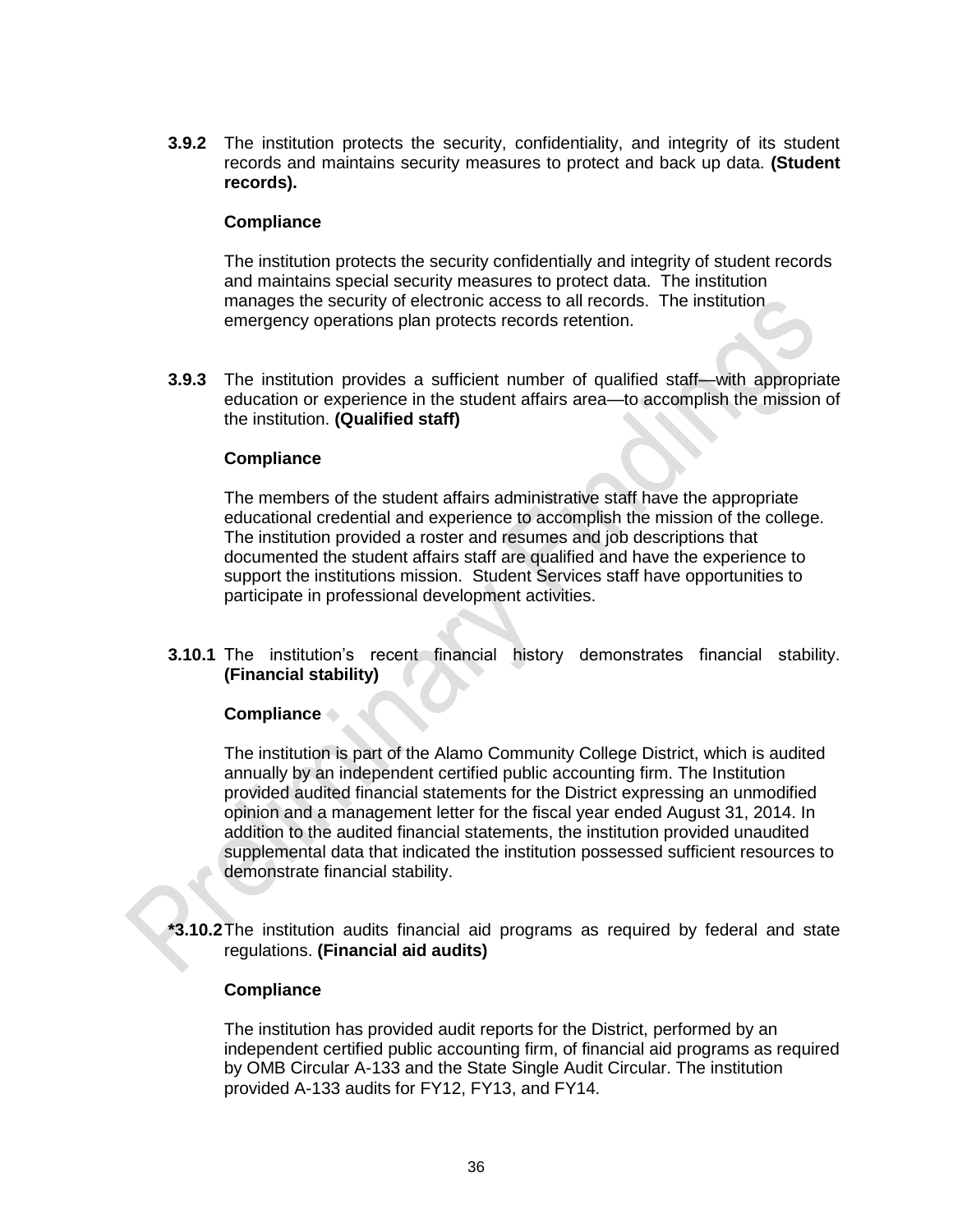**3.10.3** The institution exercises appropriate control over all its financial resources. **(Control of finances)**

#### **Compliance**

The institution exercises appropriate control over all financial resources through documented policies, procedures, and internal controls. Annual financial audits conducted by an independent certified public accounting firm, and internal topicspecific audits, confirm that the institution is effective in safeguarding college funds and other assets.

**3.10.4** The institution maintains financial control over externally funded or sponsored research and programs. **(Control of sponsored research/external funds)**

#### **Compliance**

The institution maintains financial control over externally funded or sponsored programs by applying the same budget oversight and controls as mandated by the Alamo Community College District policies and procedures. The District's Grant Accounting Office, along with the institution's Grant Project Manager/Principle Investigator, enforces these controls.

**3.11.1** The institution exercises appropriate control over all its physical resources. **(Control of physical resources)**

#### **Compliance**

Appropriate control over institutional physical resources is exercised in accordance with procedures contained in the Alamo Community College District Procedures Manual. Tracking and inventory records are maintained in both the Banner and Wisetrack software packages. Specific administrators at the Institution and at the District are delegated responsibility for these activities, and annual audits of the resources are conducted, with the College President certifying the inventory annually.

**3.11.2** The institution takes reasonable steps to provide a healthy, safe, and secure environment for all members of the campus community. **(Institutional environment)** 

#### **Compliance**

The institution has taken reasonable steps to provide a healthy, safe, and secure environment through an extensive array of policies, procedures, services, programs, and training under the auspices of the Alamo Community College District Police Department. Evidence provided of implementation, assessment, and resulting improvements in the areas of safety indicate a committed and systemic concern for all members of the campus community.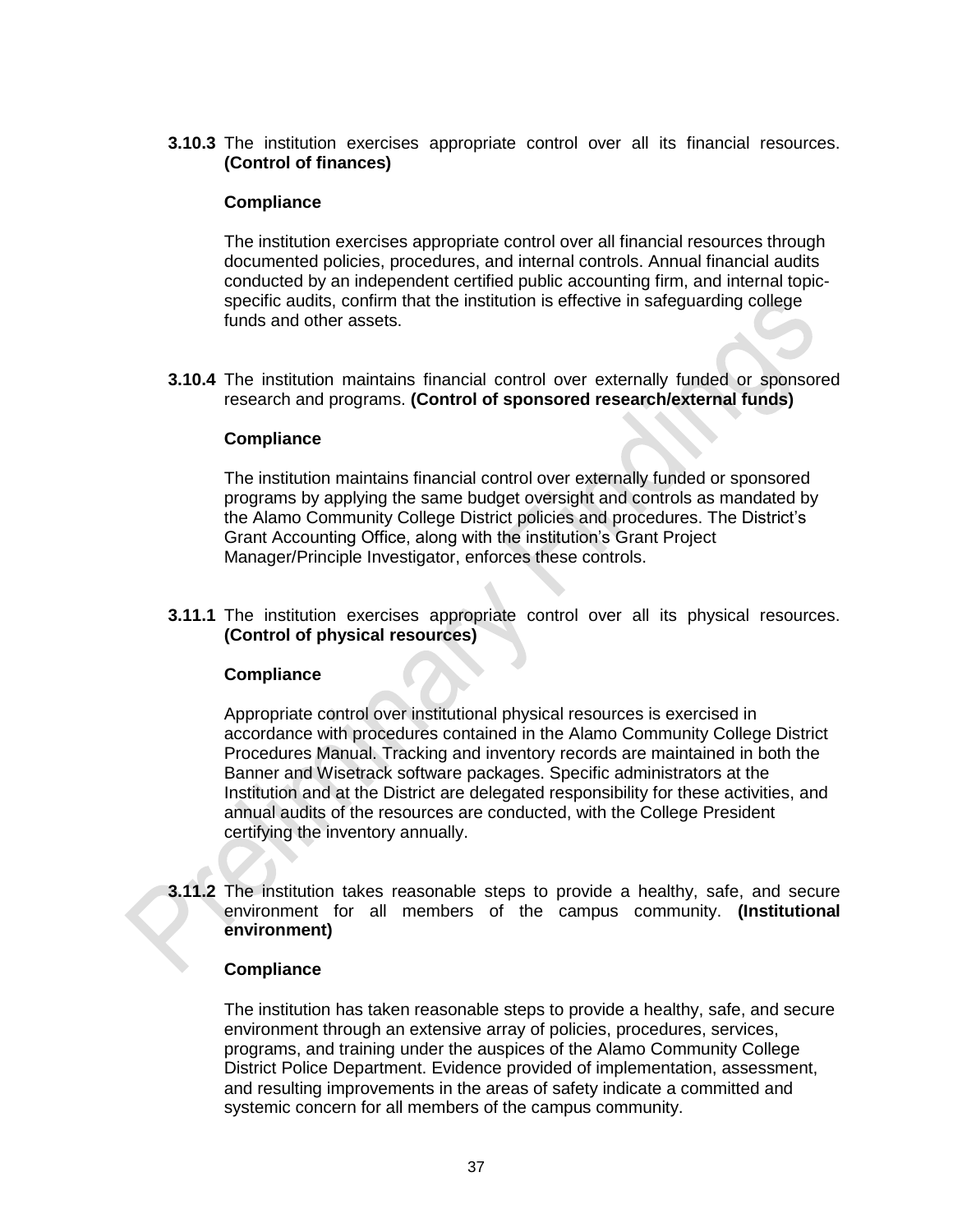**\*3.11.3**The institution operates and maintains physical facilities, both on and off campus, that appropriately serve the needs of the institution's educational programs, support services, and other mission-related activities. **(Physical facilities)**

#### **Compliance**

The institution operates and maintains physical facilities that appropriately serve the needs of the Institution's programs, services, and other mission-related activities. Survey results provided as documentation indicate that generally speaking, members of the campus community believe that the facilities are adequate, accessible and well maintained. In an effort to maintain these facilities, the District and Institution conduct an annual District Facilities Audit to identify planned major repairs, rehabilitation, and some deferred maintenance projects for the institution through the academic year.

The institution operates and maintains physical facilities to serve the needs of the Institution's programs, services, and other mission-related activities. The Institution provided evidence that an annual District Facilities Audits are completed to identify planned major repairs, rehabilitation, and some deferred maintenance projects for the institution through the academic year. Student survey results provided by the institution indicated that students rate the institution's facilities as adequate, accessible and well maintained. However, the Institution did not provide evidence of evaluation of existing facilities in regard to their condition, from faculty or staff. The lack of supporting documentation, from faculty or staff, does not allow a determination to be made that there are sufficient physical resources to support the Institution's mission.

**3.12.1** The institution notifies the Commission of changes in accordance with the Commission's substantive change policy and, when required, seeks approval prior to the initiation of changes. *(See the Commission policy "Substantive Changes for Accredited Institutions."*) **(Substantive change)**

#### **Compliance**

St. Philip's College has clearly documented its on-going record of timely notification of the Commission on Colleges regarding substantive changes since its last reaffirmation. Changes include the expansion of dual enrollment at a number of Bexar County high schools, creation of a variety of new AAS programs, initiation of a new distance learning program, relocation of a vocational program extension campus, and discontinuance of course offerings at another College. The institution has in place detailed policies and procedures to guide administration, faculty and staff regarding the identification and reporting of substantive changes.

**3.13.1** The institution complies with the policies of the Commission on Colleges. **(Policy compliance)**

# **\*3.13.1**. **"Accrediting Decisions of Other Agencies"**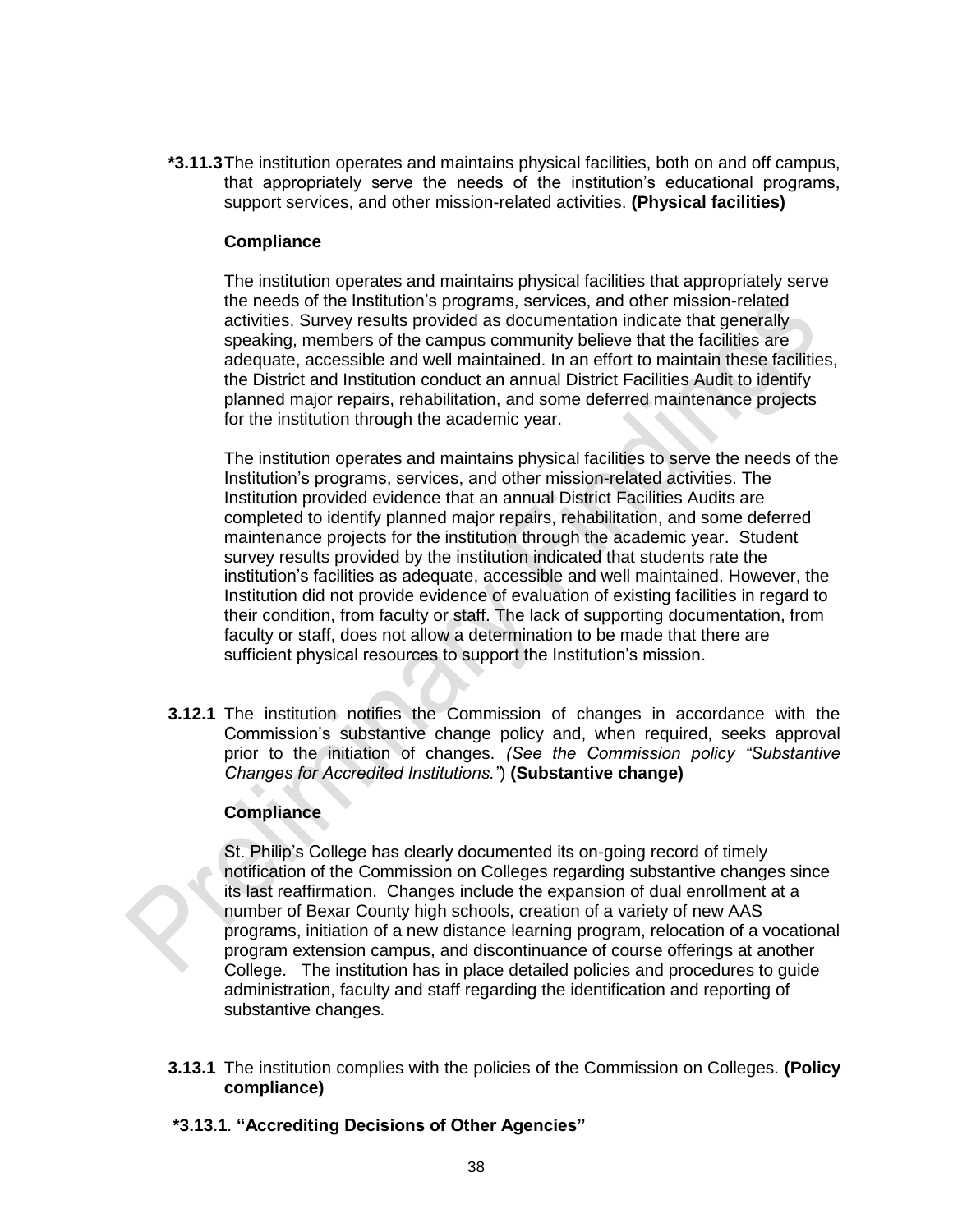**Applicable Policy Statement**. Any institution seeking or holding accreditation from more than one U.S. Department of Education recognized accrediting body must describe itself in identical terms to each recognized accrediting body with regard to purpose, governance, programs, degrees, diplomas, certificates, personnel, finances, and constituencies, and must keep each institutional accrediting body apprised of any change in its status with one or another accrediting body.

**Documentation**: The institution should (1) list federally recognized agencies that currently accredit the institution or any of its programs, (2) provide the date of the most recent review by each agency and indicate if negative action was taken by the agency and the reason for such action, (3) provide copies of statements used to describe itself for each of the accrediting bodies, (4) indicate any agency that has terminated accreditation, the date, and the reason for termination, and (5) indicate the date and reason for the institution voluntarily withdrawing accreditation with any of the agencies.

#### **Compliance**

The institution provided a chart documenting all accrediting bodies from which the institution has accreditation. A review of the documents provided by the institution reveal that for the three agencies recognized by the U.S. Department of Education the institution represented itself in identical terms and the chart and other documents recorded the dates of initial approval, current renewal and the expiration date of the current renewal. No negative actions were noted.

#### **3.13.2 "Agreements Involving Joint and Dual Academic Awards: Policy and Procedures"**

**Applicable Policy Statement**. Member institutions are responsible for notifying and providing SACSCOC with signed final copies of agreements governing their collaborative academic arrangements (as defined in this policy). These arrangements must address the requirements set forth in the collaborative academic arrangements policy and procedures. For all such arrangements, SACSCOC-accredited institutions assume responsibility for (1) the integrity of the collaborative academic arrangements, (2) the quality of credits recorded on their transcripts, and (3) compliance with accreditation requirements.

**Documentation**: The institution should provide evidence that it has reported to the Commission all collaborative academic arrangements (as defined in this policy) that included signed final copies of the agreements. In addition, the institution should integrate into the Compliance Certification a discussion and determination of compliance with all standards applicable to the provisions of the agreements.

#### **Not applicable**

St. Philip's College does not have dual or collaborative academic agreements.

#### **\*3.13.3 "Complaint Procedures Against the Commission or Its Accredited Institutions"**

**Applicable Policy Statement**. Each institution is required to have in place student complaint policies and procedures that are reasonable, fairly administered, and well-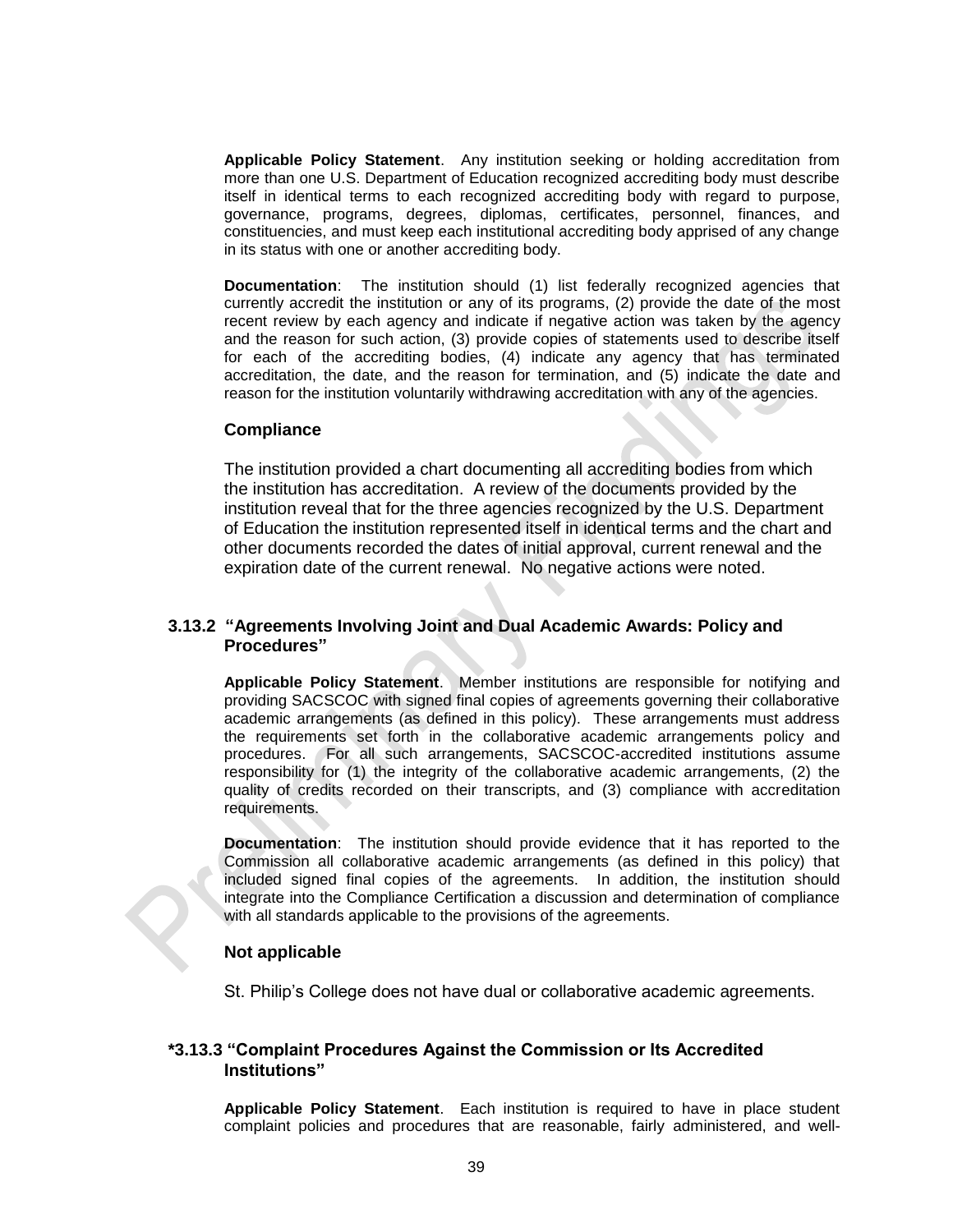publicized. *(See FR 4.5).* The Commission also requires, in accord with federal regulations, that each institution maintains a record of complaints received by the institution. This record is made available to the Commission upon request. This record will be reviewed and evaluated by the Commission as part of the institution's decennial evaluation.

**Documentation**: When addressing this policy statement, the institution should provide information to the Commission describing how the institution maintains its record and also include the following: (1) individuals/offices responsible for the maintenance of the record(s), (2) elements of a complaint review that are included in the record, and (3) where the record(s) is located (centralized or decentralized). The record itself will be reviewed during the on-site evaluation of the institution.

#### **Compliance**

The institution provides student complaint policies and procedures that are reasonable, fairly administered, and well-publicized. The complaint procedures and policies are disseminated widely via the Student Handbook and college website. The grievance procedures are recorded in the 2014-2015 Student Handbook (p.26) The institution keeps Records for Complaints Complaints/Grievances Alleging Violation of Federal and State Laws with the Vice President of Student Success. A centralized log is administered by the Vice President of Student Success to document compliance with this standard.

#### **3.13.4 "Reaffirmation of Accreditation and Subsequent Reports"**

**\*3.13.4.a. Applicable Policy Statement.** An institution includes a review of its distance learning programs in the Compliance Certification.

**Documentation**: In order to be in compliance with this policy, the institution must have incorporated an assessment of its compliance with standards that apply to its distance and correspondence education programs and courses.

#### **Non-Compliance**

St. Philip's College did not address its distance learning program in the narrative of the Core and Standards as stated in the Commission's policy.

**3.13.4. b. Applicable Policy Statement.** If an institution is part of a system or corporate structure, a description of the system operation (or corporate structure) is submitted as part of the Compliance Certification for the decennial review. The description should be designed to help members of the peer review committees understand the mission, governance, and operating procedures of the system and the individual institution's role with in that system.

**Documentation**: The institution should provide a description of the system operation and structure or the corporate structure if this applies.

#### **Compliance**

The institution is part of the Alamo Community College District (ACCD) and has identified that the institution aligns and supports its individual and district-wide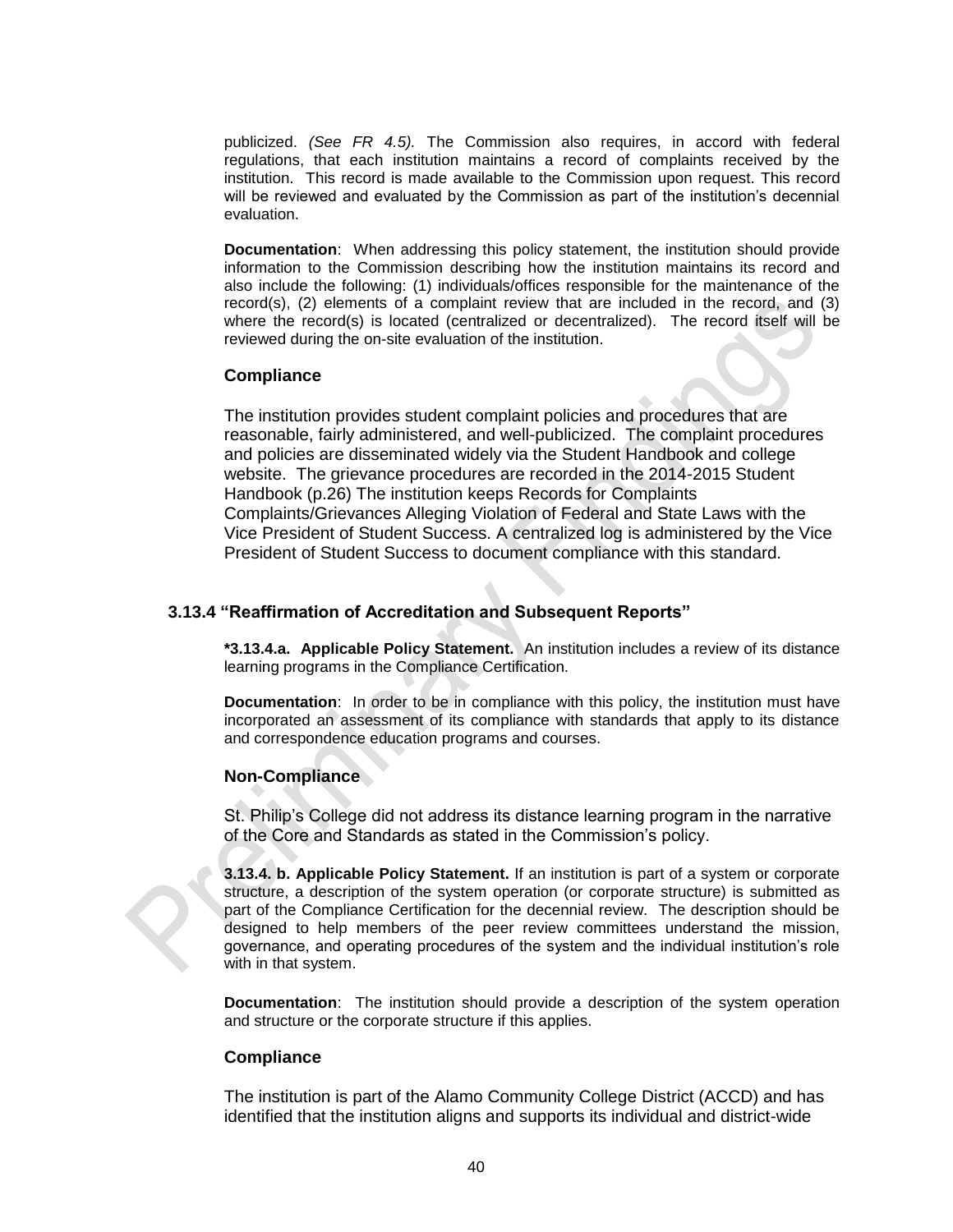mission. The institution provided evidence that the Alamo Community College District provides a number of administrative, academic, educational, and student support services to all of the ACCD institutions, either directly or as a supplement to those services provided by the institution itself.

#### **3.13.5 "Separate Accreditation for Units of a Member Institution"**

**\*3.13.5.a. Applicable Policy Statement.** .All branch campuses related to the parent campus through corporate or administrative control (1) include the name of the parent campus and make it clear that its accreditation is dependent on the continued accreditation of the parent campus and (2) are evaluated during reviews for institutions seeking candidacy, initial membership, or reaffirmation of accreditation. All other extended units under the accreditation of the parent campus are also evaluated during such reviews.

**Documentation:** For institutions with branch campuses: (1) The name of each branch campus must include the name of the parent campus—the SACSCOC accredited entity. The institution should provide evidence of this for each of its branch campuses. (2) The institution should incorporate the review of its branch campuses, as well as other extended units under the parent campus, into its comprehensive self-assessment and its determination of compliance with the standards, and indicate the procedure for doing so.

#### **Not applicable**

The institution reports that it does not have branch campuses.

**3.13.5.b**. **Applicable Policy Statement.** If the Commission on Colleges determines that an extended unit is autonomous to the extent that the control over that unit by the parent or its board is significantly impaired, the Commission may direct that the extended unit seek to become a separately accredited institution. A unit which seeks separate accreditation should bear a different name from that of the parent. A unit which is located in a state or country outside the geographic jurisdiction of the Southern Association of Colleges and Schools and which the Commission determines should be separately accredited or the institution requests to be separately accredited, applies for separate accreditation from the regional accrediting association that accredits colleges in that state or country

**Implementation**: If, during its review of the institution, the Commission determines that an extended unit is sufficiently autonomous to the extent that the parent campus has little or no control, the Commission will use this policy to recommend separate accreditation of the extended unit. *No response required by the institution.*

#### **Not applicable**

**3.14.1** A member or candidate institution represents its accredited status accurately and publishes the name, address, and telephone number of the Commission in accordance with Commission requirements and federal policy. **(Publication of accreditation status)** 

#### **Compliance**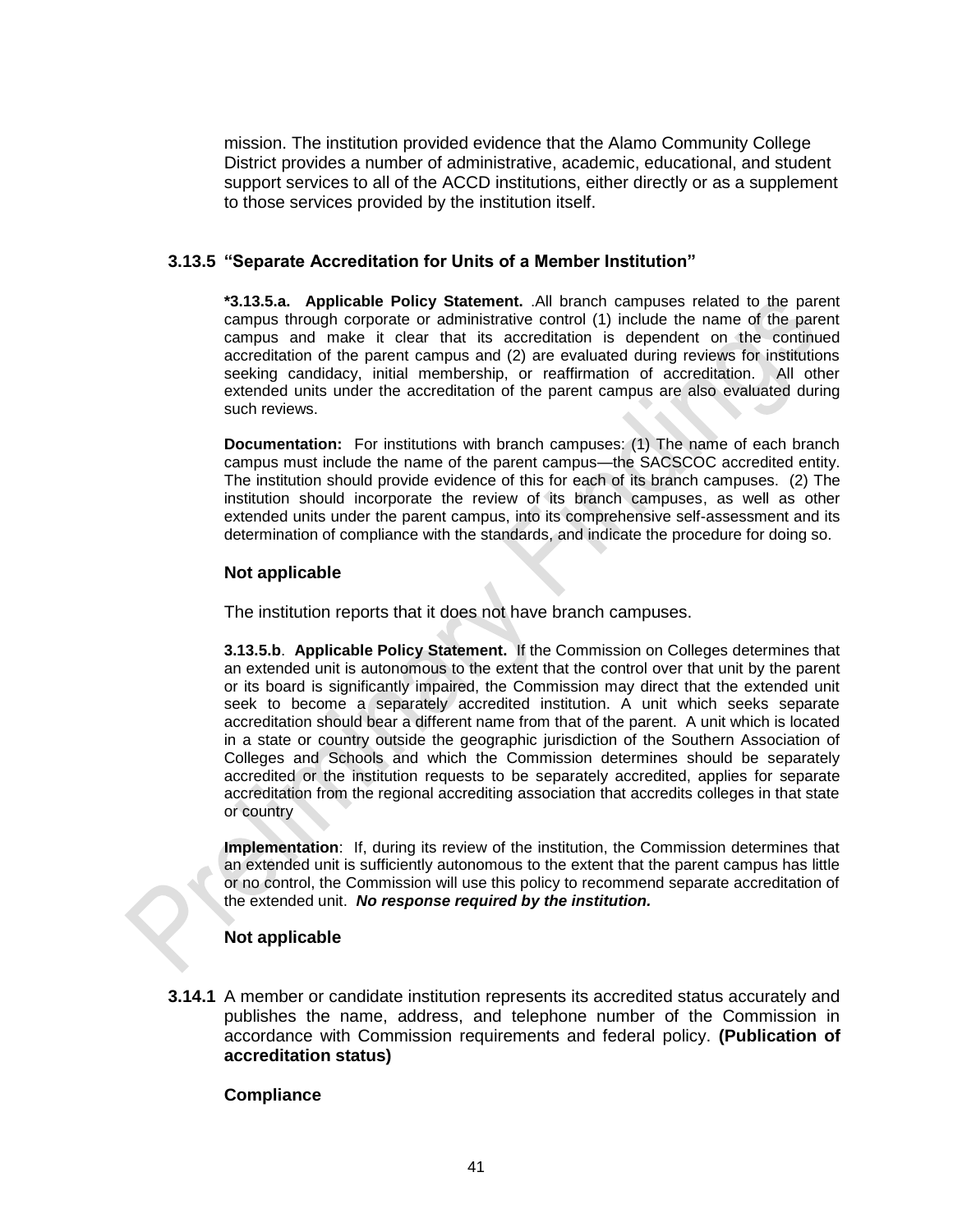The institution accurately represents its accreditation status in compliance with Commission and federal requirements. The institution publishes its statement through a link on the main page of its website, in the *Student Handbook* and on the *Student Handbook* webpage.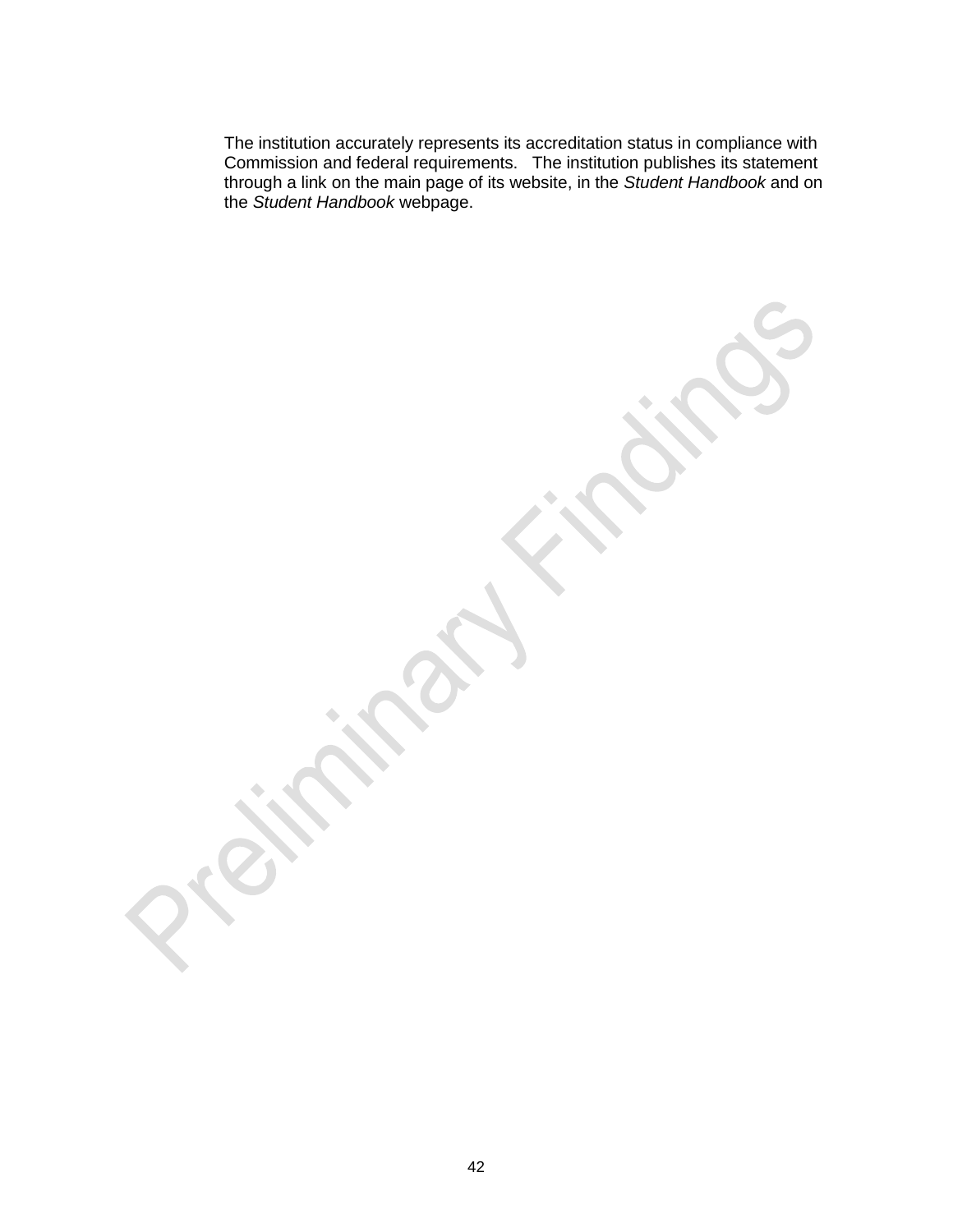# **D. Assessment of Compliance with Section 4: Federal Requirements**

**\*4.1** The institution evaluates success with respect to student achievement consistent with its mission. Criteria may include: enrollment data; retention, graduation, course completion, and job placement rates; state licensing examinations, student portfolios; or other means of demonstrating achievement of goals. **(Student achievement)**

#### **Non-Compliance**

St. Philip's College evaluates student achievement through the assessment of course completion, state licensing examination, and job placement rates. All achievement data are provided by the State of Texas. For example, the *Alamo College Benchmarks Report* provides course completion rates based on grade distributions. The *Annual Licensure Report based on Program-level Report* documents the pass rates of 14 academic programs at St. Phillip's. These programs range from Aircraft Powerplant Technology/Technician to Surgical Technology/Technologist. The *Texas Higher Education Coordinating Board 2011-2012 Graduates Revised Post-Graduation* provides data with regard to job placement.

St. Philip's College's selection of course completion, state licensing examination, and job placement rates are appropriate given its stated mission: *St. Philip's College empowers our diverse student population through personal and educational growth, career readiness and community leadership*. Federal Requirement 4.1 does not require institutions to use all suggested student achievement criterion noted. However, the institution may wish to consider the use of additional indicators, such as retention and/or graduation rates, to help the College more accurately monitor student achievement with respect to the *educational growth* aspect of the mission*.*

With regard to the threshold of acceptability for each of the criterion listed, the course completion criterion threshold of acceptability is listed as *St. Philip's College determines course completion rates based on grade distribution. This measure indicates the proportion of courses in which students do not withdraw by the end of the term*. The job placement criterion threshold of acceptability is listed as *The Texas Higher Education Coordinating Board has an 85% standard for this measure. St. Philip's College adopts this standard for its workforce programs which meet or exceed this standard.* However, of the 14 academic programs listed as participating in state licensing exams, only the Nursing exam listed a threshold of acceptability (*Eighty percent (80%) of first-time NCLEX-PN® candidates are required to achieve a passing score on the NCLEX-PN® examination during the examination year*.).

Moreover, the justification of the appropriateness of the threshold of acceptability was not provided for each of the three criterion.

With respect to the measurement instruments for each criterion, the course completion criterion is assessed using the *Alamo College's Benchmark Report.*  However, it is aggregate information; specific information for St. Philip's College was not presented. Additionally, the *Alamo College's Benchmark Report*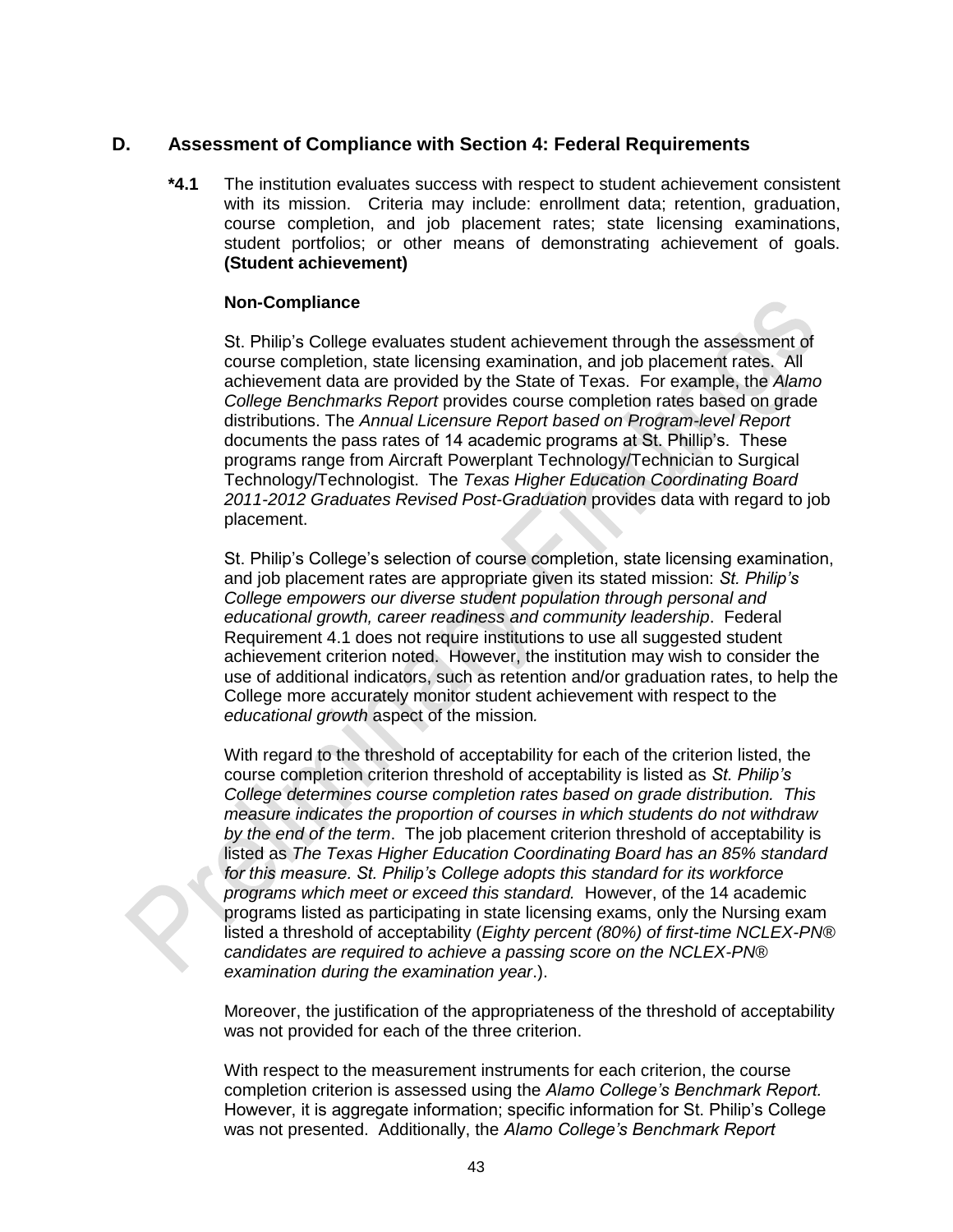provided was a draft as of May 2011, and is noted that it is for "discussion purposes only."

St. Philip's narrative noted, "Course completion rates, state licensure rates and job placement rates are all critical to the mission and goals of the institution and data related to these areas are reviewed regularly as part of the Planning, Budgeting and Assessment Cycle and the Operational Unit Planning and Assessment process." However, documented evidence of the institution's assessment of student achievement data was not presented and could not be evaluated.

Therefore, the On-Site Committee may wish to review the appropriateness of the threshold of acceptability for each academic program participating in state licensing exams; the justification for the appropriateness of the threshold of acceptability (for each of the three criterion listed); the appropriateness of the measurement instrument for the course completion criterion; and documented evidence of the institution's assessment of student achievement data for all three criteria.

**\*4.2** The institution's curriculum is directly related and appropriate to the mission and goals of the institution and the diplomas, certificates, or degrees awarded. **(Program curriculum)**

#### **Compliance**

The institution awards diplomas, certificates, and degrees that are approved by the Texas Higher Education Coordinating Board. In reviewing the programs available at the institution, it has demonstrated that they are consistent with the mission of the college.

The College's curriculum carries out the goals of the educational programs. The institution formally adopted the competencies of reading, writing, speaking, listening, critical thinking and computer literacy in 2005 to assure alignment with Texas Higher Education Coordinating Board requirement, with the competencies derived from the Texas Higher Education Coordinating Board descriptors.

The catalog and student handbook outlines the requirements for each diploma, certificate, and degree awarded by the institution and requires general education requirements for degrees and the technical skills for the certificate and diploma programs. In addition, the college offers Level I Certificates to 15-42 credit hours and Level 2 Certificates to 43-59 credit hours, adhering to the requirements of the Texas Higher Education Coordinating Board Guidelines for Instructional Programs in Workforce Education.

The college conforms to requirements of the Texas Higher Education Coordinating Board by drawing academic course content from the Academic Courses Guide Manual and technical course content from the Workforce Education Course Manual. In addition, the institution utilizes advisory committees and detailed assessment reports in determining the appropriateness of the programs it offers and their link to the college's overall mission and goals.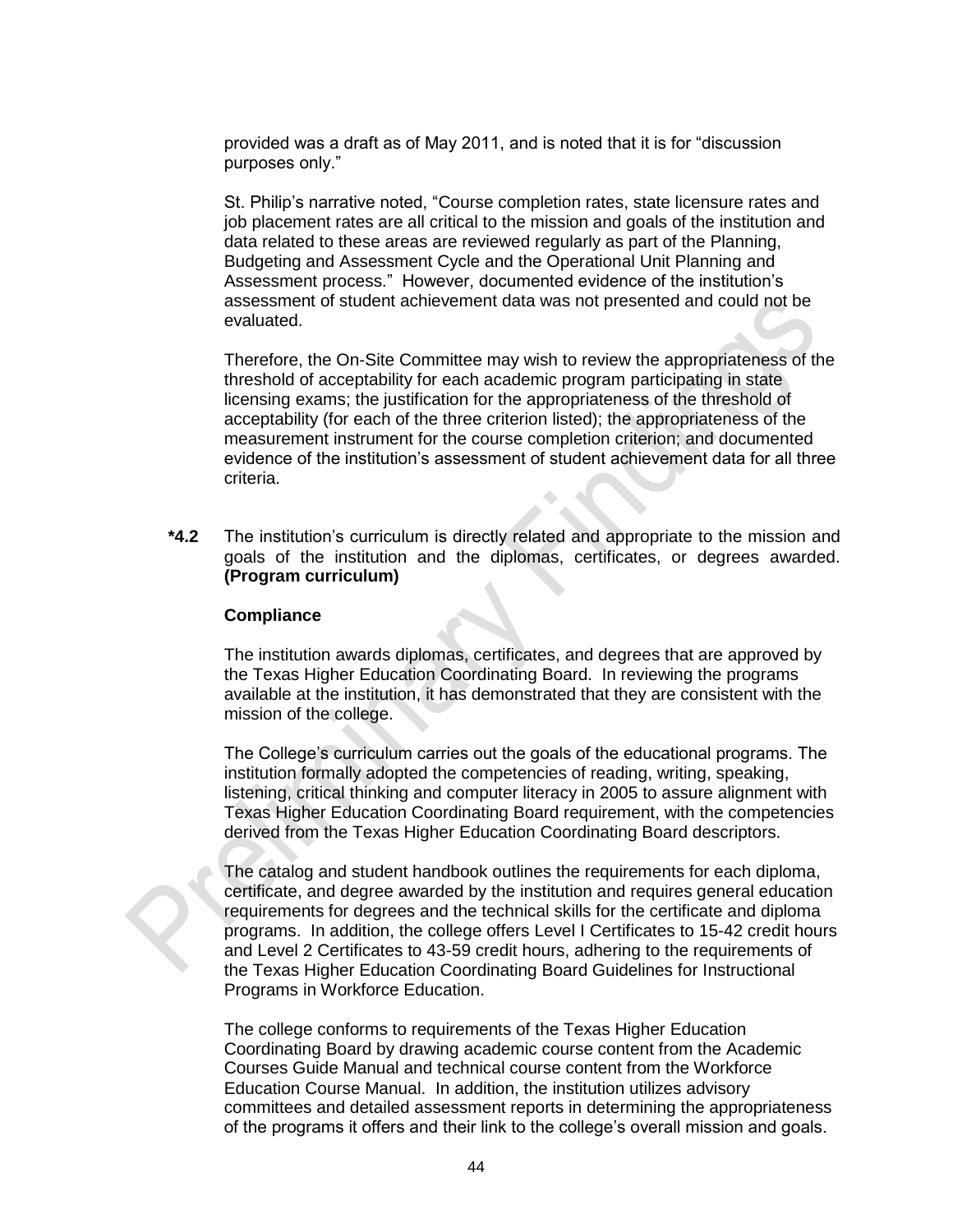**\*4.3** The institution makes available to students and the public current academic calendars, grading policies, and refund policies. **(Publication of policies)**

#### **Compliance**

The institution makes current academic calendars, grading policies and refund polices available via web and print. The college uses a central website for student services. The Welcome Center disseminates information to students throughout the year.

**\*4.4** Program length is appropriate for each of the institution's educational programs. **(Program length)**

#### **Compliance**

The institution's faculty, in conjunction with the [College Curriculum Committee,](https://app.weaveonline.com/Affirm/SACS/Data/StandardDataEntry/Download?AccreditationDocumentGUID=8bb6c646-34ef-4c07-92d0-b740fb6b78bc&AccreditationDocumentLinkGUID=b95fcf86-0e0b-427c-a174-c7778bfbcfcd) make the determination of program length, according to the degree being pursued and any regulatory requirements. All programs are developed and approved in keeping with the guidelines of the coordinating board and/or relevant legislation.

The institution publishes the length of each of its academic programs in the college catalog and on their website. The length of all of the programs at the college falls within the guidelines of the Texas Higher Education Coordinating Board policies on program length, and are consistent with similar programs at similar colleges within the region. The institution provided documentation to demonstrate the length of each of its degree and certificate programs. Programs are also listed on the college's website and catalog.

No degree programs are offered that contain less than 60 credit hours for completion. In addition, certificate programs conform to the Texas Higher Education Coordinating Board Guidelines for Instructional Programs in Workforce Education. The guidelines specify that Level I certificates are between 15 and 42 credit hours for completion and Level II certificates are between 43-59 credit hours for completion.

**\*4.5** The institution has adequate procedures for addressing written student complaints and is responsible for demonstrating that it follows those procedures when resolving student complaints. (*See the Commission policy "Complaint Procedures against the Commission or its Accredited Institutions.")* **(Student complaints)**

#### **Compliance**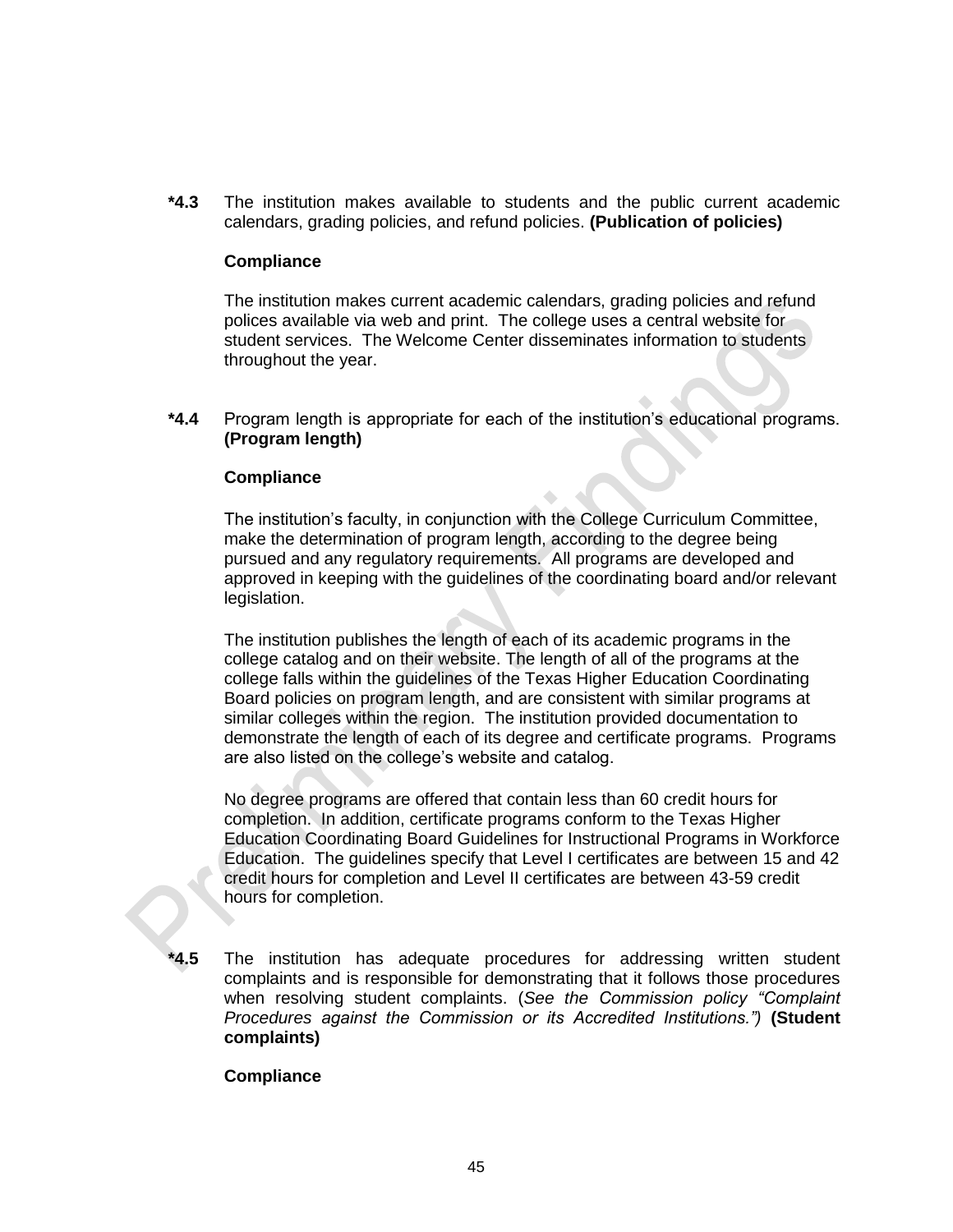The institution has policies in place to address written complaints. The [Student](file:///D:/St%20Philips%20College%202016%20SACSCOC%20Reaffirmation%20Compliance%20Report/St.%20Philipâs%20College%202016%20Compliance%20Report%20Electronic%20HTML%20Submission/docs/Student%20Code%20of%20Conduct.pdf)  [Code of Conduct](file:///D:/St%20Philips%20College%202016%20SACSCOC%20Reaffirmation%20Compliance%20Report/St.%20Philipâs%20College%202016%20Compliance%20Report%20Electronic%20HTML%20Submission/docs/Student%20Code%20of%20Conduct.pdf) Policy is available online and provides grievance and appeals policies and procedures. St. Philip's houses the student complaint logs in the appropriate areas such as academic success, administration and finance, and student success divisions. Documentation provided included a redacted complaint log and examples of academic and non-academic student grievances.

**\*4.6** Recruitment materials and presentations accurately represent the institution's practices and policies. **(Recruitment materials)**

#### **Compliance**

Review of recruitment materials confirms that the institution's recruitment materials and presentations accurately represent the institution. The institution uses print materials, social media and Weekly SPC emails to disseminate recruitment materials.

**\*4.7** The institution is in compliance with its program responsibilities under Title IV of the most recent Higher Education Act as amended. (In reviewing the institution's compliance with these program responsibilities, the Commission relies on documentation forwarded to it by the U.S. Department of Education.) **(Title IV program responsibilities)**

# **Non-Compliance**

The institution has a Program Participation Agreement, which allows the college to participate in Title IV programs through December 2016. The institution provided A-133 audits for FY12, FY13, and FY14. Each audit contained one A-133 finding related to the 30 day notification to students of disbursement of direct loans. In response to the A-133 audit findings, the institution provided documentation of corrective actions; however, the FY15 audit would need to be completed to ensure the successful implementation of the corrective actions.

Additionally, the institution acknowledged that the Department of Education conducted a program review of the institution's Title IV programs in May 2012, wherein 12 findings were cited. While the institution submitted corrective actions, the DOE has not issued a final program review determination letter. Based upon the uncertainty of the DOE's final determination, the institution is not in compliance with its program responsibilities under Title IV of the most recent Higher Education Act as amended.

- **\*4.8** An institution that offers distance or correspondence education documents each of the following: **(Distance and correspondence education)** 
	- **4.8.1** demonstrates that the student who registers in a distance or correspondence education course or program is the same student who participates in and completes the course or program and receives the credit by verifying the identity of a student who participates in class or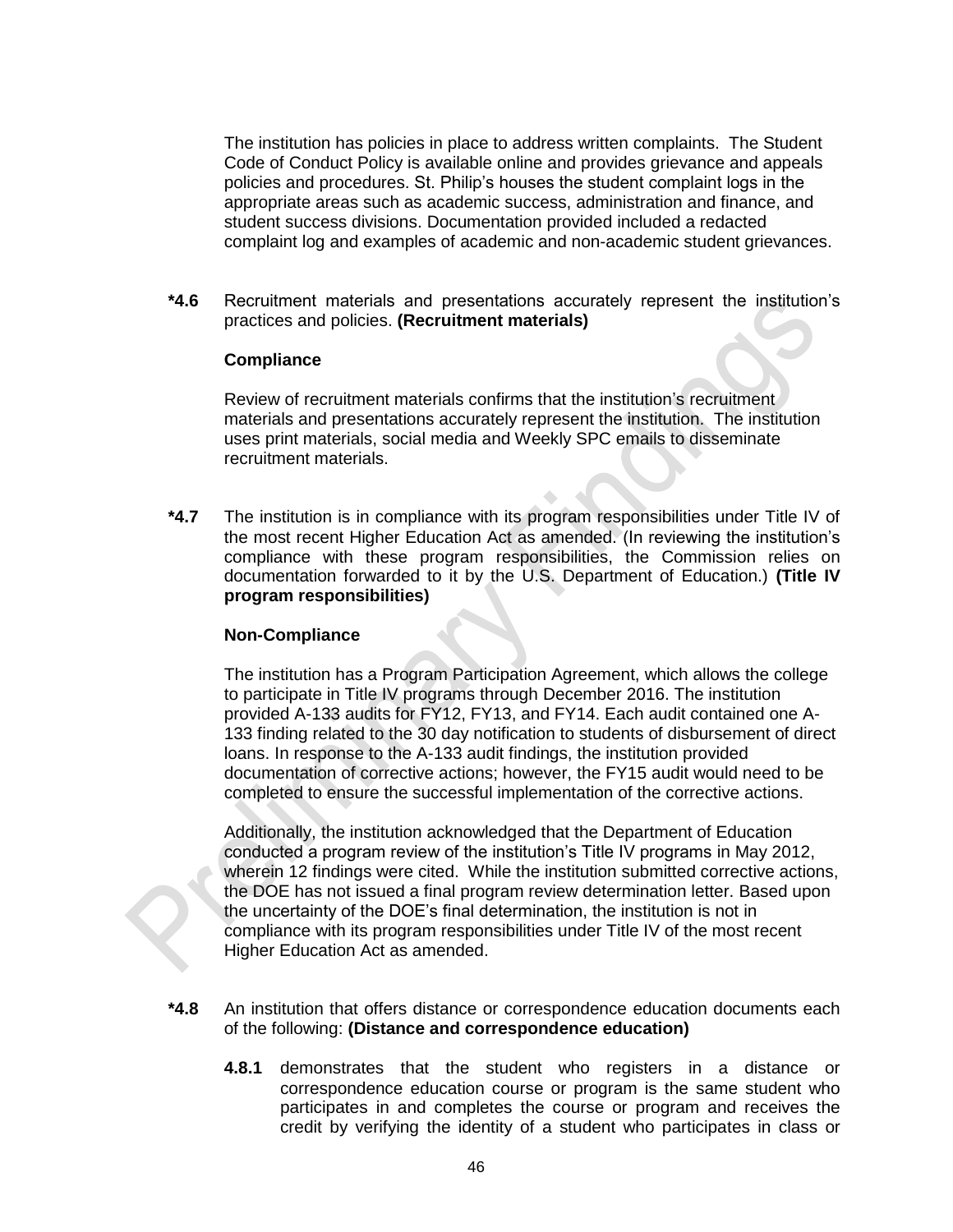coursework by using, at the option of the institution, methods such as (a) a secure login and pass code, (b) proctored examinations, or (c) new or other technologies and practices that are effective in verifying student identification.

#### **Compliance**

The institution uses the Alamo Colleges Educational Services portal that is based on Banner by Ellucian Luminis Platform. This provides students with a single login and password for all online courses. The college utilizes Canvas as their learning management system. When students register for courses, they are assigned a unique username and password to allow access to online courses.

The college makes available to faculty a service in which gesture biometrics is used to identify students in online courses with secure passwords (BioSIg). This is not required of faculty, but is highly encouraged by the college. Additionally, some departments at the college require that students take their final examinations in person and proctored, assuring that the students registered and taking the course is authentic. The testing center requires a valid identification for access to those final examinations. These requirements are posted on the college's website and at the testing center.

**4.8.2** has a written procedure for protecting the privacy of students enrolled in distance and correspondence education courses or programs.

# **Compliance**

In its narrative, the institution states that access to all student records is restricted to employees that have direct job duties related to student records, including human resources, financial aid and student registration personnel. While distance learning students were not specifically addressed in the policy, it is implied that those students are protected under this policy, as well as in person students. A form to request access to student records must be submitted and approved, and the employee must complete training, before that request is granted.

The college provided documentation of their written policy regarding student confidentiality of records and the process in which access to those records is granted.

**4.8.3** has a written procedure distributed at the time of registration or enrollment that notifies students of any projected additional student charges associated with verification of student identity.

# **Compliance**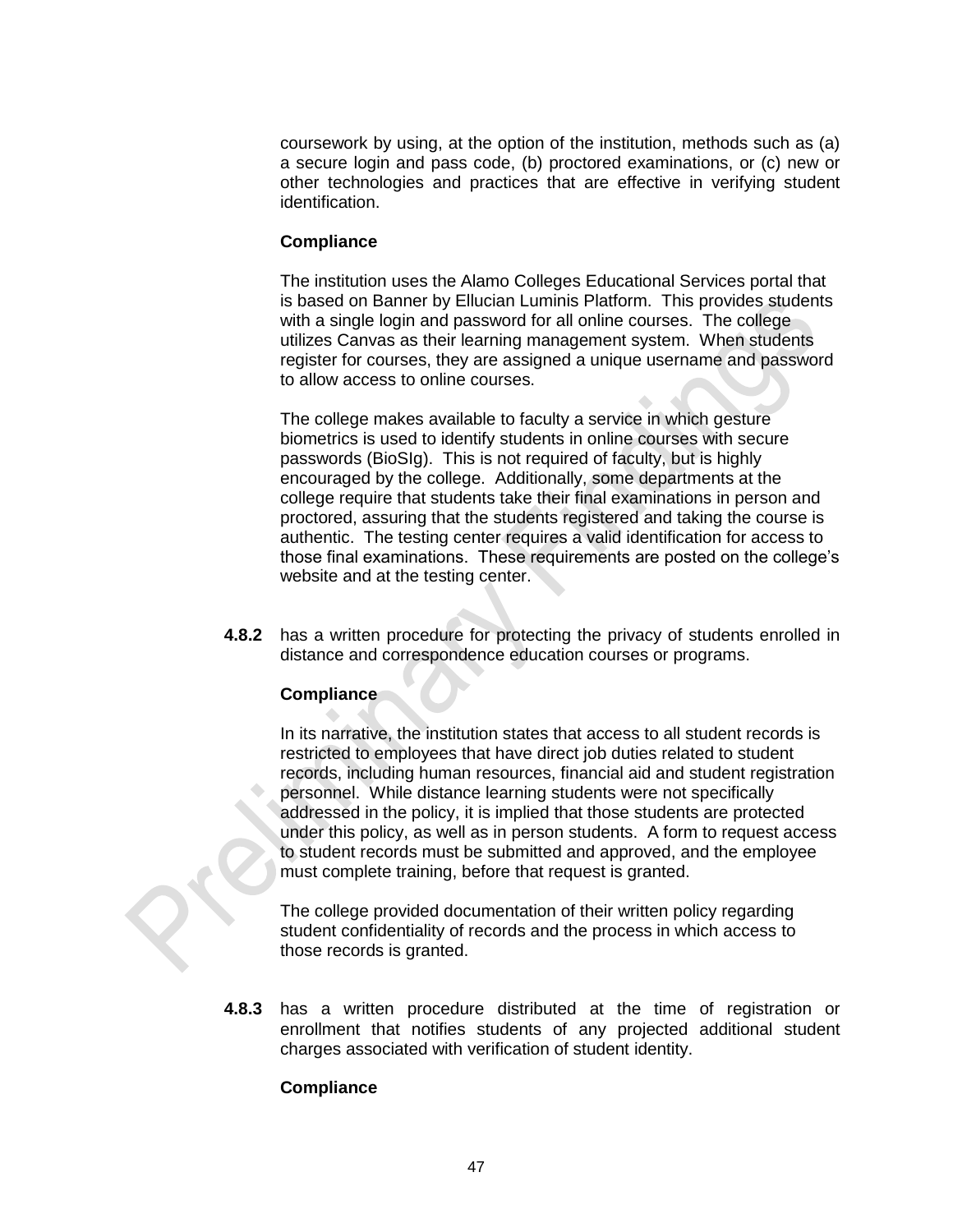The institution does not charge students any additional fees for verifying the identity of students enrolled in distance learning courses.

**\*4.9** The institution has policies and procedures for determining the credit hours awarded for courses and programs that conform to commonly accepted practices in higher education and to Commission policy. *(See the Commission policy "Credit Hours.")* **(Definition of credit hours)**

#### **Compliance**

St. Philip's College has policies and procedures for determining credit hours awarded for courses and programs that conform to commonly accepted practices in higher education and to Commission policy. The institution's definition of a credit hour complies with the federal guidelines of SACSCOC credit hours. The college also has state mandates established by the Workforce Education Course Manual and Academic Course Guide Manual. St. Philip's College also allows students to receive credit through advanced placement and other non-traditional means. St. Philip's College will accept up to 32 semester credit hours only after the student has earned six college semester credit hours at any Alamo Community College District. Because the process and criteria used by an institution that calibrates documented student learning to the amount of academically engaged time for a typical student may vary, St. Philip's College admitted students are strongly encouraged to consult with the appropriate academic department to determine if those experiences are applicable for credit.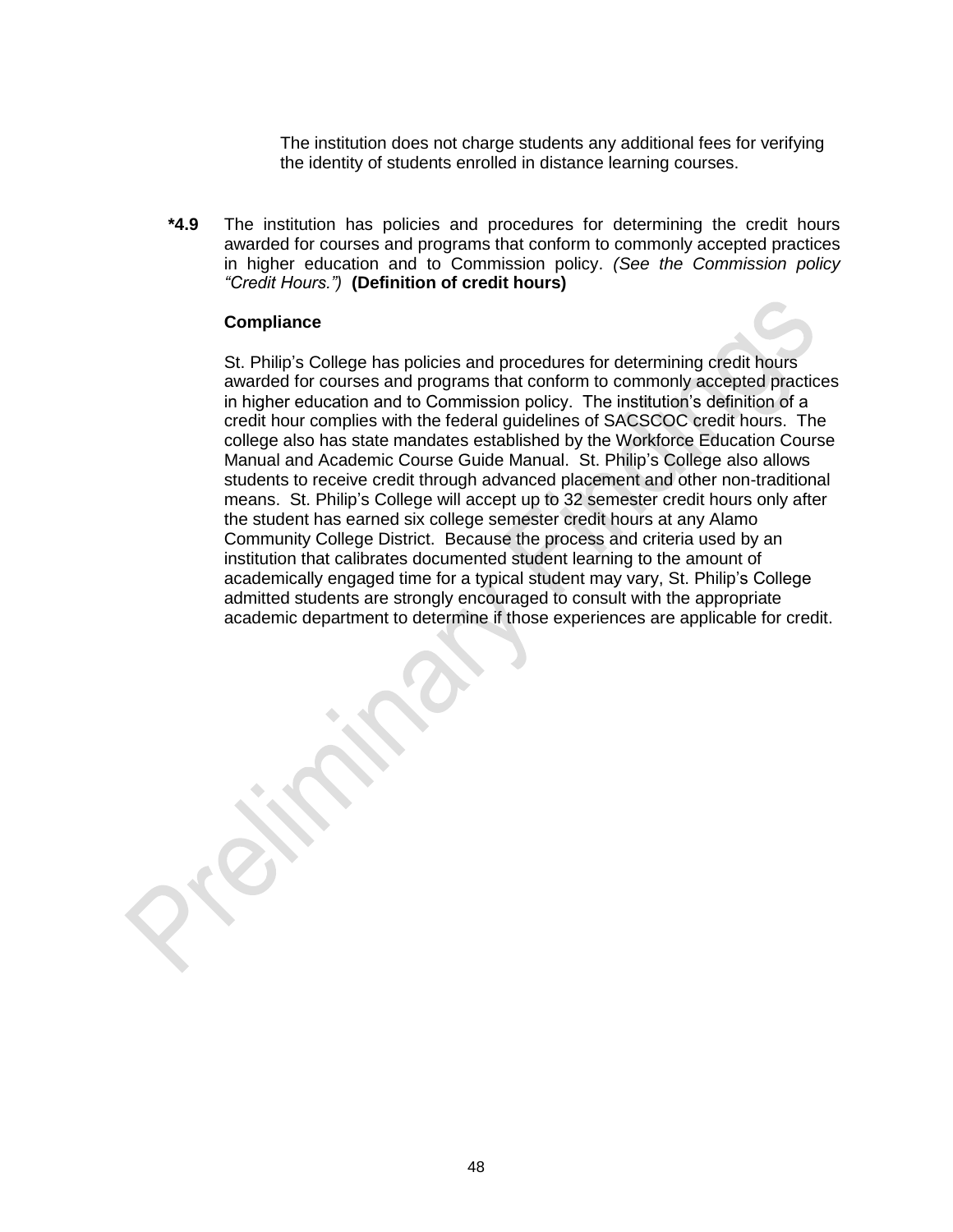**E. Additional observations regarding strengths and weaknesses of the institution. (Optional)**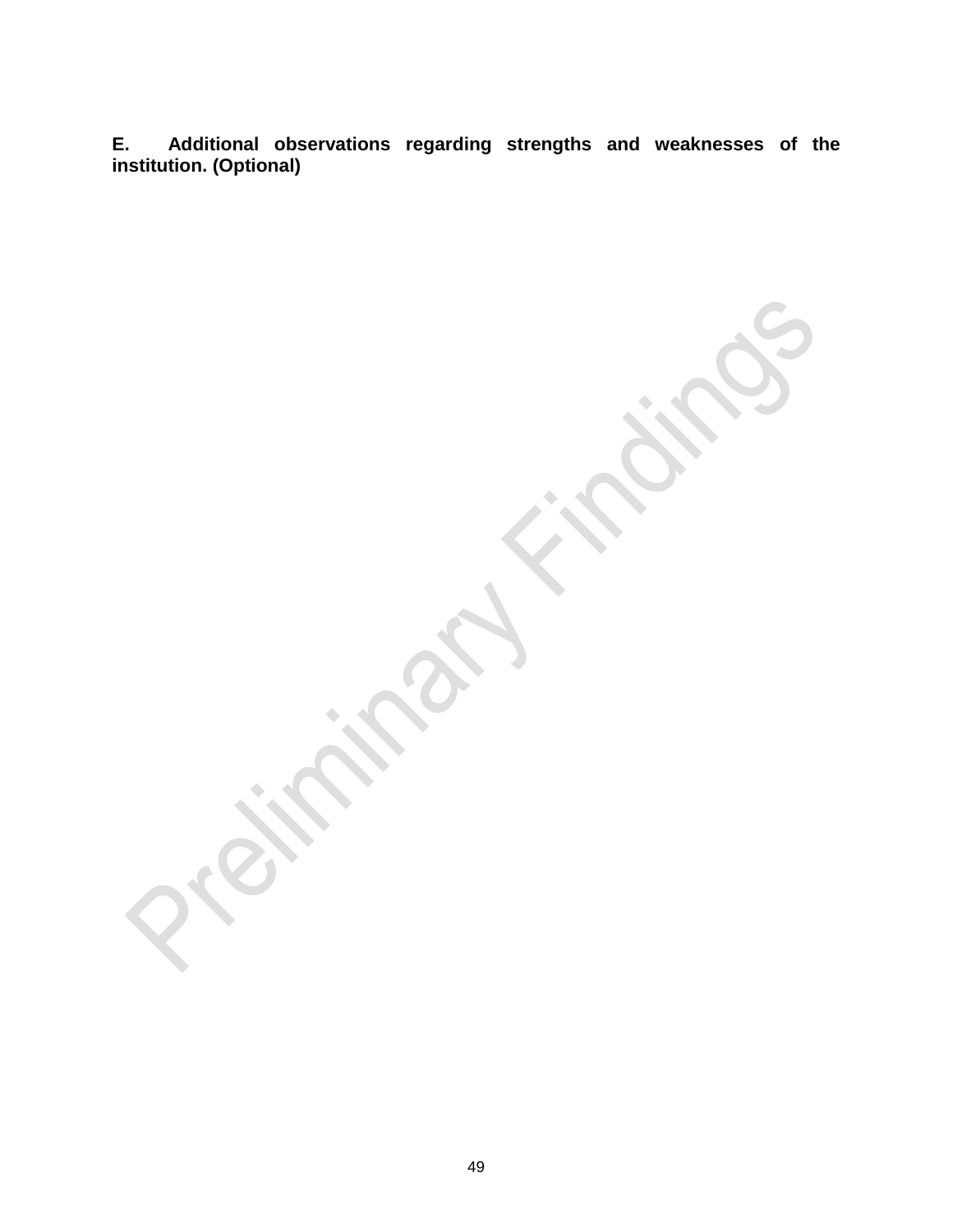# **Part III. Assessment of the Quality Enhancement Plan**

*To be completed by the On-Site Reaffirmation Committee.*

# **A. Brief description of the institution's Quality Enhancement Plan**

- **B. Analysis of the Acceptability of the Quality Enhancement Plan**
	- 1. *An Institutional Process*. *The institution uses an institutional process for identifying key issues emerging from institutional assessment*.
	- 2. *Focus of the Plan*. *The institution identifies a significant issue that (1) focuses on learning outcomes and/or the environment supporting student learning and (2) accomplishes the mission of the institution.*
	- 3. *Institutional Capability for the Initiation, Implementation, and Completion of the Plan*. *The institution provides evidence that it has sufficient resources to initiate, implement, sustain, and complete the QEP.*
	- 4. *Broad-based Involvement of Institutional Constituencies*. *The institution demonstrates the involvement of its constituencies in the development and proposed implementation of the Plan.*
	- 5. *Assessment of the Plan*. *The institution identifies goals and a plan to assess the achievement of those goals.*
- **C. Analysis and Comments for Strengthening the QEP**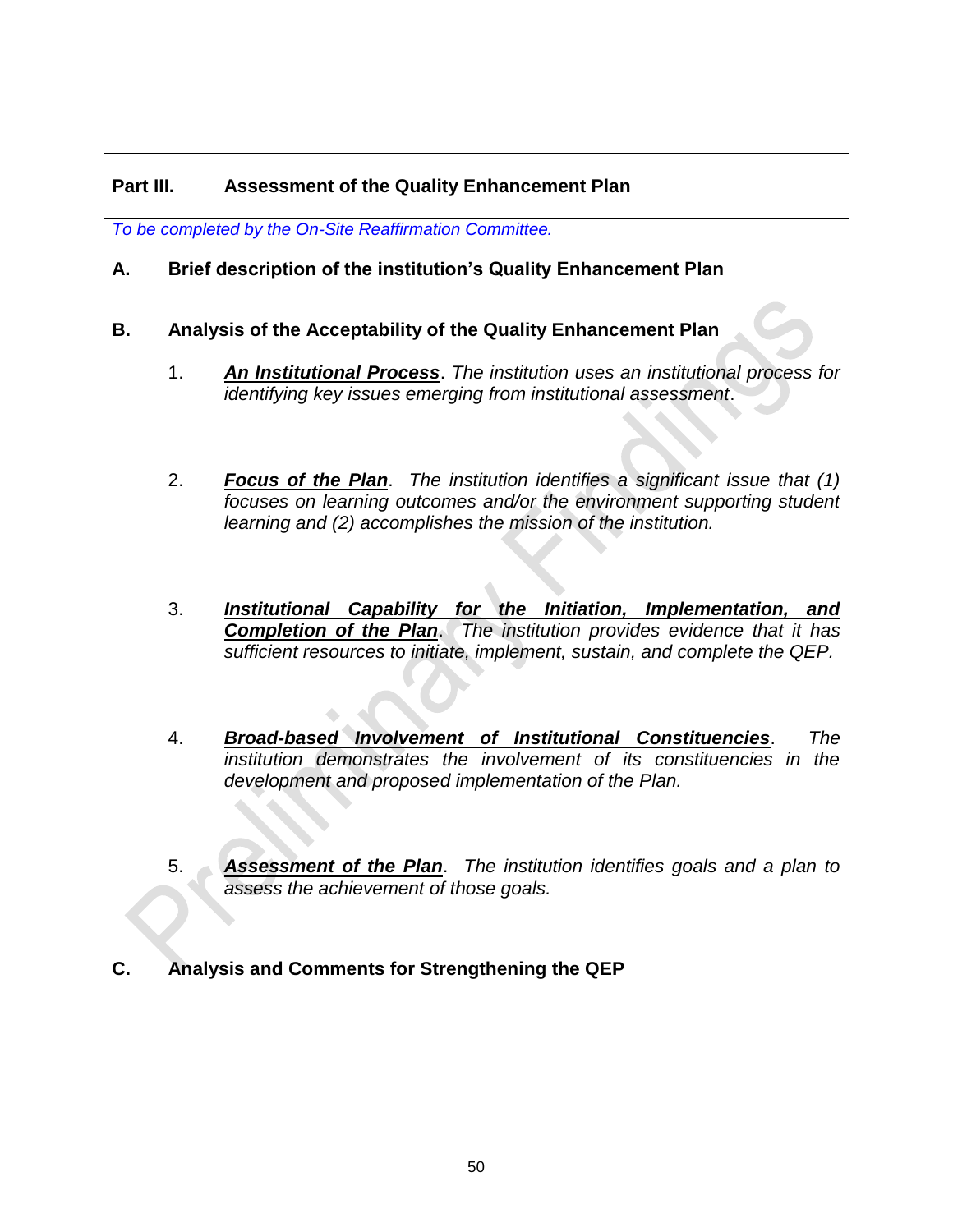# **Part IV. Third-Party Comments**

*To be completed by the On-Site Reaffirmation Committee.*

If an institution receives Third-Party Comments, the institution has an opportunity to respond to those comments and the On-Site Reaffirmation Committee reviews the response as part of its comprehensive evaluation of the institution.

The Committee should check one of the following:

No Third-Party Comments submitted.

\_\_\_\_ Third-Party Comments submitted. *(Address the items below.)*

*1. Describe the nature of the Comments and any allegations of non-compliance that may have been part of the formal Third-Party Comments;* 

*2. Indicate whether the Committee found evidence in support of any allegations of noncompliance.* 

*If found to be out of compliance, the Committee should write a recommendation and include it in Part II under the standard cited with a full narrative that describes why the institution was found to be out of compliance and the documentation that supports that determination. In this space,*  reference the number of the Core Requirement, Comprehensive Standard, or Federal *Requirement and the recommendation number cited in Part II.*

*If determined to be in compliance, explain in this space the reasons and refer to the documentation in support of this finding.*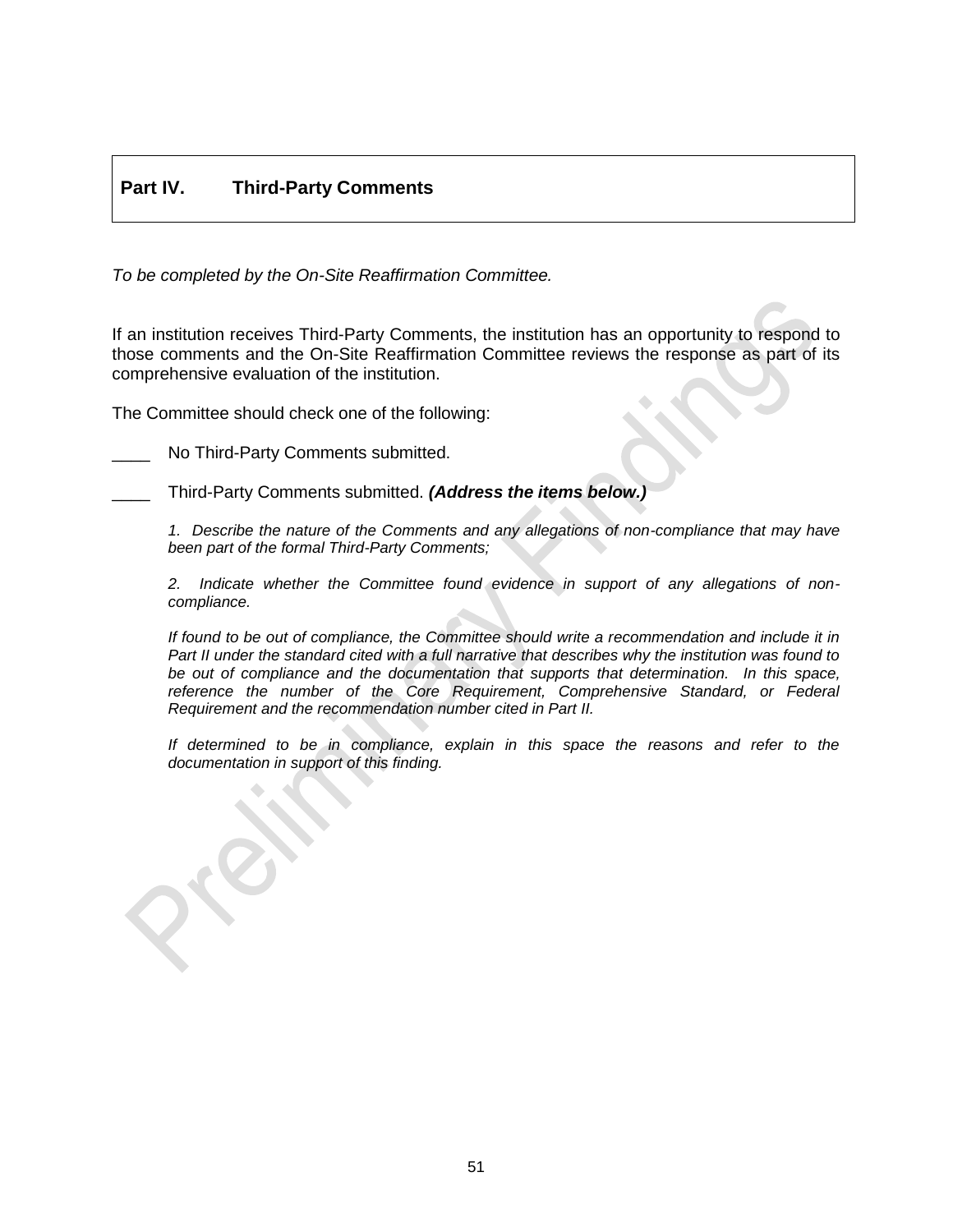| <b>APPENDIX A</b>                                                                                                                             |                                                                |  |  |
|-----------------------------------------------------------------------------------------------------------------------------------------------|----------------------------------------------------------------|--|--|
| <b>Roster of the Off-Site Reaffirmation</b><br><b>Committee</b>                                                                               | <b>Roster of the On-Site Reaffirmation</b><br><b>Committee</b> |  |  |
| Mr. Dan P. Smith - CHAIR<br>Vice President for Student Affairs and Chief of Staff<br>Northwest Mississippi Community College<br>Senatobia, MS |                                                                |  |  |
| Ms. Bernadette P. Battle<br>Director of Student Services<br>Southside Virginia Community College<br>Alberta, VA                               |                                                                |  |  |
| Ms. Jacquelyn C. Blakley<br>Dean, Business and Public Services Division<br><b>Tri-County Technical College</b><br>Pendleton, SC               |                                                                |  |  |
| Dr. Keith Brammell<br>Professor / Associate Dean, Academic Affairs<br>Ashland Community and Technical College<br>Ashland, KY                  |                                                                |  |  |
| Dr. Susan E. Graybeal<br>Institutional Effectiveness Officer<br>Northeast State Community College<br>Blountville, TN                          |                                                                |  |  |
| Dr. Jim L. Haffey<br>President<br><b>Holmes Community College</b><br>Goodman, MS                                                              |                                                                |  |  |
| Mrs. Catherine A. Lee<br>Dean, Learning Resource Center<br><b>Cape Fear Community College</b><br>Wilmington, NC                               |                                                                |  |  |
| Ms. Melinda Robin McCree<br><b>Executive Vice President, Educational Services</b><br><b>Stanly Community College</b><br>Albemarle, NC         |                                                                |  |  |
| Dr. Tim F. Zimmerman<br><b>Chief Business Affairs Officer</b><br><b>Somerset Community College</b><br>Somerset, KY                            |                                                                |  |  |
| <b>SACSCOC Staff Coordinator</b><br>Dr. Michael T. Hoefer<br>Vice President                                                                   |                                                                |  |  |

*(Refer to "Directions for Completion of the Report of the Reaffirmation Committee.")*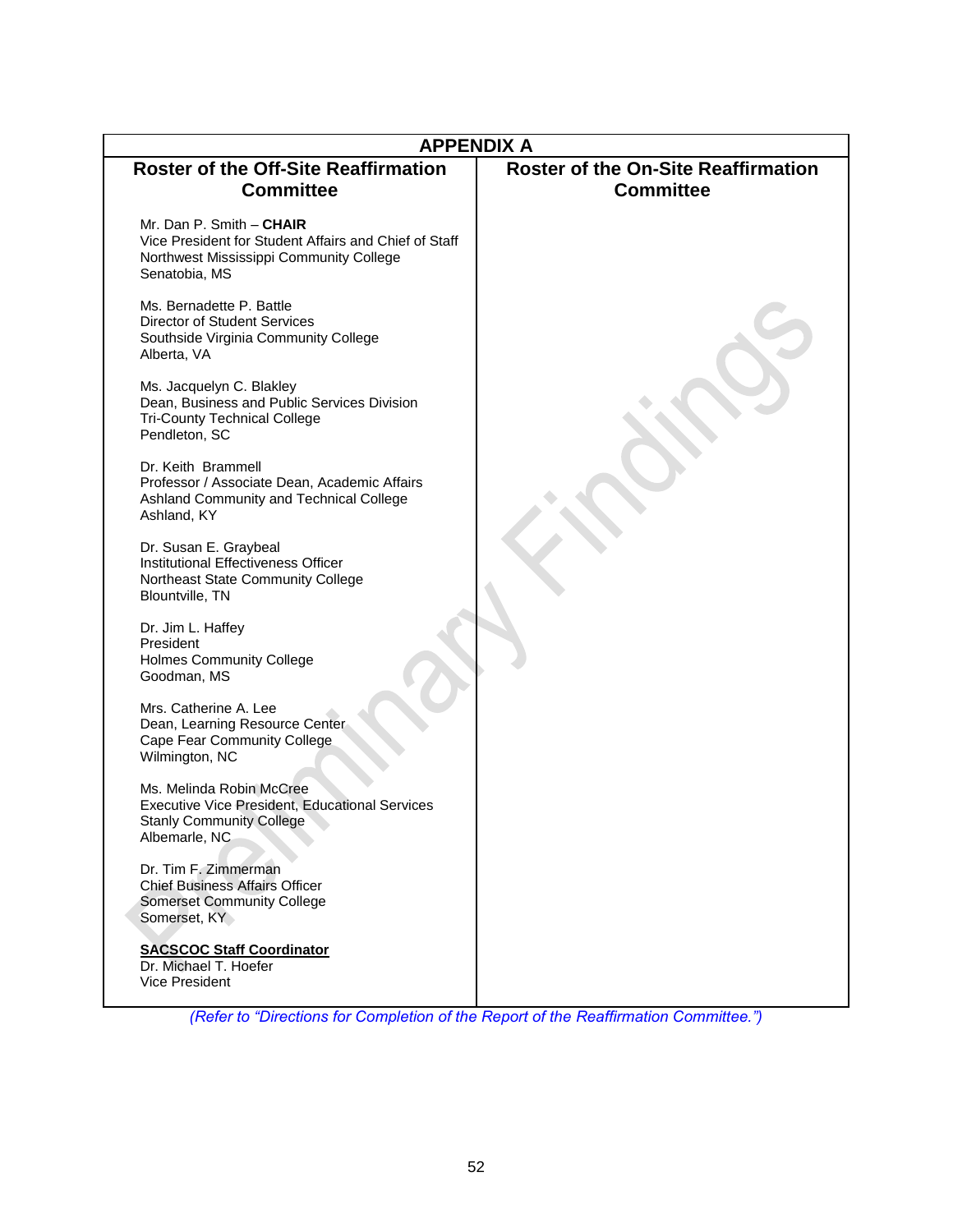# **APPENDIX B**

**Off-Campus Sites or Distance Learning Programs Reviewed** *(Refer to "Directions for Completion of the Report of the Reaffirmation Committee.")*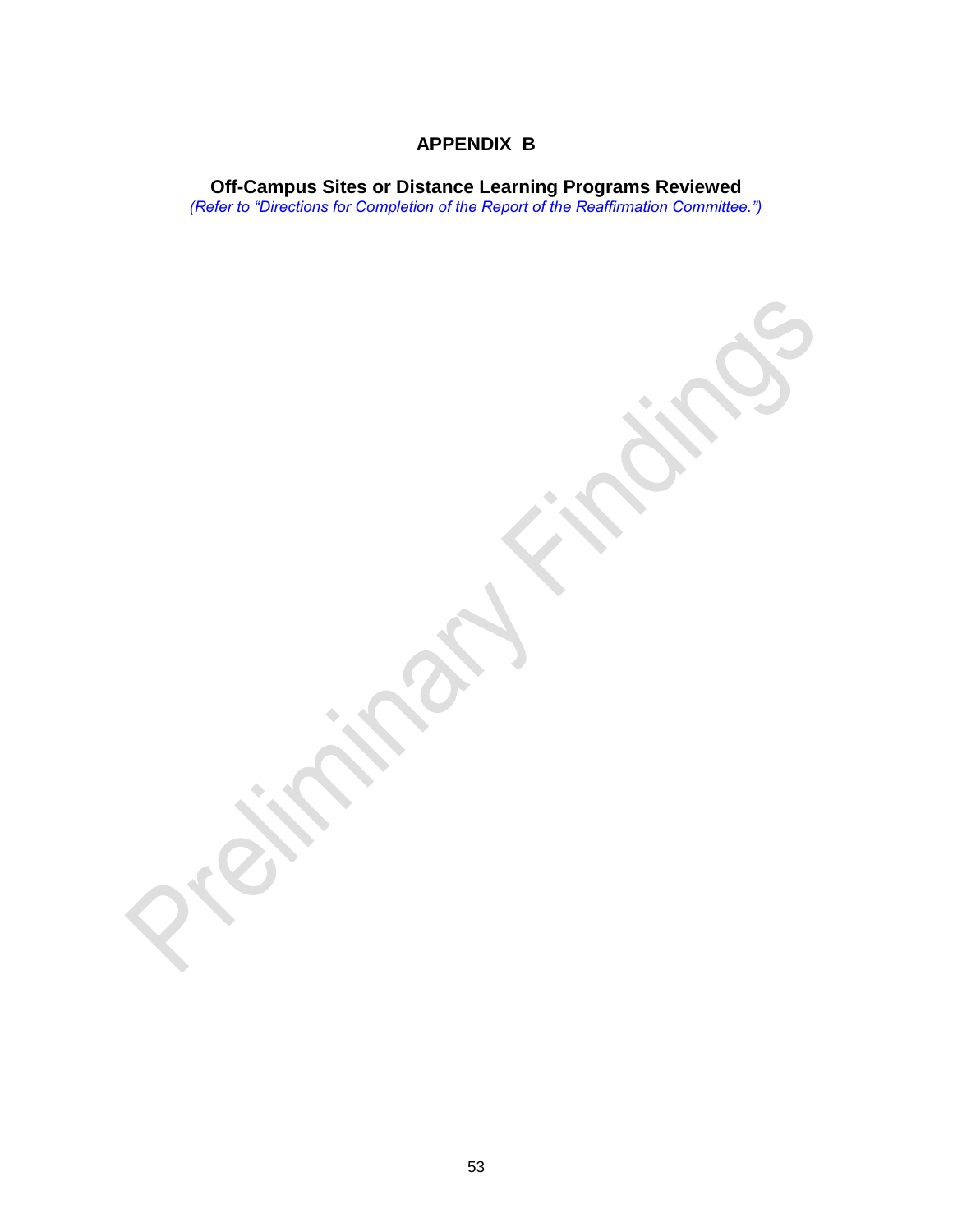# **APPENDIX C**

# **List of Recommendations Cited in the Report of the Reaffirmation Committee**

*(Refer to "Directions for Completion of the Report of the Reaffirmation Committee.")*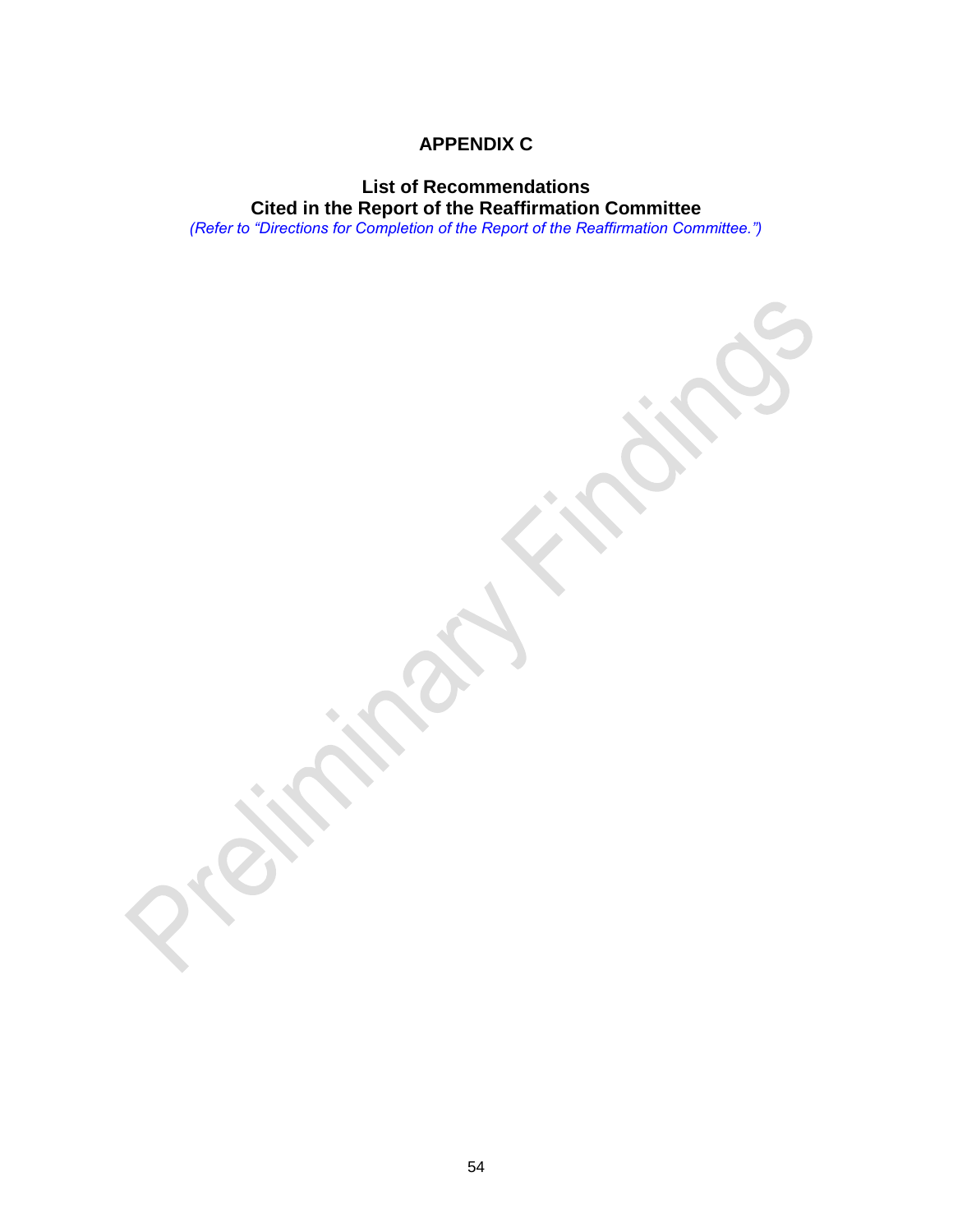# **Request for Justifying and Documenting Qualifications of Faculty**

#### **Institution: \_\_\_\_\_\_St. Philip's Community College\_\_\_\_\_\_\_\_\_\_\_\_\_\_**

For each of the faculty members listed below, the committee either found the academic qualification of the faculty member to be inadequate and/or the institution did not adequately justify and document the faculty member's other qualifications to teach the identified course(s). For each case, the committee checked the column appropriate to its findings and provided additional comments if needed to clarify the concern.

The institution is requested to submit additional justification and documentation on the qualifications of each of the faculty member listed. When responding, the institution should use the Commission's "Faculty Roster Form: Qualifications of Full-Time and Part-Time Faculty" and its "Instructions for Reporting the Qualifications of Full-Time and Part-Time Faculty," which can be accessed under the Institutional Resources tab of the Commission website: *[www.sacscoc.org.](http://www.sacscoc.org/)* Read the instructions carefully and pay close attention to the section "Providing Information that Establishes Qualifications." The completed form, or similar document, should be included as part of the institution's formal response to the Commission.

| 1                                       | $\mathbf{2}$                                                                                    | 3                                               | $\overline{\mathbf{4}}$                                                   | 5                                                                      |
|-----------------------------------------|-------------------------------------------------------------------------------------------------|-------------------------------------------------|---------------------------------------------------------------------------|------------------------------------------------------------------------|
| <b>Name of Faculty</b><br><b>Member</b> | <b>Course(s) in Question</b>                                                                    | Inadequate<br>Academic<br><b>Qualifications</b> | <b>Insufficient</b><br><b>Justification</b><br>of Other<br>Qualifications | <b>Comments</b><br>(if needed)                                         |
| Evans, Sharon                           | <b>CDEC 1313</b><br><b>CDEC 1321</b><br><b>CDEC 2689</b><br><b>CDEC 2307</b><br><b>CDEC2304</b> |                                                 | X                                                                         | Unrelated academic<br>preparation<br><b>Minimal work</b><br>experience |
| Gulley, Gary                            | <b>SRGT 1244</b><br><b>SRGT 1461</b><br><b>CVTT 1260</b>                                        | X                                               | X                                                                         | Unrelated academic<br>preparation                                      |
| Myers, Kara                             | <b>CDEC 1358</b>                                                                                | X                                               | X                                                                         | Unrelated academic<br>preparation<br>Minimal work<br>experience        |
| Regas, Phil                             | <b>CVTT 2330</b><br><b>CVTT 1110</b><br><b>CVTT 1304</b><br><b>CVTT 1471</b>                    | X                                               |                                                                           | Unrelated academic<br>preparation                                      |
| Saenz, Jeanette                         | <b>CVTT 1260</b><br><b>CVTT 2562</b>                                                            | X                                               |                                                                           | Unrelated academic<br>preparation                                      |
| Clark, Brenda                           | <b>TECM 1343</b>                                                                                | X                                               | X                                                                         | Unrelated academic<br>preparation<br>Minimal work<br>experience        |
| Edwards, Timothy<br>Ruiz, Roy           | <b>HART 1441</b><br><b>HART 1445</b><br><b>HART 2449</b><br><b>BIOM 2215</b>                    | X                                               | X                                                                         | Unrelated academic<br>preparation<br>Minimal work<br>experience        |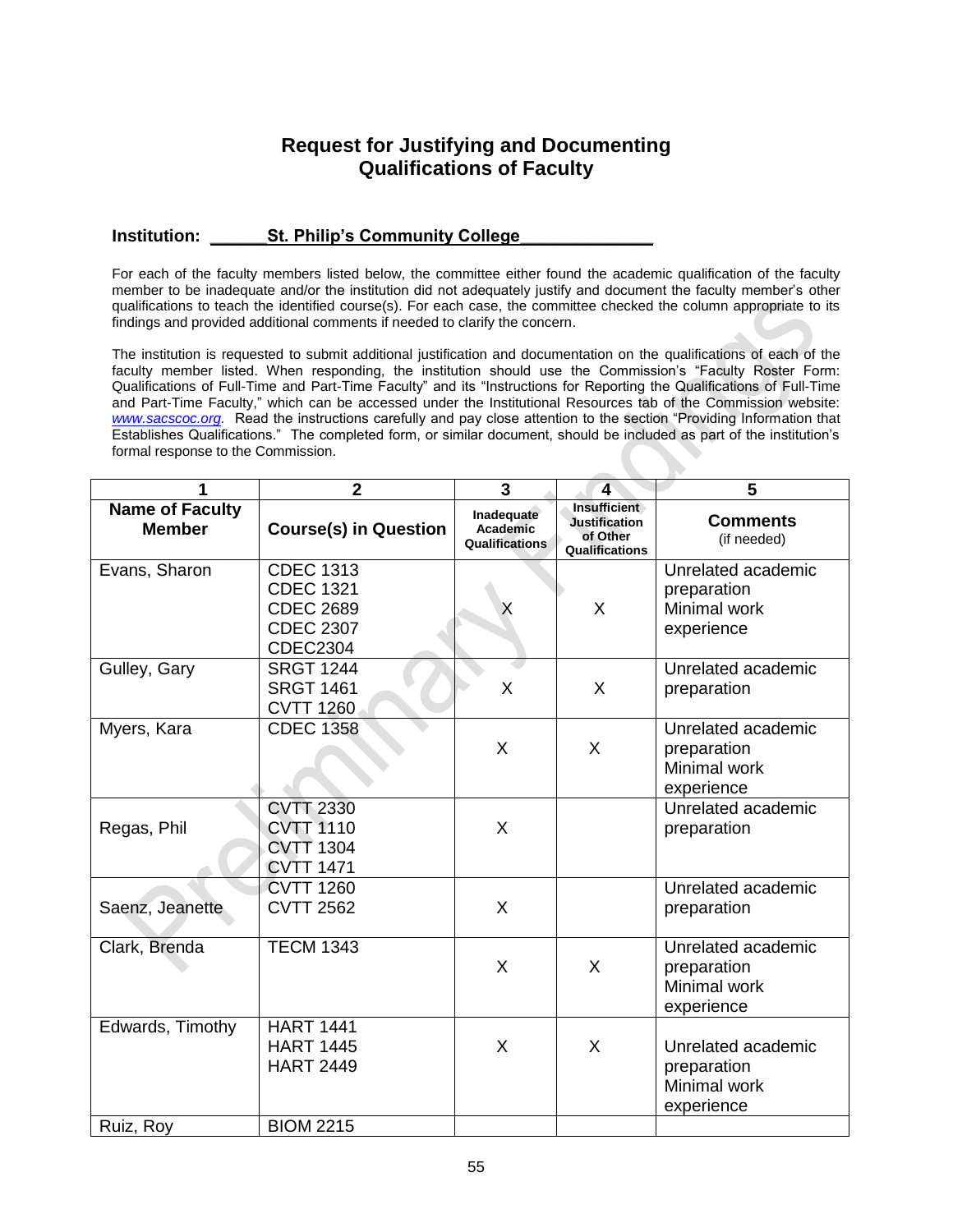|                     | <b>BIOM ???</b>                      |              | X | No work experience |
|---------------------|--------------------------------------|--------------|---|--------------------|
|                     | <b>BIOM 2301</b><br><b>ELPT 1319</b> | X            |   | provided           |
|                     |                                      |              |   | Unrelated academic |
|                     |                                      |              |   | preparation        |
| Sullivan, Jeffery   | <b>CPMT 1451</b>                     |              |   |                    |
|                     | <b>CPMT 1449</b>                     | X            |   | Unrelated academic |
|                     |                                      |              |   | preparation        |
|                     |                                      |              |   |                    |
| Balmos, Janice      | <b>POFT 2312</b><br><b>POFT 1301</b> |              |   |                    |
|                     | <b>POFM 1302</b>                     | X            | X | Unrelated academic |
|                     | <b>POFM 1317</b>                     |              |   | preparation        |
|                     | <b>POFM 2333</b>                     |              |   |                    |
| Carpenter, Cathy    | <b>ITSC 2335</b>                     |              |   |                    |
|                     | <b>ITSW 1301</b>                     | X            |   | Unrelated academic |
|                     | <b>ITSC 1301</b>                     |              |   | preparation        |
|                     |                                      |              |   |                    |
| Chacon, Raymond     | <b>MRKG 2349</b>                     |              |   |                    |
|                     | <b>POFT 2312</b>                     | X            |   | Unrelated academic |
|                     |                                      |              |   | preparation        |
| Dunavant, Reagan    | <b>ITSW 1310</b>                     |              |   |                    |
|                     | <b>ITSW 1301</b>                     | Χ            |   | Unrelated academic |
|                     |                                      |              |   | preparation        |
| Everhart, Jonathan  | <b>MRKG 2349</b>                     | X            |   | Unrelated academic |
|                     |                                      |              |   | preparation        |
| Goad, Brenda        | <b>ITSW 1310</b>                     |              |   |                    |
|                     | <b>ITSW 1301</b>                     | X            |   | Unrelated academic |
|                     | <b>LGLA 2307</b>                     |              |   | preparation        |
| Hogan, Michelle     | <b>POFL 1305</b>                     | X            |   | Unrelated academic |
|                     |                                      |              |   | preparation        |
| Irvin, John         | <b>ITSW 1307</b>                     |              |   |                    |
|                     | <b>ITSW 1310</b>                     |              |   |                    |
|                     | <b>ITSW 1301</b>                     | X            |   | Unrelated academic |
|                     | <b>ITSW 1304</b>                     |              |   | preparation        |
| Manheimer, Kizzilla | <b>ITSW 1307</b>                     |              |   |                    |
|                     | <b>ITSW 1310</b>                     |              |   |                    |
|                     | <b>ITSW 1301</b>                     | X            |   | Unrelated academic |
|                     | <b>ITSW 1304</b>                     |              |   | preparation        |
| Martin, Danya       | <b>ITSW 1307</b>                     |              |   |                    |
|                     | <b>ITSW 1310</b>                     |              |   |                    |
|                     | <b>ITSW 1301</b>                     | X            |   | Unrelated academic |
|                     | <b>ITSW 1304</b>                     |              |   | preparation        |
| Padilla, Gloria     | <b>ITSW 1310</b>                     |              |   |                    |
|                     | <b>ITSW 1301</b>                     | X            |   | Unrelated academic |
|                     |                                      |              |   | preparation        |
| Pressnell, Sharon   | <b>ITSW 1301</b>                     | $\mathsf{X}$ |   | Unrelated academic |
|                     |                                      |              |   | preparation        |
| Samchez,            | <b>POFI 1191</b>                     |              |   |                    |